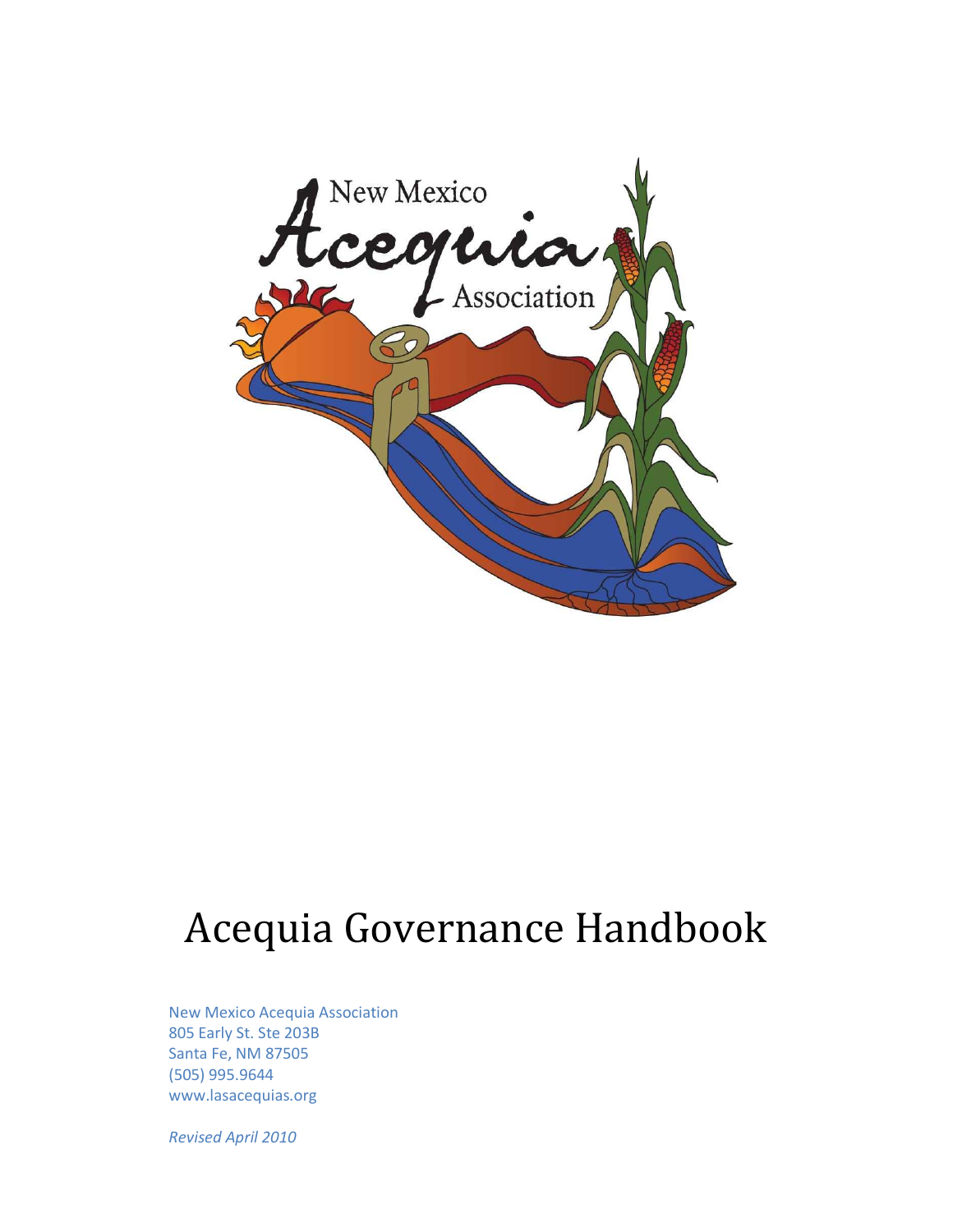# Introduction to Water Rights

New Mexico Acequia Association Fact Sheet

Every water right in New Mexico carries with it the right to use water from a specific water source to be used at a specific location and for a specific purpose of use. A water right for irrigation purposes is associated with a designated tract of land. When someone sells his or her land, the sale automatically includes any water rights unless the seller specifically states in the deed that he or she is retaining ownership of the water right. As long as the tract of land continues to be irrigated, without any long periods of non-use, the water right will remain valid.

Most irrigation water rights in New Mexico became established simply by historic irrigation of the land and continuous use to the present. Surface water rights originating prior to 1907 do not need any kind of permit or paperwork to be considered valid today, as long there is continued use. The land does not need to be plowed or planted with crops to have a water right; for example, land that is irrigated only for pasture or for a lawn can have a valid water right. The only requirements are a **manmade diversion** from a stream and **beneficial use** associated with the irrigation. People who wanted to obtain a new surface water right after 1907 had to get a permit from the State Engineer, and could only get one by proving that there was surplus water in the particular stream system.

A "water right" differs from a "ditch right". A water right has to do with the **state's** rules and laws governing who can take water from a stream. A ditch right usually refers to the specific rules **a particular ditch** has about being in good standing with the acequia. A person can temporarily lose ditch rights, for example, by failing to pay dues, but can re-establish them by paying the back dues. None of this affects the validity of the water right under state law. But if a water right is lost according to state law, it is permanently lost. The state can *only* take away an established water right if the requirements of forfeiture or abandonment are met (see "Forfeiture and Abandonment"). Usually it is a court that determines whether someone has lost his or her water right. The Office of the State Engineer (OSE) often has an opinion about whether a water right has been lost under state law, but if there is any disagreement about the OSE's opinion, it must be resolved by a court. Likewise, an acequia cannot decide whether a water right is lost under state law. Only the courts can make this determination.

Every water right is legally defined by a number of elements:

- Source of water (i.e., which stream)
- Place of use (i.e., which tract of land and how many acres)
- Purpose of use
- Point of diversion
- Priority date (i.e., date water was first put to use on the land)
- Amount of water (limit on the volume of water that can be used per acre)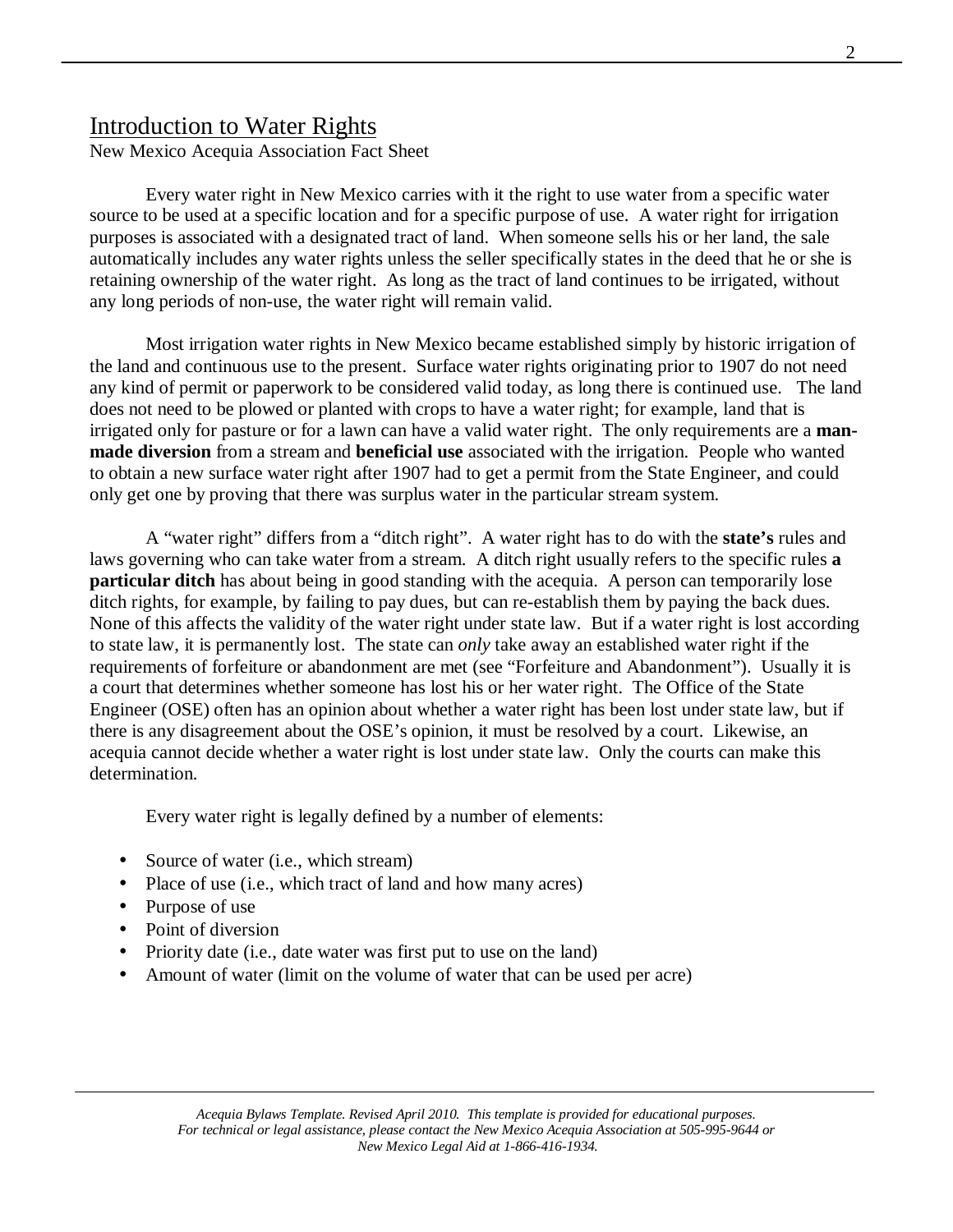#### **Priority dates and the prior appropriation system**

 New Mexico has a type of water law called the **"prior appropriation**" system, which is found in most Western states. This system gives preference in times of water shortage to those water rights with the oldest **priority dates**. The priority date of a water right is the date the water was first put to "beneficial use" on the land. For most acequia-based water rights, this is the date the acequia was first constructed. In many regions of New Mexico the most **senior** water rights (i.e., those with the oldest priority dates) are held Pueblos and by acequia parciantes, because those are the oldest communities in those regions with a continuous history of irrigated agriculture. The priority dates of most acequias are in the 1600s-1800s, which reflect the dates those communities were settled. The preference that is given to senior water rights is recognized by the laws and Constitution of New Mexico.

 If there is a shortage of water on a stream, and the water users do not have an established system for rationing or sharing the water, then the senior water right owners have the right to demand that junior water right owners reduce or stop their diversion of water so that the senior water users can get enough water. This is called a **"priority call**." These senior rights can be enforced if necessary by a court. There is also a provision in New Mexico law for **priority administration**, in which the State Engineer or a **water master** appointed by the State Engineer is legally authorized in times of shortage to allocate water in accordance with the different priority dates, if necessary by curtailing the use of junior water users.

The laws regarding priority administration have rarely been used, and there is not a consistent record of the OSE or water masters actually curtailing junior users when senior users have asked the OSE for protection of their rights. The OSE has recently developed regulations for priority administration (called "Active Water Resource Management" regulations), but it is not clear whether this will result in honoring senior-priority rights in the manner set forth in the state's laws and Constitution.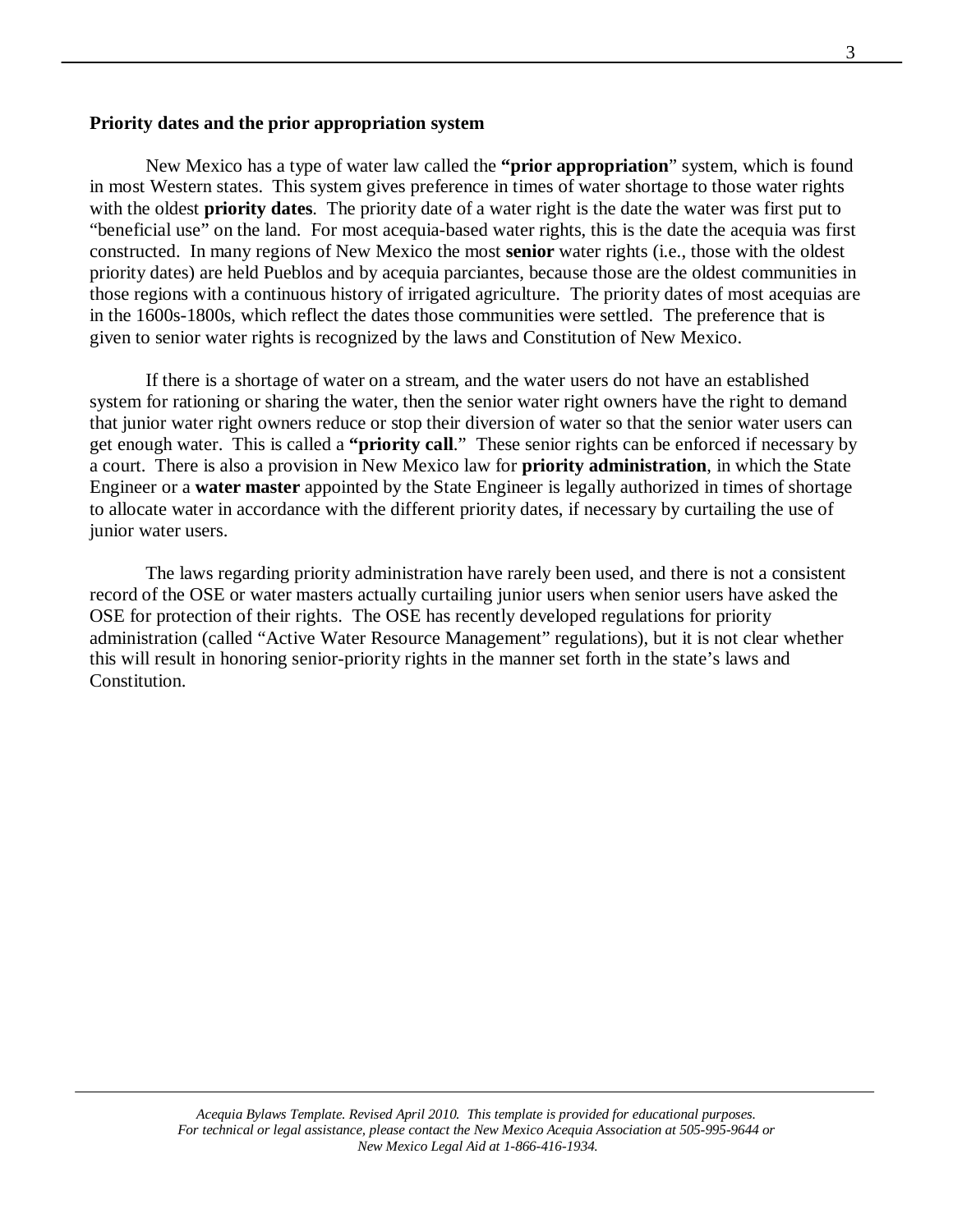# **Adjudication of Water Rights**

New Mexico Acequia Association Fact Sheet

An "adjudication" is a lawsuit, usually filed by the State, for determining who owns what water rights in a river system. Each different stream system has its own separate lawsuit. When the Office of the State Engineer (OSE) files an adjudication suit, each water right owner becomes a defendant and must establish the amount and extent of his or her water rights. This includes not only acequia parciantes in the particular stream system, but also well owners, towns and municipalities, tribes, Pueblos, and the United States (if the adjudication involves federal water rights on federal lands).

 Adjudications often take decades to complete. The adjudication of the Rio Nambe-Pojoaque-Tesuque stream system was filed in 1966 and has still not been completed. In any adjudication there can be hundreds or even thousands of defendants, and each water right owner has separate elements of his or her water right that must be defined. In addition, the judges or "special masters" are often involved in multiple adjudications, and so there can be long periods in which the court's attention is focused on a different adjudication. The State Engineer, as the "plaintiff," can strongly influence the amount of activity or inactivity in each adjudication. Also, if an adjudication deals with new or complicated legal issues, it can take years to conduct hearings, gather briefs from the different parties, and make a decision. For example, in the Rio de las Gallinas adjudication, the question of whether the City of Las Vegas has a unique water right based on Spanish and Mexican law has taken many years to litigate. In the Nambe-Pojoaque-Tesuque adjudication, determining the water rights of the Pueblos raised extremely complicated legal issues, and several decisions concerning the Pueblos' water rights have been appealed over many decades. Further, courts often allow parties many years to try to reach a settlement on particular issues.

 For each water right, the adjudication court must determine (1) the source of water (i.e., which stream or tributary); (2) the place of use (i.e., which tract of land and how many acres); (3) the purpose of use; (4) the point of diversion; (5) the priority date (i.e., date water was first put to use on that particular land); (6) the amount of water (i.e., the limit on the volume of water that can be used per acre); and (7) any other defining features of the water right. Some of these elements are decided routinely (purpose of use, for example), while others are often contested.

Some of the contested issues that generally arise in an adjudication are:

• *Does the defendant have a water right? How much water rights?* Often the OSE indicates on its maps only a portion of a parciante's water rights without including other portions. The parciante will have to prove that there is a history of irrigation on the omitted tract to show that he or she has a valid water right on it. Or the State Engineer will claim that the entire water right has been forfeited or abandoned through a long period of non-use. The parciante will have to prove that the requirements of forfeiture and abandonment have not been met in order to maintain the water right.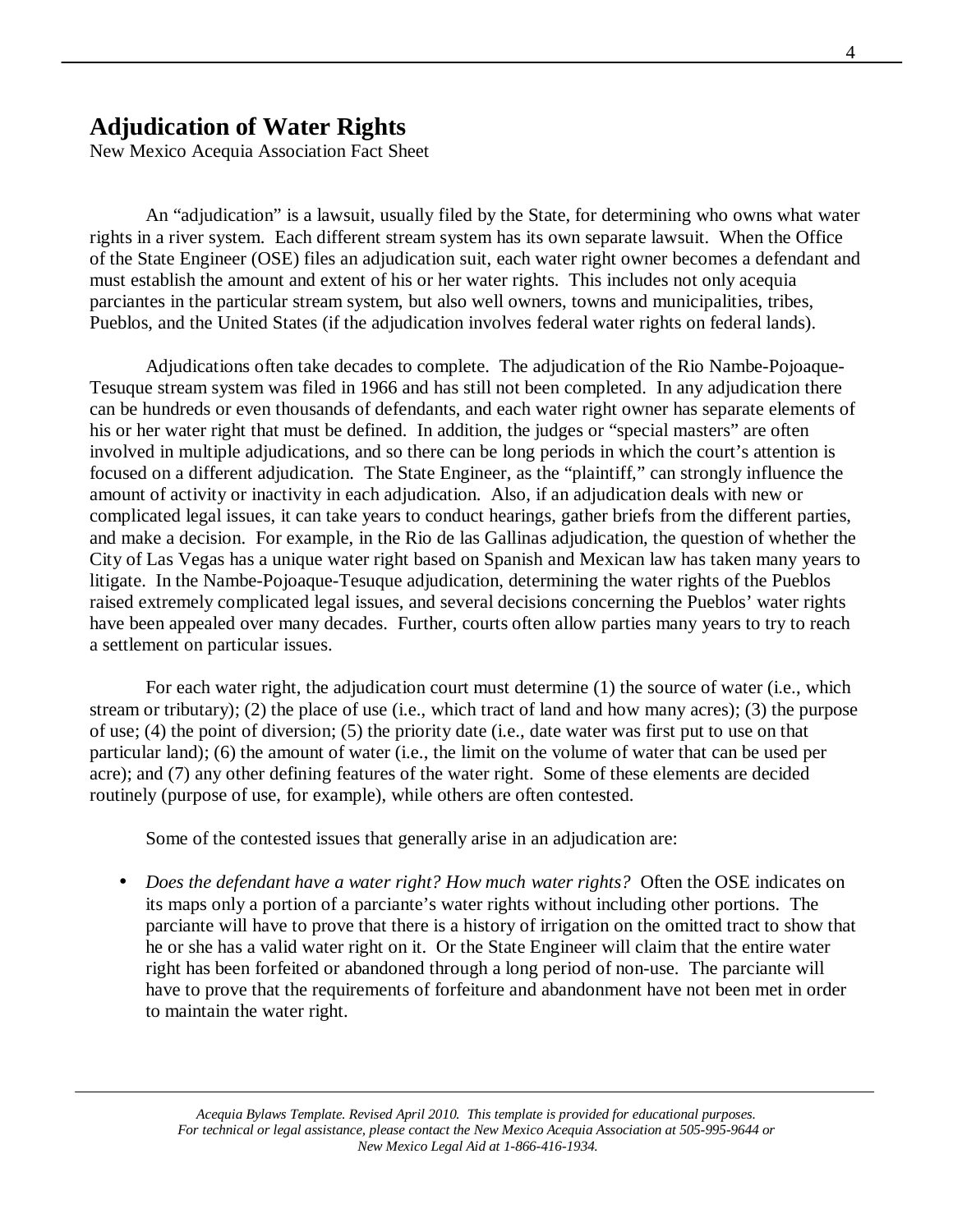- *What is the correct priority date?* The priority date of a water right is the date the water was first put to beneficial use on the land. This is a very important element of water rights in New Mexico, because the older (more senior) water rights on a stream system get preference in times of shortage. For water rights on acequias, the priority date is the date the acequia was constructed. When there are no written records of this, the court must estimate the priority date based on testimony and documentary evidence about when the community was settled. Acequias often hire historians to review these documents and testify in court, especially if the OSE is arguing a priority date that seems too late in time.
- *What is the correct amount of water?* There is a limit on the amount or volume of water that can be put on irrigated land (often called "duty of water"). Once that limit is established, any amount used over the limit will be considered "waste" and is considered unlawful. This limit is different for each region of the state, depending on the length of the growing season, elevation, and other factors in that region. In some adjudications involving acequias, there is a separate issue of how much water can be taken at the acequia's point of diversion on the stream.
- • *What are the water rights of town or municipalities in the stream system? Of the tribes or Pueblos in the stream system? On federals lands?* As indicated above, these questions can sometimes take years or decades to resolve.

Obviously it can be a challenge to make sure each element of your water right is adjudicated correctly, especially if you are arguing against the state and its experts. Because of this, the Acequia and Community Ditch Fund was established by the state legislature. If the majority of acequias in an adjudication join together, they can apply for funding for any adjudication expenses, such as their own lawyers, hydrologists, historians, etc. Some of these "regional acequia associations" also hire "field people" to help parciantes understand and respond to the legal papers they are served with.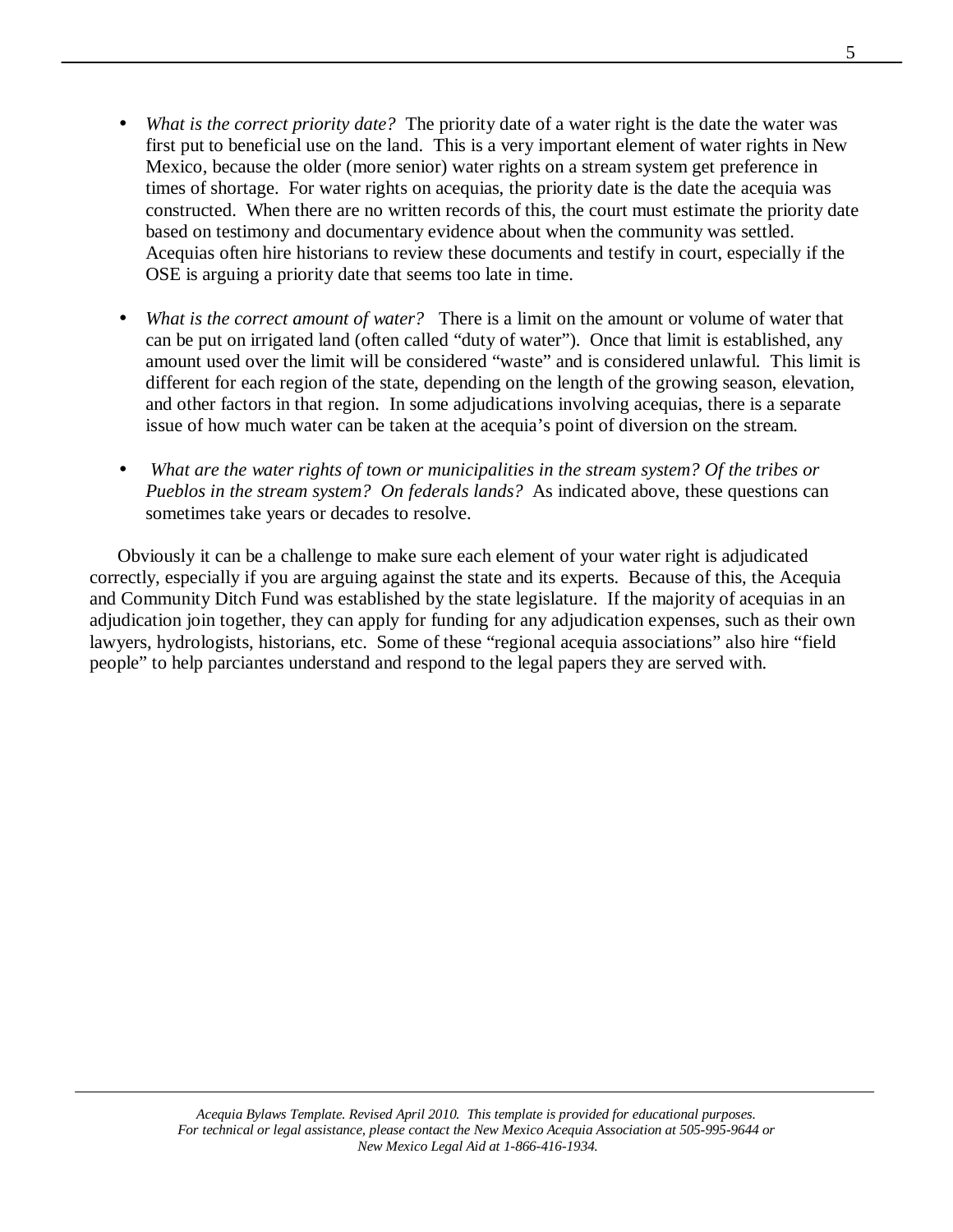# **Transfers of Water Rights**

New Mexico Acequia Association Fact Sheet

A **"**transfer" of a water right is the shifting of an existing water right to a **new location** or a **new use** or a **new point of diversion**. When a water right simply changes *owners* but the water right is not *moved* from the land or changed in any way, that is *not* considered a "transfer" and no permission is required. For example, if a piece of irrigated land is sold to a new owner, and the water right remains in place with the land, this is not considered a "transfer."

There is currently much interest and controversy around the subject of transferring water rights. There are no longer any "surplus waters" in our streams or reservoirs to apply for. This has created a demand for transferring water rights by those who do not own water rights and want to have water for use in a particular location. Growing cities and developers increasingly want to transfer water rights for new development. On the other hand, people living in rural communities, who have water rights, understand that their communities will not survive or have good options for their future if they allow water rights to be exported from their communities.

Under state law, a person may propose to transfer his or her water rights, but this requires a permit from the Office of the State Engineer (OSE), and a permit request must be rejected if there will be certain adverse effects. In this process, members of the public may object to a proposed transfer and argue there will be adverse effects.

However, there is an **important exception** to this process when an individual's water right is on an acequia and the acequia has given itself the power to make decisions about water transfers. If the acequia has adopted a **transfer bylaw** giving itself authority over transfers, then state law requires any proposed transfer into or out of the acequia to go through a **local decision-making process** in which the acequia commission decides whether to approve or deny the request. If the acequia has not adopted a by-law provision giving itself authority over transfers, then the decision is made by the State Engineer, and the acequia only has the right to protest and litigate the matter before the State Engineer if it has objections to the transfer. This is explained in more depth below.

# **State Engineer Process**

 Transfers that go through the State Engineer process are first required to be published in the legal notice section of a local newspaper. The notice gives a deadline for any member of the public to file a written objection with the OSE. If an objection is filed in time, there will then be a process of litigation. The State Engineer hearing examiner is required to *deny* the proposed transfer if there would be **impairment** of existing water rights, or if it would be **contrary to conservation** of water within the state, or if it would be **detrimental to the public welfare** of the state. Any party dissatisfied with the decision can appeal to the district court and a new evidentiary trial is held there.

For many years, acequia leaders and advocates believed that the "public welfare" basis for denying a water right could protect acequias. They argued that water transfers were a way of destroying acequia systems, and that this would be detrimental to the public welfare. However, the State Engineer generally makes only a superficial analysis of public welfare issues in reaching a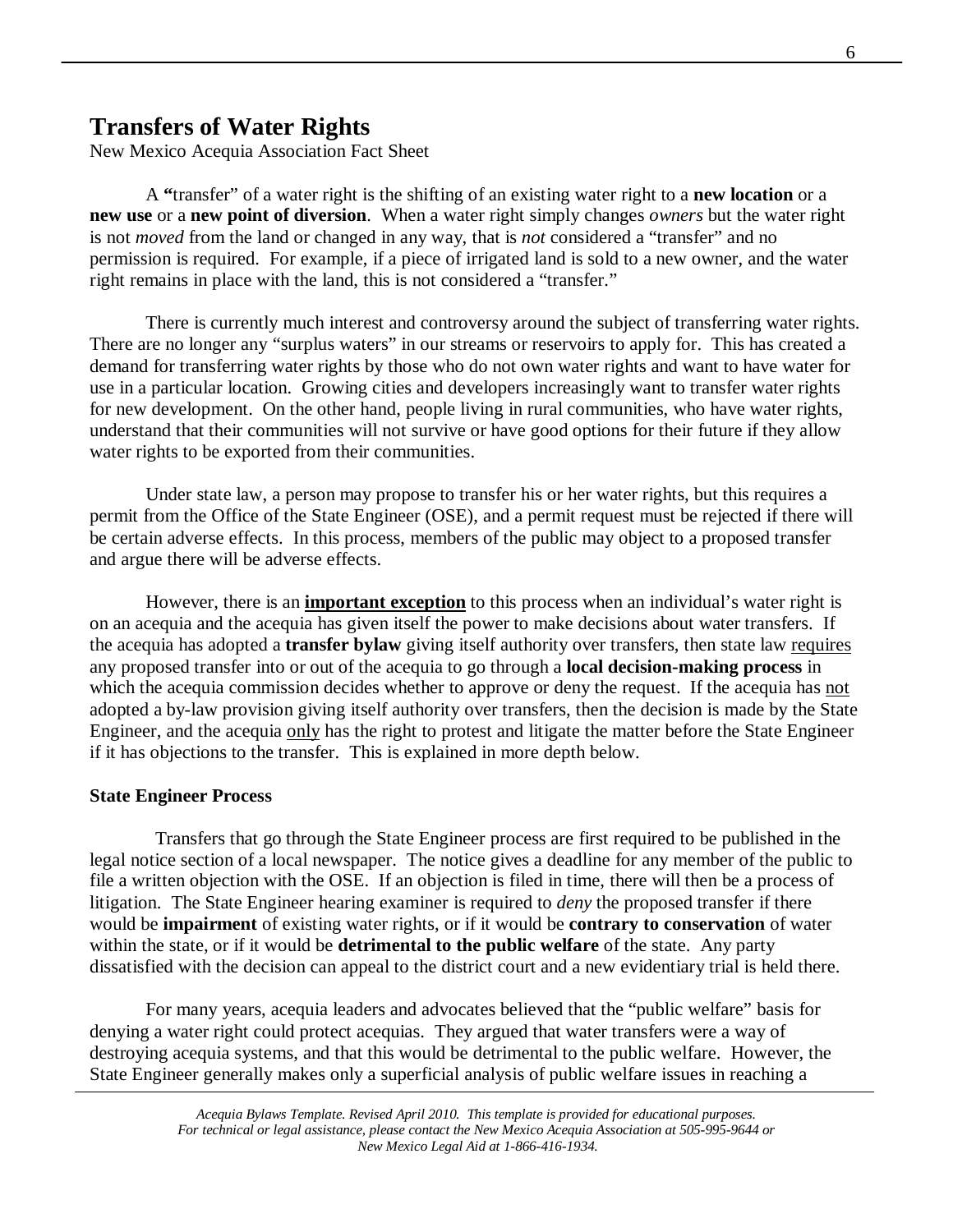decision, and water transfers at the State Engineer level are often approved. The written decisions rarely show much thoughtful consideration of impacts to acequias or other important socio-economic or cultural impacts of water transfers.

# **Acequia Commission Process**

Under a new law passed by the state legislature in 2003, an acequia can now regulate proposed water right transfers relating to the acequia. The new law only gives this authority to those acequias that **adopt it into their bylaws** or governing rules. In this case, decisions on proposed transfers are made by the acequia commission. A transfer may be denied by the commission if it finds that it will be **detrimental to the acequia or its members**. An individual may appeal this decision to a district court. The New Mexico Acequia Association and New Mexico Legal Aid have developed a **sample bylaw** that would allow each acequia to put this new law into effect. Some of the features of the sample by-law amendment are:

- A **form** that a parciante would use in applying to the commission for a transfer.
- A provision that the commission call a **membership meeting** within 90 days of receiving the application and issue a **written decision** within 30 days of the meeting. (State law requires the acequia commission to make a decision within 120 days of the application.)
- Provisions to ensure that the applicant and the other parciantes who wish to participate in the meeting are accorded certain **due process** rights. (For example, parciantes are given adequate notice of the meeting, allowed to make statements, submit documents, have attorneys present, etc.)
- A provision that any denial of the transfer be based on **detriment to the acequia or its members**. This reflects the legal standard under state statute.

**We strongly encourage all acequias to adopt this authority into their by-laws**. Adopting the bylaw allows critical decisions about water transfers to be made at the local level. It allows the community to decide whether the transfer would be detrimental to the acequia or its members based on local values and considerations. NMAA and NMLA are available to help acequias with this process.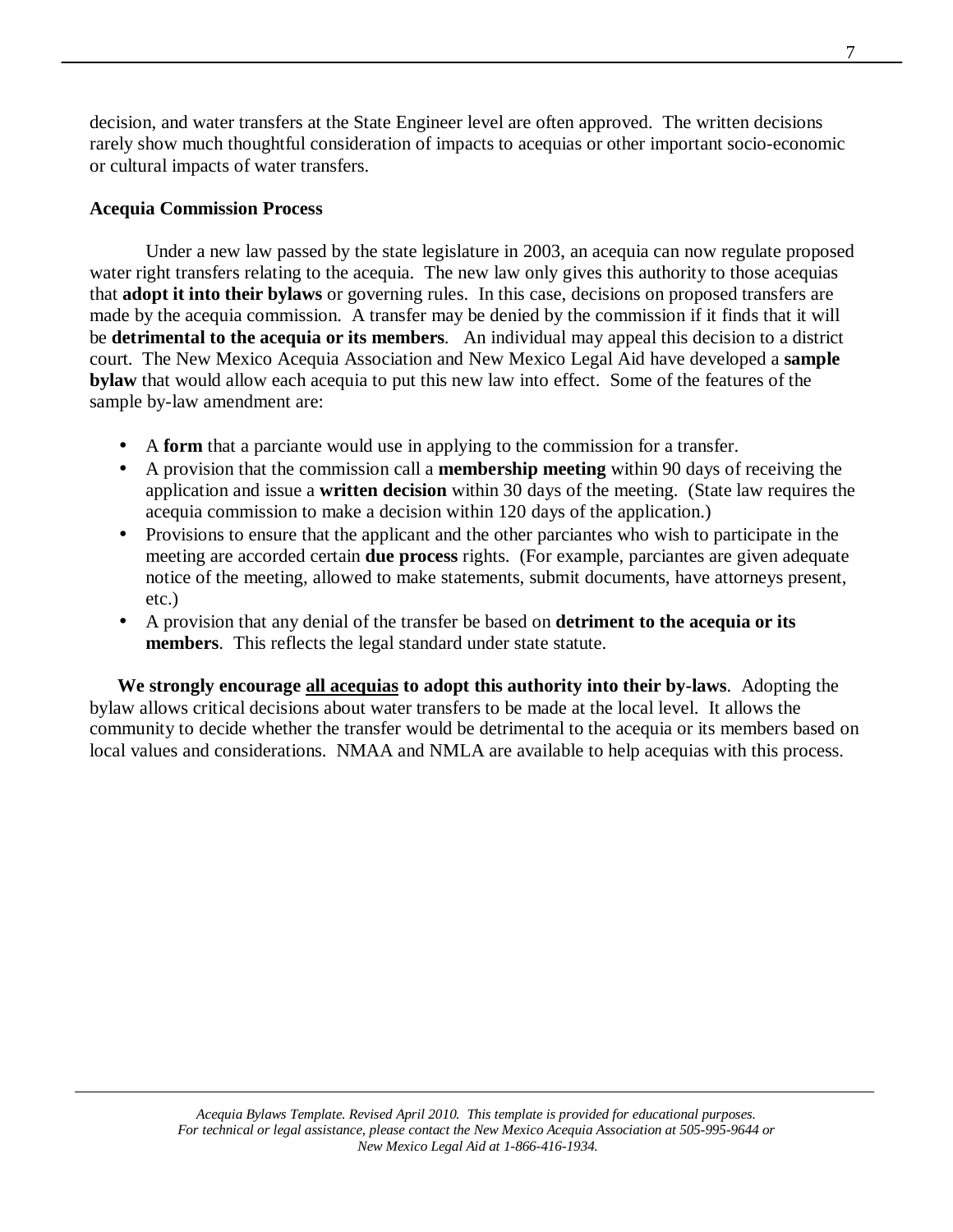# **Forfeiture and Abandonment**

New Mexico Acequia Association Fact Sheet

There are two different ways in which water rights can be lost under New Mexico law: "forfeiture" and "abandonment."

**Forfeiture** is non-use of a water right for **four consecutive years**, followed by a **written notice** from the Office of the State Engineer (OSE), and then followed by one **additional year** of nonuse *after* the notice. Unless you receive a notice from the OSE regarding non-use of your water right, you are not in danger of forfeiture of your water right.<sup>1</sup> The OSE almost never issues notices of nonuse, but if this occurs, you should make every effort to put your water right to use within one year. If you have defenses or legal excuses for non-use, you can raise them as arguments against forfeiture (see below).

Periods of non-use longer than four years can result in **abandonment**, even *without notice* from the OSE. New Mexico courts have not yet given a precise definition of abandonment in terms of the number of years of non-use. Courts find abandonment when they are convinced that someone has **intended** to give up their water right. For example, if someone **constructs a house on irrigated land**, a court would probably find that the water right holder *intended* not to use the water right on that land, and that the water right was abandoned for the area covered by the house. (You can abandon a portion of your water rights, but retain the water rights on that portion not affected by the construction or the non-use, as long as it is still irrigable and you continue to irrigate it.)

 If there is no construction, and the land is simply left fallow for a period of time, New Mexico courts are developing a very complicated formula for determining whether this shows *intent* to abandon the water right. Part of the formula will allow a water user to come forward with any *defenses*  or legal excuses for non-use, but the longer the period of non-use (for example, twenty-five consecutive years), the harder it will be for a water user to raise these defenses.

#### *Who determines whether there has been forfeiture or abandonment?*

<u>.</u>

Parciantes may not find out about any claim of forfeiture or abandonment of their water rights until their stream system is adjudicated. At that point, if the OSE has evidence of prior forfeiture or abandonment, it will ask the court to make a determination of "no water rights" on that tract. *A court determination is the only official determination of whether someone has lost his or her water right*. Outside of a court proceeding, the OSE may express an opinion about whether a water right has been lost, but that opinion is not determinative, and if there is disagreement about their opinion it *must be resolved by a court.* 

<sup>1</sup> However, it is possible for the State to claim forfeiture without giving written notice if the four years of non-use occurred before 1964. 1964 was the year the state forfeiture law was changed to first require written notice by the OSE to the water user. Prior to that, forfeiture occurred automatically after four consecutive years of non-use, with no notice required. So in some instances, where the OSE has sufficient evidence of non-use prior to 1964, people have lost their water rights, even though that evidence wasn't brought forward until the present time.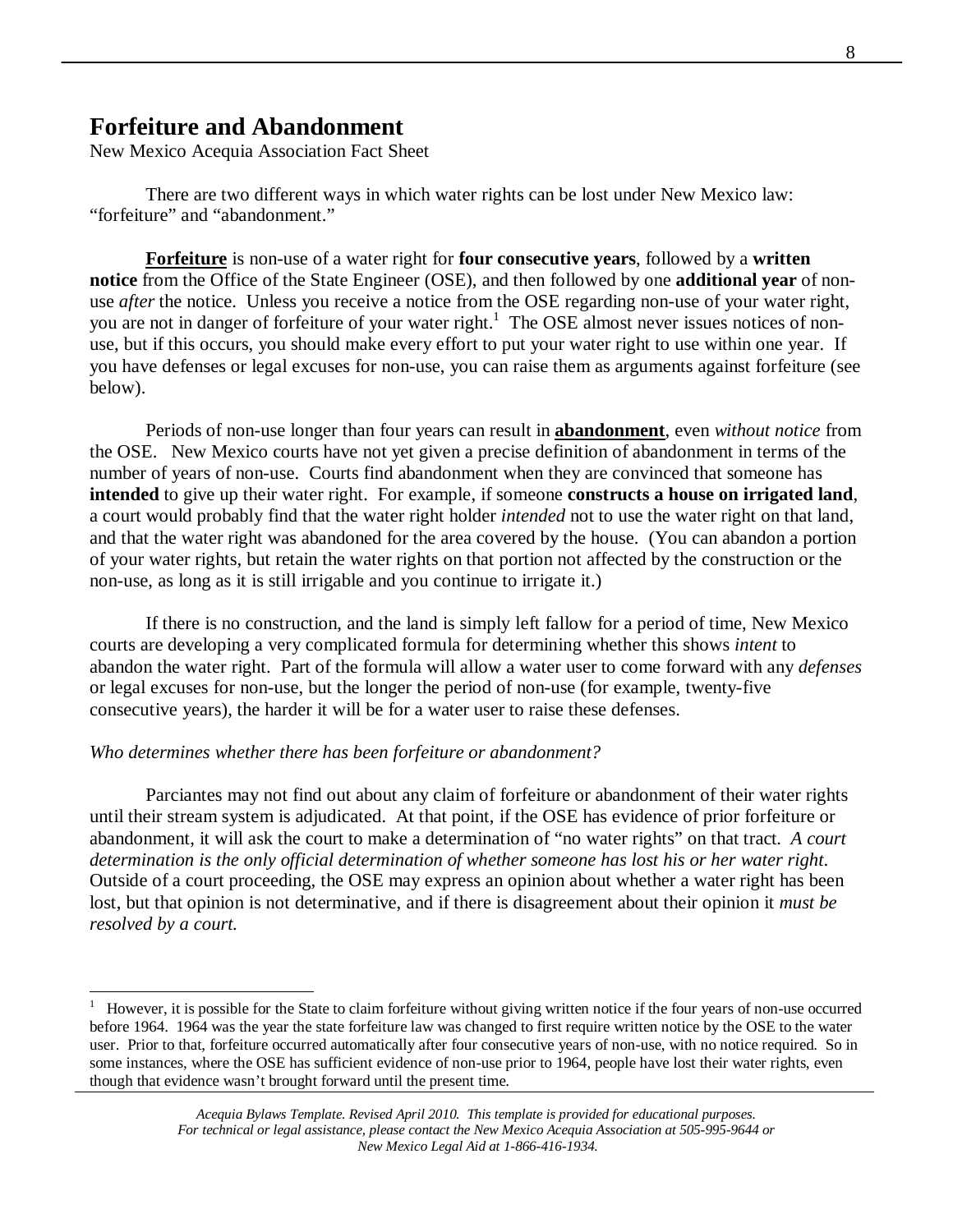Because of these risks and uncertainties, we offer this advice to acequias parciantes and acequia leaders:

- **IRRIGATE YOUR LAND!!!** There is no better way to avoid the problem of claims of forfeiture or abandonment on your acequia than to irrigate ALL your land on which you have water rights! If there has been a long period of non-use, irrigate your land right away to break the chain of years of non-use.
- **Defenses** and legal excuses for non-use: State law provides an excuse for non-use because of **military service** by the water right owner, **lack of water** reaching the land (in a dry year) or other **reasons beyond the control of the water user**. If any of these reasons apply, document them!
- If you have inactive parciantes on your acequias, or lands that you are not currently irrigating, **create a water bank** so that those water rights are not forfeited or abandoned. (This is described below.)
- Avoid constructing or placing any other obstructions on irrigated land. For construction that has already occurred, **create a water bank** and place any affected water rights in the water bank.

# **Acequia Water Banking**

The other major tool for avoiding forfeiture or abandonment of a water right, besides simply irrigating, is for your acequia to establish its own **water bank** and place water rights that are not being used in the water bank. Although the phrase "water bank" can means a number of different things, we refer here to a 2003 **state law allowing individual acequias to set up water banks.** The key provision of this new law is that any water rights placed in the water bank are not subject to loss for non-use while they are in the bank. (This law has nothing to do with marketing or selling water rights off the acequia, which many acequias are opposed to.)

It is *very easy* for an acequia to set up a water bank. No approval of any agency is required. The acequia can simply adopt a policy or amend its bylaws. New Mexico Acequia Association and New Mexico Legal Aid have drafted a **sample bylaw** for water banking. It is also easy for a parciante to place his or her water right into the water bank and then remove it when he or she is ready to use the water right again. Contact NMAA or NMLA for more information about this very important tool for protecting water rights.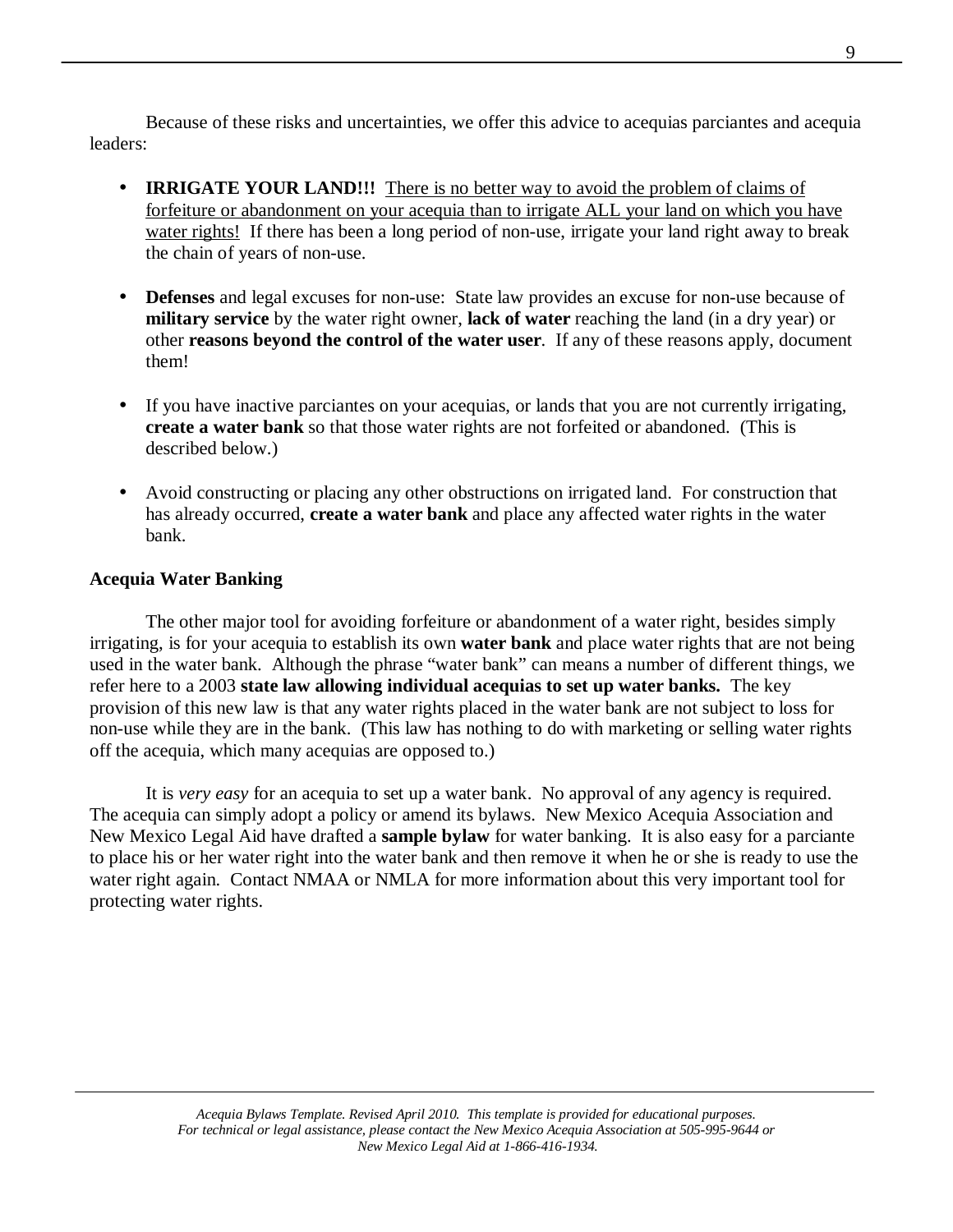# **ACEQUIA DE LA COMUNIDAD BYLAWS CHECKLIST**

This checklist can be used for developing new bylaws or amending existing bylaws. The list contains the most essential provisions, marked with an asterisk (\*), that are needed to be consistent with the acequia statutes, Chapter 73 Articles 2 and 3 NMSA 1978. The list also contains other sample provisions that are important but can be modified to fit the unique situation of each acequia. Sample language for each provision listed is provided in the ACEQUIA DE LA COMUNIDAD BYLAWS TEMPLATE.

Please check the appropriate box:

| <b>Description</b>                                                                                                                                                                                                                       | <u>Existing Bylaws</u> | <b>Needed Amendment</b> |
|------------------------------------------------------------------------------------------------------------------------------------------------------------------------------------------------------------------------------------------|------------------------|-------------------------|
| Preamble                                                                                                                                                                                                                                 | J                      |                         |
| <b>Purpose and Membership</b><br>*Purpose Statement<br>*Compliance with NM Law<br>Description<br>*Definition of Membership                                                                                                               |                        |                         |
| <b>Officers</b><br><i>*Types of Officers</i><br>*Duties of Officers<br>*Vacancy of Mayordomo<br>*Vacancy of Commissioner<br>*Meetings of Commissioners<br>*Compensation for Officers                                                     |                        | $\Box$                  |
| <b>Meetings of Membership</b><br>*Date of Annual Meeting<br>*Notice of Membership Meetings<br>*Purpose of Annual Membership Meetings<br>*Location of Annual Membership Meetings<br>*Quorum of Membership<br>*Special Membership Meetings |                        | $\Box$<br>П             |
| <b>Elections and Voting</b><br>*Election of Officers<br>*Voting Rights of Parciantes<br>*Nomination of Officers<br>*Terms of Office                                                                                                      |                        |                         |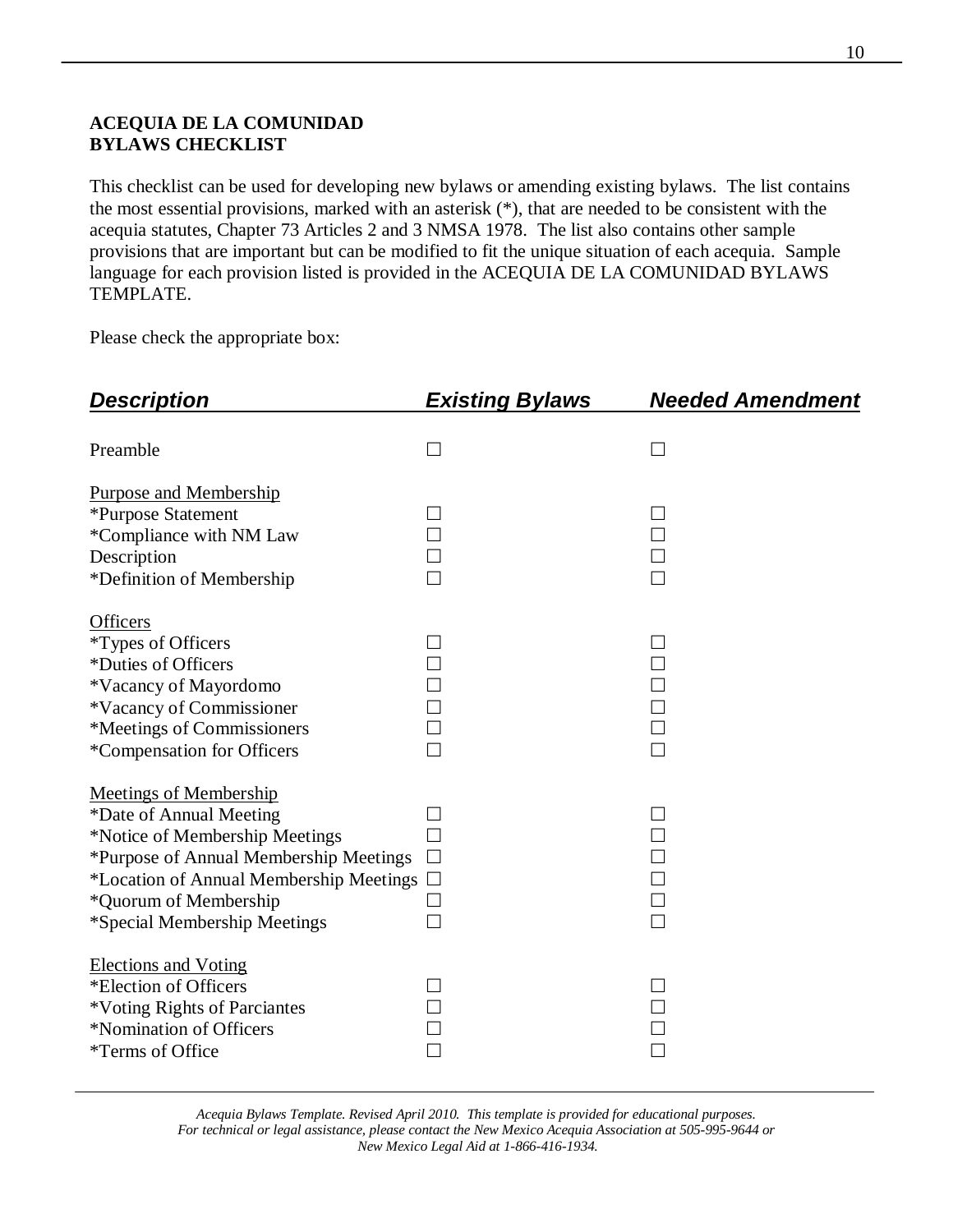| <b>Management and Operations</b><br>*Allocation of Water Between Acequias<br>*Spring Acequia Cleaning<br>*Allocation of Water Between Parciantes<br><i><b>*Parciante Assessments</b></i>                                                                 | $\overline{\phantom{0}}$<br>$\Box$<br>$\Box$ |      |
|----------------------------------------------------------------------------------------------------------------------------------------------------------------------------------------------------------------------------------------------------------|----------------------------------------------|------|
| <b>Rights and Obligations of Parciantes</b><br>Maintenance of Headgates<br><b>Assessments</b><br>Participation in Acequia Cleaning<br>Compliance with Bylaws<br>*Public Inspection of Records<br>*Copy of Bylaws<br>Name and Address for Acequia Records | $\overline{\phantom{a}}$<br>$\Box$<br>$\Box$ | 0000 |
| <b>Easements</b><br>*Definition of Easement<br>Use of Easement<br>*Access to Easement<br>Changes to Acequia                                                                                                                                              |                                              |      |
| <b>Enforcement</b><br>*Delinquencies<br>*Illegal Use of Water / Acequia Interference $\Box$<br>*Violation of Easement Rights                                                                                                                             |                                              |      |
| <b>Water Transfers</b><br>See Appendix A                                                                                                                                                                                                                 |                                              |      |
| <b>Water Banking</b><br>See Appendix B                                                                                                                                                                                                                   |                                              |      |
| <b>Amendments to Bylaws</b><br>*Amendments to Bylaws<br>*Compliance with State Law<br>*Severability Clause                                                                                                                                               |                                              |      |
| *Date of Adoption or Amendment<br>*Signature of Commissioners                                                                                                                                                                                            | $\blacksquare$                               |      |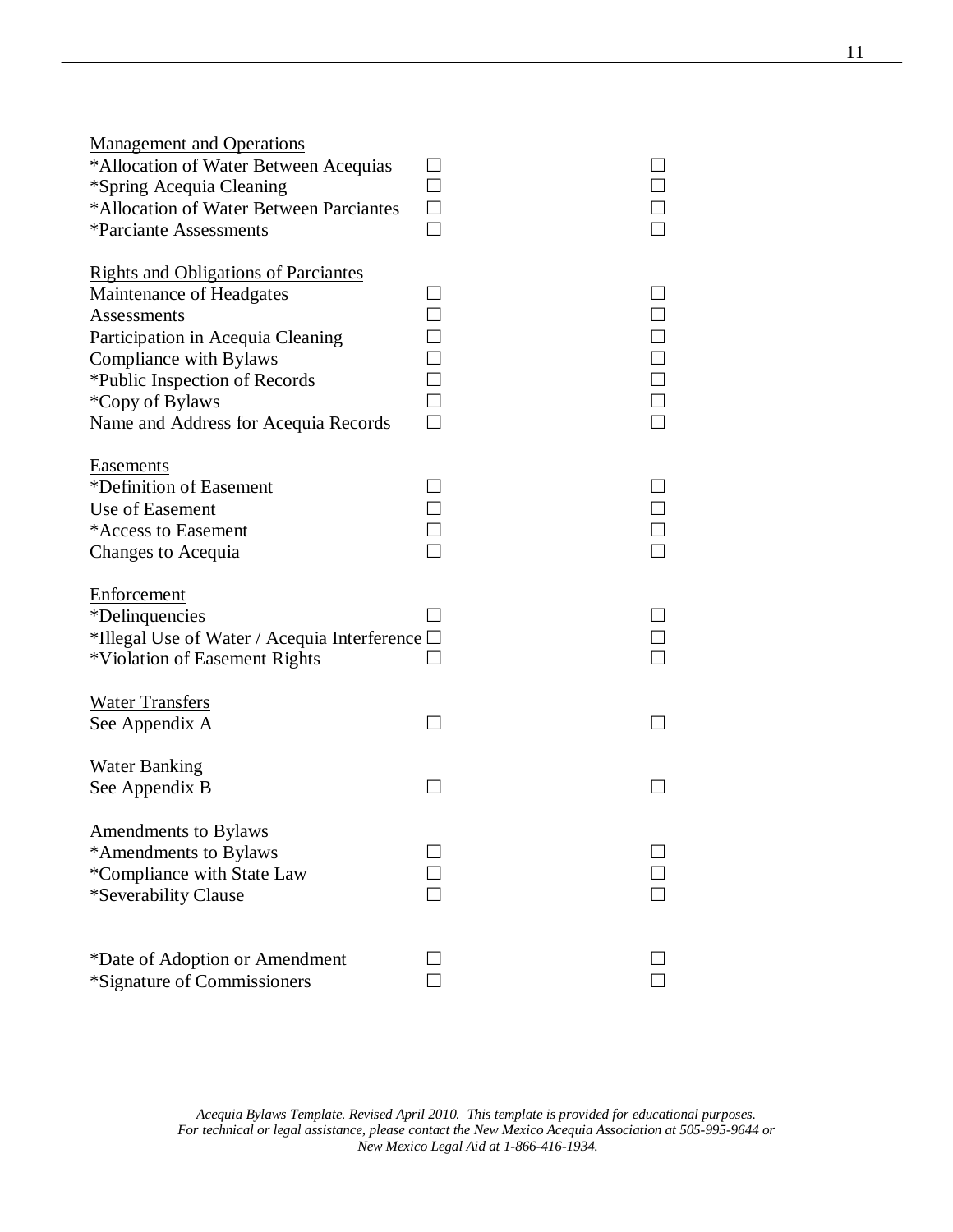#### **ACEQUIA DE LA COMUNIDAD BYLAWS**

**Preamble:** Water is the lifeblood of our communities. The parciantes of Acequia de la Comunidad believe that water should be protected as a community resource so that future generations can grow food and can have a healthy and secure source of water for needs within the community. We seek to promote agriculture by keeping water rights on historically irrigated land. If changes in historic uses of water become necessary, those decisions should be made through a cultural and spiritual connection to our community and through our own process of self-governance so that those decisions can be made for the common good. We honor the ancient customs and traditions embodied in our acequia and seek to govern our acequia to continue the connection between our land, water and culture in perpetuity.

#### **Article 1. Purpose and Membership**

#### \*Section 1: Purpose Statement

The purpose of Acequia de la Comunidad is to 1) promote the agricultural uses of water on the lands served by the acequia, 2) promote the efficient and beneficial use of water, 3) sustain customs and traditions of providing water to parciantes in a manner that is fair and equitable, 4) protect and defend the rights and interests of the Acequia and the parciantes, 5) maintain the infrastructure and easements of the Acequia, and 6) maintain an adequate diversion right to ensure a sufficient water supply for parciantes.

#### \*Section 2: Compliance with New Mexico Law

The management and operation of Acequia de la Comunidad, a political subdivision of the State of New Mexico, shall be in compliance with the laws of the State of New Mexico and the customs of the Acequia.

#### Section 3: Description

*Option 1.* If your Acequia is in an adjudicated stream basin, use the description from those files. Indicate that Acequia includes the mainstem and all laterals and drainages or desagues

*Option 2.* If no legal description is available, then give a general description that includes your point of diversion (where you divert from the river), along with any laterals and desagues.

#### \*Section 4: Membership – Parciantes

The members or parciantes of Acequia de la Comunidad are those persons who own irrigated land with water rights from the acequia.

#### **Article 2. Officers**

#### \*Section 1: Types of Officers

The officers of Acequia de la Comunidad shall consist of three Commissioners and one Mayordomo, each of whom shall be a member of the Acequia, as defined in Article 1. The Commissioners shall consist of a Chair, Secretary, and a Treasurer.

Section 2: Duties of Officers *(These may vary by acequia.)* 

*NOTE: This sidebar contains explanatory notes. If these bylaws are adopted by your acequia, we advise you remove this column from your official bylaws.* 

*It is generally a good idea to list many purposes rather than just one.* 

*Acequias are local governmental entities, or "political subdivisions," under New Mexico law. (Section 73-2-28)* 

*This description need not be highly detailed. The county, stream and approximate point of diversion should be enough. Avoid using information like names of property owners, which will change. The priority date and number of acres is unnecessary, especially if not adjudicated.* 

*State statutes do not define "member" or "parciante" but this language is consistent with state law (Sections 73-2-14 and 73-3-3) which provides that only those who own water rights and are not delinquent in payments are eligible to vote.* 

*The officer titles appear in Sections 73-2-12 and 73-3-1. Even for acequias with few members, it is recommended that each position be filled by a different individual, if possible.*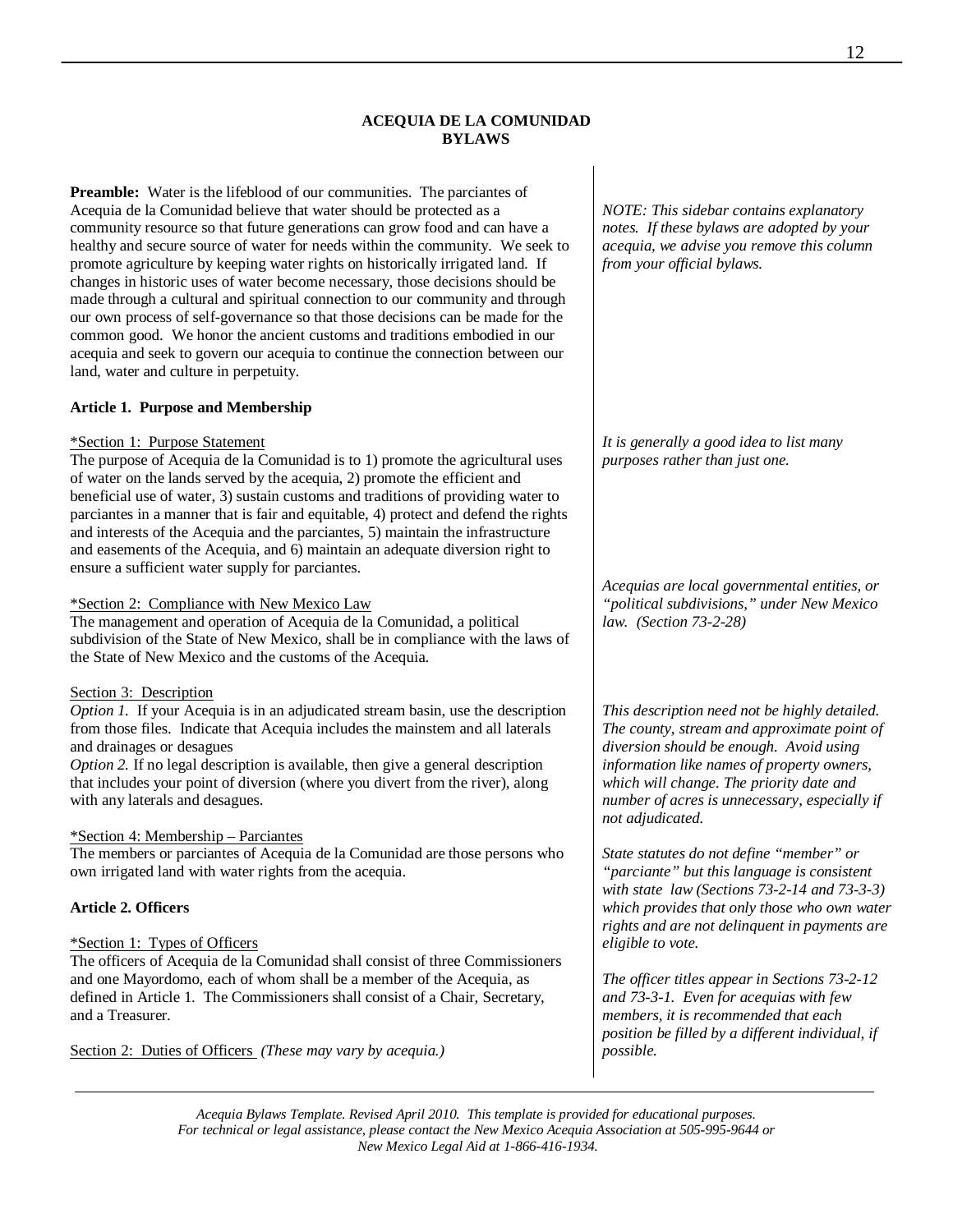13

- a. Chair: Responsibilities of the Chair will be to direct the activities of the Acequia jointly with the other commissioners and call and preside at all Acequia meetings. In the event the Chair is unable to preside at a meeting, he or she will appoint one of the other Commissioners to preside over the meeting.
- b. Secretary: The Secretary is responsible for keeping complete and accurate records, minutes of meetings, reading the minutes of the previous meeting and assisting the other Commissioners in running the business affairs of the Acequia.
- c. Treasurer: The Treasurer shall be responsible for management of the finances of the Acequia including the following:
	- 1. Send notices to parciantes for billing of and collection of assessments and fines.
	- 2. Maintain accurate records for each parciante including assessments due, hours worked and fines due in coordination with the Mayordomo.
	- 3. Make payments for labor and materials as necessary.
	- 4. In coordination with the Mayordomo, prepare an annual financial report to be presented to the membership.
- d. Mayordomo: The Mayordomo shall work under the direct supervision of the Commissioners. His or her responsibilities shall be as follows:
	- 1. Coordinate and supervise all work on the Acequia including the annual Spring cleaning, day-to-day maintenance, and emergency repairs.
	- 2. Distribute water to parciantes in a manner that is equitable and is consistent with the customs of the Acequia.
	- 3. Collect delinquencies from parciantes as reported to him by the Treasurer.
	- 4. Supervise the Acequia to ensure that delinquent parciantes do not take water illegally. The Mayordomo has full authority to shut the individual headgate along the banks of the Acequia of those parciantes who are delinquent and to secure the headgates by any available means.

#### \*Section 3: Vacancy of Mayordomo

In the event of a vacancy in the office of Mayordomo, the Commissioners shall appoint a Mayordomo to hold office for the remainder of the term or until his successor is elected at a meeting of the membership.

#### \*Section 4: Vacancy of Commissioners

In the event of a vacancy in the office of Commissioner, the remaining Commissioners shall appoint a Commissioner to hold office for the remainder of the term or until his successor is elected at a meeting of the membership. If there are two vacancies for Commissioner, the remaining Commissioner shall convene a special meeting of the membership to fill the vacancies for the remainder of the term of office.

#### \*Section 5: Meetings of Commissioners

Special meetings of the Commission may be called by the Chairman. Two Commissioners shall constitute a quorum for such meetings. Notice shall be

*For most acequias, which don't have regular Commissioner meetings, the purpose of a Commissioner meeting might be to approve a contract or to respond to a disaster. Because of the need to respond quickly to these types of situations, and because Commissioners acting alone have less power than the membership (for example, they can't amend bylaws), the notice requirements for Commissioner meetings are less strict than those for membership meetings. See attached "Open Meetings Act Resolution" for more on meeting notice requirements.* 

*Acequia Bylaws Template. Revised April 2010. This template is provided for educational purposes. For technical or legal assistance, please contact the New Mexico Acequia Association at 505-995-9644 or New Mexico Legal Aid at 1-866-416-1934.* 

*See Sections 73-2-31 and 73-3-4 for duties of officers under state law.*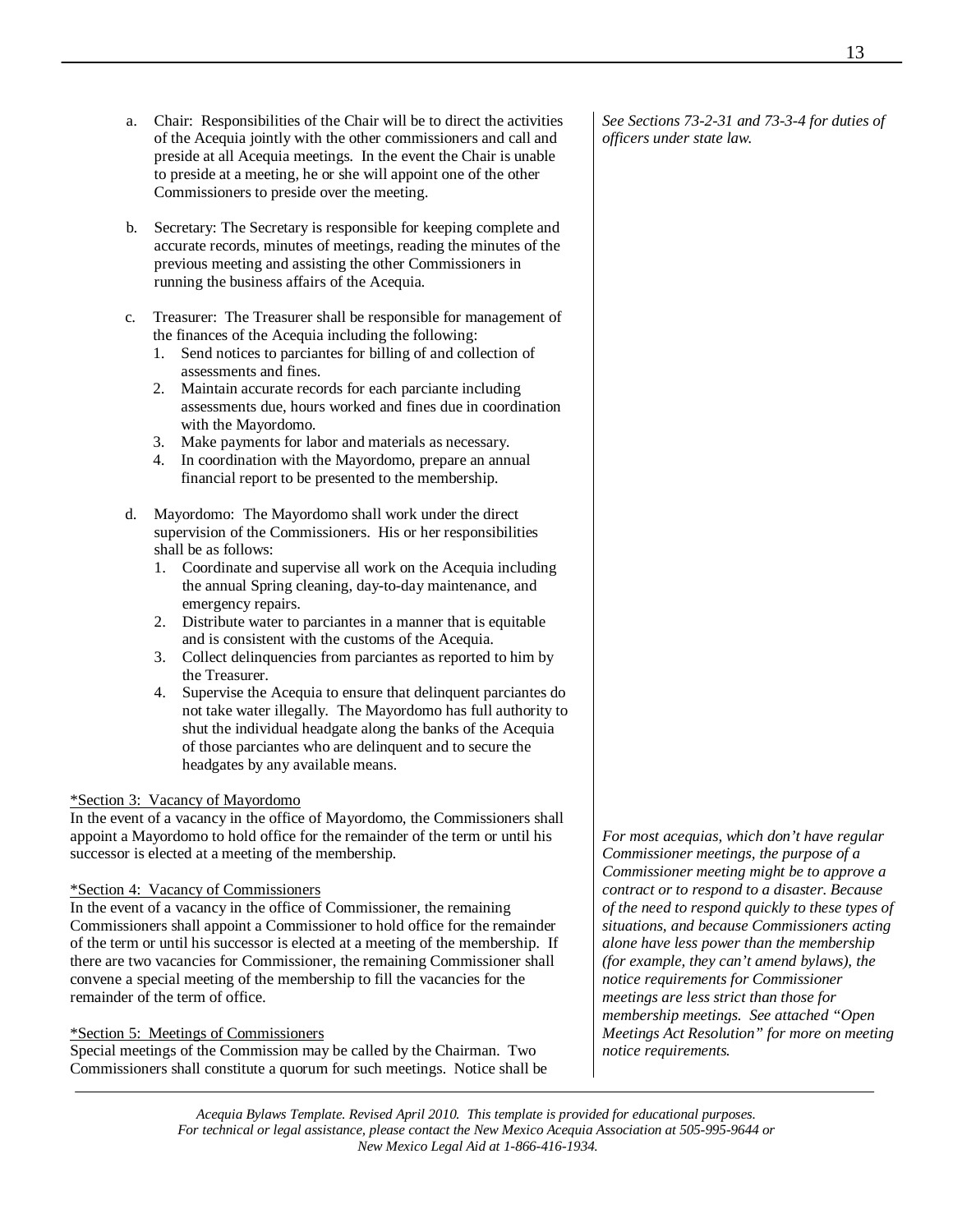posted in a public place three (3) days prior to a meeting.

\*Section 6: Compensation of Officers Compensation of the Mayordomo shall be determined by a majority of the membership.

Section 7: Bonding of Mayordomo and Treasurer

The Commissioners shall determine an appropriate bond for the Mayordomo andTreasurer, and the Mayordomo and Treasurer shall be bonded for that amount, to the extent that these individuals handle acequia funds.

#### **Article 3. Meetings of Membership**

\*Section 1: Annual Membership Meeting

The Annual Membership Meeting shall be held at least every odd numbered year on  $\qquad \qquad$  (*insert either Option 1 or 2 below*).

*Option 1:* the first Monday of December or as soon as practicable thereafter. *(for "Article 2" acequias.).* 

*Option 2:* the first Monday of October or as soon as practicable thereafter. *(for "Article 3" acequias).* 

\*Section 2: Notice of Annual Membership Meetings *(Insert either Option 1 or 2 below)* 

*Option 1:* Notice shall be provided to each parciante by mail to the addresses as recorded in the records of the Acequia and posted in a public place ten days in advance of the meeting. Notice of the meeting shall include the date, time, location, and the agenda or information about where to obtain a copy of the agenda. The acequia may provide other types of notice as appropriate.

*Option 2:* Notice shall be posted in a public place ten days in advance of the meeting. Notice of the meeting shall include the date, time, location, and the agenda or information about where to obtain a copy of the agenda. The acequia may provide other types of notice as appropriate.

\*Section 3: Purpose of Annual Membership Meetings

At each Annual Meeting, the Secretary shall present the minutes from the previous Annual Meeting. The Mayordomo shall report on the management and operations of the acequia and the Treasurer shall provide a financial report.

Section 4: Location of Annual Membership Meeting The annual meeting shall be held at a public place in the county in which the Acequia is located.

#### \*Section 5: Quorum

A quorum for conducting any business shall be [*insert percentage*] of [*insert either* the membership *or* the total number of water rights] eligible to vote, except as otherwise provided in this section. [*include the following if quorum is a percentage of the membership*: For purposes of calculating a quorum, each household or "co-tenancy" (land co-owned by more than one person) constitutes one membership, regardless of the number of separate properties

*Section 73-2-18 and 73-3-2 provide that compensation is determined by a majority of the membership.* 

*This is required by Section 73-2-12 and 73-3- 1.The Commissioners may set this amount as low as they see fit, including an amount as low as zero if appropriate.* 

*State law provides for the date of electing officers. (Sections 73-2-12, 73-2-15, and 73-3- 1.) The statute provides that these meetings take place on odd numbered years but many acequias meet annually.* 

*Many acequias provide mailed notice of meetings. The Open Meetings Act requires public posting but does not require mailed notice.* 

 *The Open Meetings Act requires an acequia to determine annually what constitutes "reasonable notice" for its meetings. (Section 10-15-1.) See attached "Open Meetings Act Resolution" for more on meeting notice requirements.* 

*The quorum percentage is up to each acequia. It is a good idea to set the percentage based on your experience with meeting attendance. An acequia may want to consider the benefits of being able to conduct business with a smaller percentage of the membership present versus the benefits of making decisions with a greater number of members present.*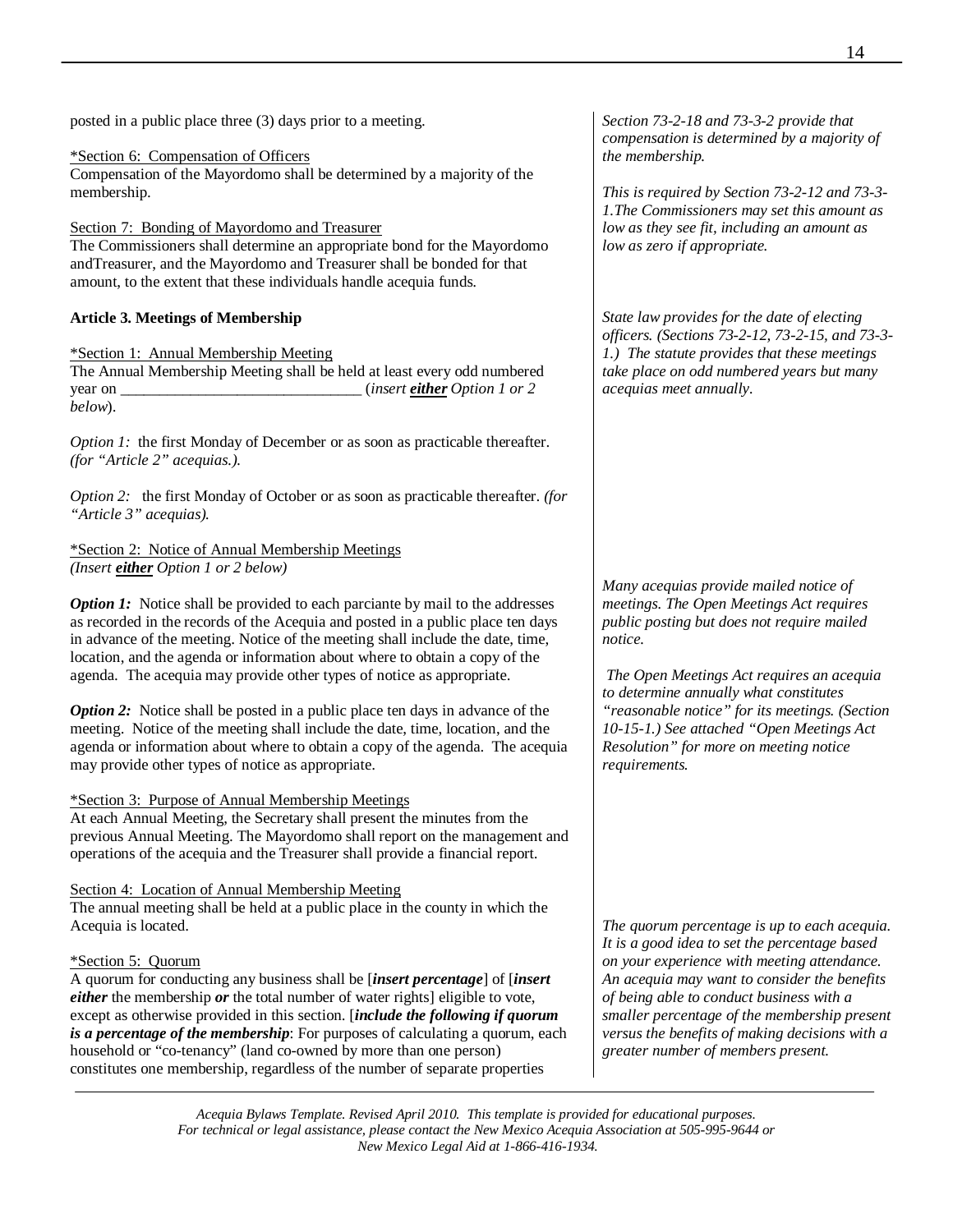owned."] A quorum, once established for that particular meeting, shall remain in effect to transact all business set on the agenda even though members shall voluntarily leave the meeting.

*Optional:* In the event that the above quorum is not established at a meeting duly called, the meeting may be recessed and later reconvened at a date, time and place specified at the call of the recess and on a written notice posted at the location of the original meeting, and all business listed on the original agenda shall be transacted by those present at the reconvened meeting, who shall then constitute a quorum for conducting business provided there are [*insert number*] or more persons present.

#### \*Section 6: Special Membership Meetings

Special meetings of the Acequia may be called by the Commissioners or upon written petition to the Commission Chairman signed by [insert percentage figure] of the members. Notice for special meetings shall be the same as for annual meetings.

#### **Article 4. Voting and Elections**

#### \*Section 1: Election of Officers

The Commissioners and Mayordomo shall be elected at the Annual Meeting on odd numbered years by a vote of membership. The elections shall be conducted by the outgoing Commissioners.

#### \*Section 2: Voting Rights of Parciantes

Only those members who are not delinquent in the payment of their assessments and who have not defaulted on their work assignments will be in good standing and shall be allowed to vote in any election or other vote of the acequia. Eligible parciantes who are unable to attend a meeting may vote by written proxy.

#### *Optional:*

The proxy should contain the member's name, the particular issue or election to be voted on, how the member wishes to vote, the name of the person delivering the proxy vote on behalf of the member, and the member's signature.

#### *Insert the language that applies to your Acequia. Or, if none of the below methods applies, please describe your system of voting*:

*Option 1:* Each member shall have one vote. For voting purposes, each household or "co-tenancy" (land co-owned by more than one person) constitutes one membership, regardless of the number of separate properties owned.

*Option 2:* A member's vote shall be in proportion to his/her amount of acreage with water rights.

*Option 3:* Each [*insert whichever applies:* "derecho"/"peon"/"tiempo"] has one vote.

**Option 4:** Each water right shall have one vote. For purpose of this provision, "water right" means  $\blacksquare$ 

option only if your acequia uses "water right" to mean something *other* than legal water rights as defined by the State. Otherwise, please choose Option 2.] *Option 5:* Voting shall be done with each member having one vote, except that voting shall be in proportion to acreage with water rights for any votes

*Sections 73-2-12 and 73-3-1 provide the requirements for elections to be held on oddnumbered years.* 

*Sections 73-2-14 and 73-3-3 allow votes to be cast by written proxy, although voting in acequia elections is often done by the members present. There is no legal requirement for proxy voting; however, it is advisable for acequias to have some system of accountability for proxy votes, in case those votes are challenged.* 

*In 1998, the N.M. Supreme Court held in Wilson v. Denver that the various methods of acequia voting, such as those described here in Options 1-4, are all equally valid. You should choose the option that best describes your customary method of voting.*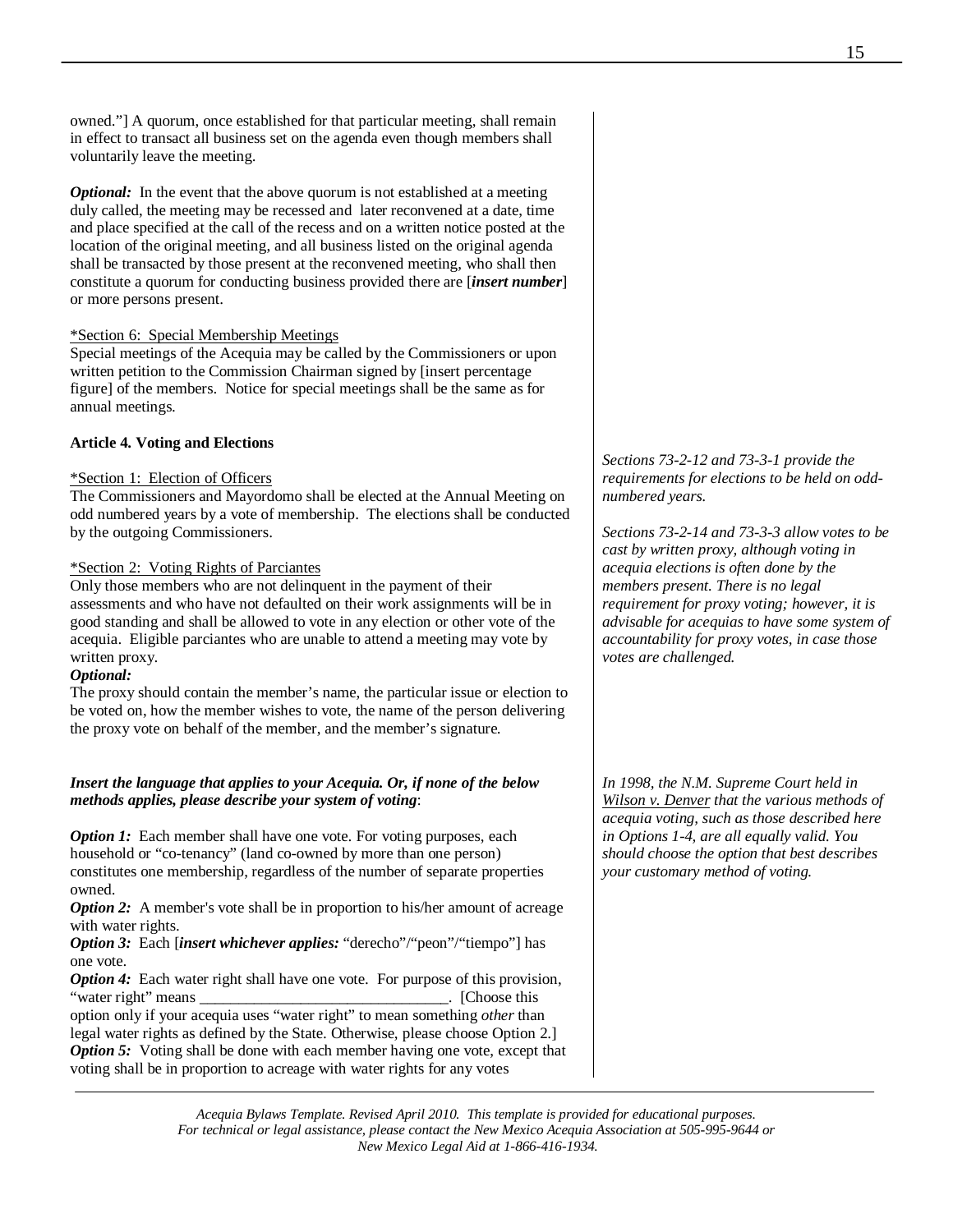concerning the financial obligations of the parciantes or the acequia.

#### \*Section 3: Nomination of Officers

*Option 1*: Nomination of officers may be made by any parciante. The nomination and voting for each office (Mayordomo, Chairman, Secretary, Treasurer) shall be conducted separately. The person receiving the highest number of votes cast for that office shall be declared the officer elected.

*Option 2*: Nomination of officers may be made by any parciante. The three Commissioners shall be elected at-large. At the end of the Annual Meeting in which the election is taking place, the three commissioners shall elect, from among themselves, a Chairman, Secretary, and Treasurer with each commissioner holding one position.

#### \*Section 4: Terms of Office

The elected officers shall assume their office not later than the first Monday following the month they are elected. The term of office for the Mayordomo and Commissioners is two years.

#### **Article 5. Management and Operations**

#### Section 1: Allocation Between Neighboring Acequias

As practiced traditionally, during times of emergency and/or drought, the Commission will represent the Acequia for the purpose of cooperating with the other acequias in the  $\qquad \qquad (name \; your \; valley \; or \;$ *community*) which draw water from the *(stream system)* in order to determine the most effective and equitable manner of allocating water in all of the acequias.

#### Section 2: Acequia Cleaning

A community cleaning of the Ditch's mainstem or *acequia madre* involving all parciantes will take place during the Spring before the irrigation season on a date determined by the Mayordomo and Commissioners.

*Optional*: Parciantes on laterals shall be responsible for cleaning their own laterals.

Typically, the Mayordomo or commissioners will discuss with the individual landowner the potential removal of trees from the side banks and easement of the Acequia, if they interfere with the Acequia or its easement, in order to make arrangements for their removal and disposal.

#### *Include Option 1 or 2, based on the tradition of your Acequia*: *Option 1*:

During Spring cleaning and/or during the normal maintenance activities during the irrigation season, the removal and disposal of debris from the Acequia and side banks, including trash and organic matter such as soil, rocks and brush, is performed by the acequia or peones doing the work soon after the spring cleaning. *Option 2*:

During Spring cleaning and/or during the normal maintenance activities during the irrigation season, the removal of debris from the Acequia, including trash and organic matter such as soil, rocks and brush, is performed by the acequia or peones doing the work; however, landowners are responsible for removing the

*Some acequias elect commissioners for threeyear staggered terms rather than one-year or two-year terms.* 

*Such customary practice by acequias is also recognized in state law. (See Sections 73-2-47 and 72-9-2.)* 

*Penalties for failing to contribute peones for the annual cleaning are discussed below.* 

*Approaches to water distribution vary greatly by acequia. Some acequias give different priority to different types of uses, such as prioritizing vegetable gardens over pasture in times of drought. It is a good idea to describe practices such as these in your bylaws, other documents, or document them in minutes of the acequia's meetings.* 

*The definition of water rights in terms of length of time for irrigation varies greatly by acequia. Many acequias have different terms and different meanings for words like peon, tiempo, or derecho. Contact NMAA for sample bylaws for more example language.*

*In Option 1, the dollar amount of the assessment is adopted into the bylaws and remains the same until the bylaws are amended.* 

*With Options 2 and 3, the dollar amount of the assessment is not specified in the bylaws*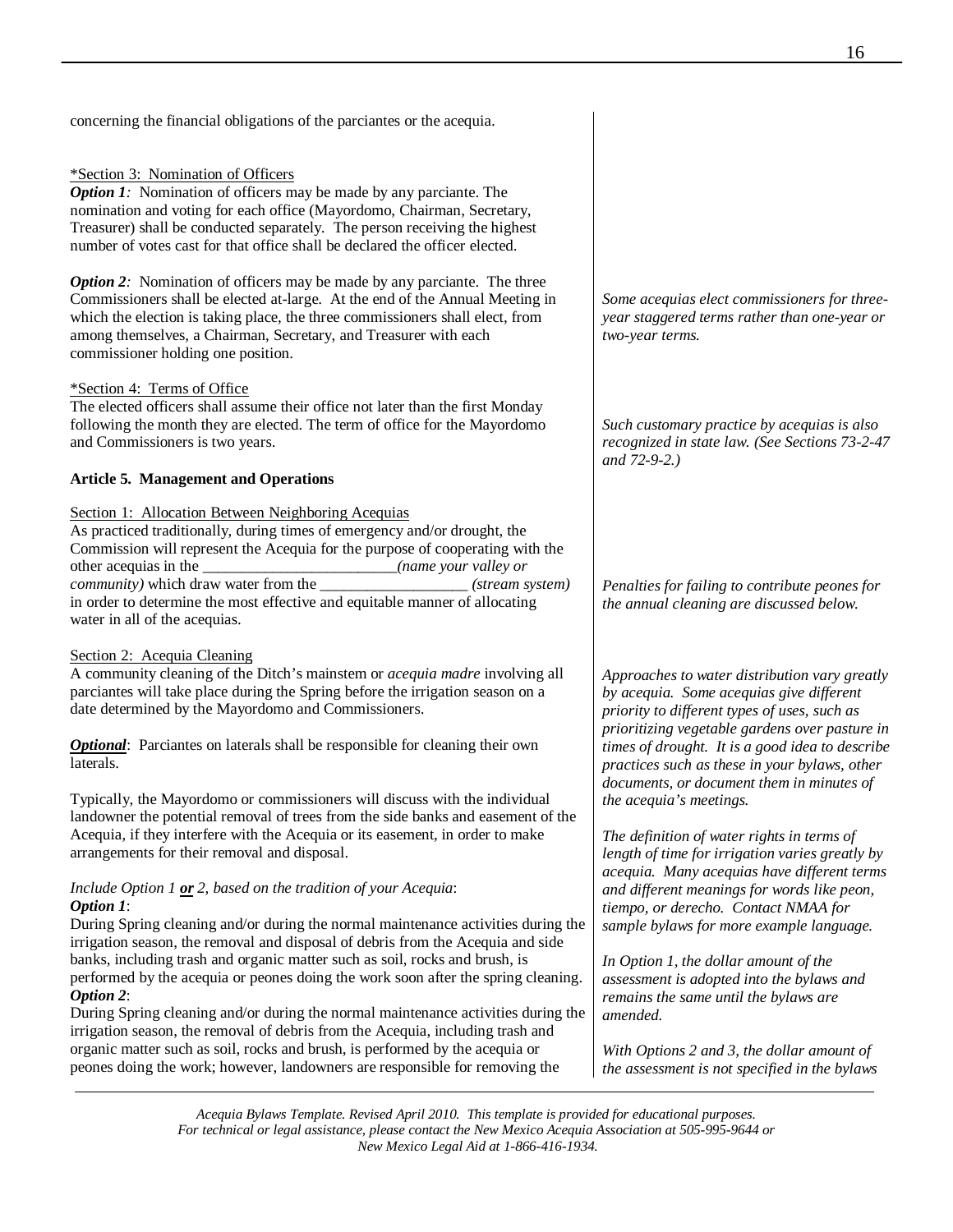debris from their own property following the cleaning. Section 3: Allocation of Water Between Parciantes

*Option 1:* The available water in the acequia shall be distributed in proportion to the lands with water rights owned by each member of the acequia. The Mayordomo shall be in charge of the distribution of the water to the members based on the general schedule established by the commissioners. The schedule may be adjusted depending on the availability of water by the mayordomo in consultation with the Commissioners.

*Option 2*: The available water in the acequia shall be distributed according to the [*insert peon/derecho*] system. The water allotment of one [*peon/derecho*] is determined by the size of irrigated land so that one allotment is based on [number of acres] per peon/derecho. *Example: One acequia may have one day of irrigation for every ten acres and that acequia may require one peon for every ten acres.* 

#### Section 4: Parciante Assessments

*Option 1:* An annual assessment of [\$dollar amount] per acre will be assessed against all parciantes to help defray the cost of operating the Acequia.

*Option 2*: The Commissioners, immediately upon assuming office or as soon as practicable thereafter, shall determine the amount of money necessary for the ensuing year for the operation, maintenance, repair and improvement of the Acequia and for payment of the expenses of the acequia, including compensation of the officers, if any. The Commissioners shall then assess each member, in proportion to their acreage, the amount of labor and dues needed.

*Option 3*: The amount to be assessed per acre shall be determined by a vote of the membership after being presented the recommendation of the Commissioners and that amount will remain as the annual assessment until changed by a vote of the membership.

#### **Article 6. Rights and Obligations of Parciantes**

#### Section 1: Maintenance of Headgates

All members shall maintain their individual headgates in good condition and keep their ditch sections free of trash and other obstructions. Repairs and construction of headgates and other works should be completed before the start of the irrigation season.

#### Section 2: Assessments

All members shall pay assessments as required by the Commission. All monies assessed by the Acequia de la Comunidad are due upon receipt of the Treasurer's statement. These assessments become delinquent thirty (30) days following the date of receipt of the billing.

Section 3: Participation in Acequia Cleaning

All members shall contribute peones for the annual Spring cleaning or for emergency repairs as required by the Mayordomo.

### Section 4: Compliance with Bylaws

All members shall abide by Acequia Bylaws, Rules and Regulations and shall comply with decisions adopted by the Commission for the common good.

*and can be changed by either the Commission (Option 2) or the membership (Option 3) without having to amend the acequia's bylaws.* 

*Section 73-2-26 gives the Mayordomo authority to file a court action to collect delinquent assessments.* 

*If a parciante fails to provide labor or workers as required by the mayordomo, the mayordomo, after notifying the parciante, can collect a civil penalty in magistrate court. (Sections 73-2-25, 73-2-31, 73-3-5.)* 

*State law defines commission records as open to public inspection. (See Sections 73-2-21and 73-3-4.)* 

*Change of ownership of a water right is different from a water right transfer that involves a change in point of diversion, purpose of use or place of use. A parciante might change ownership of a water right, by*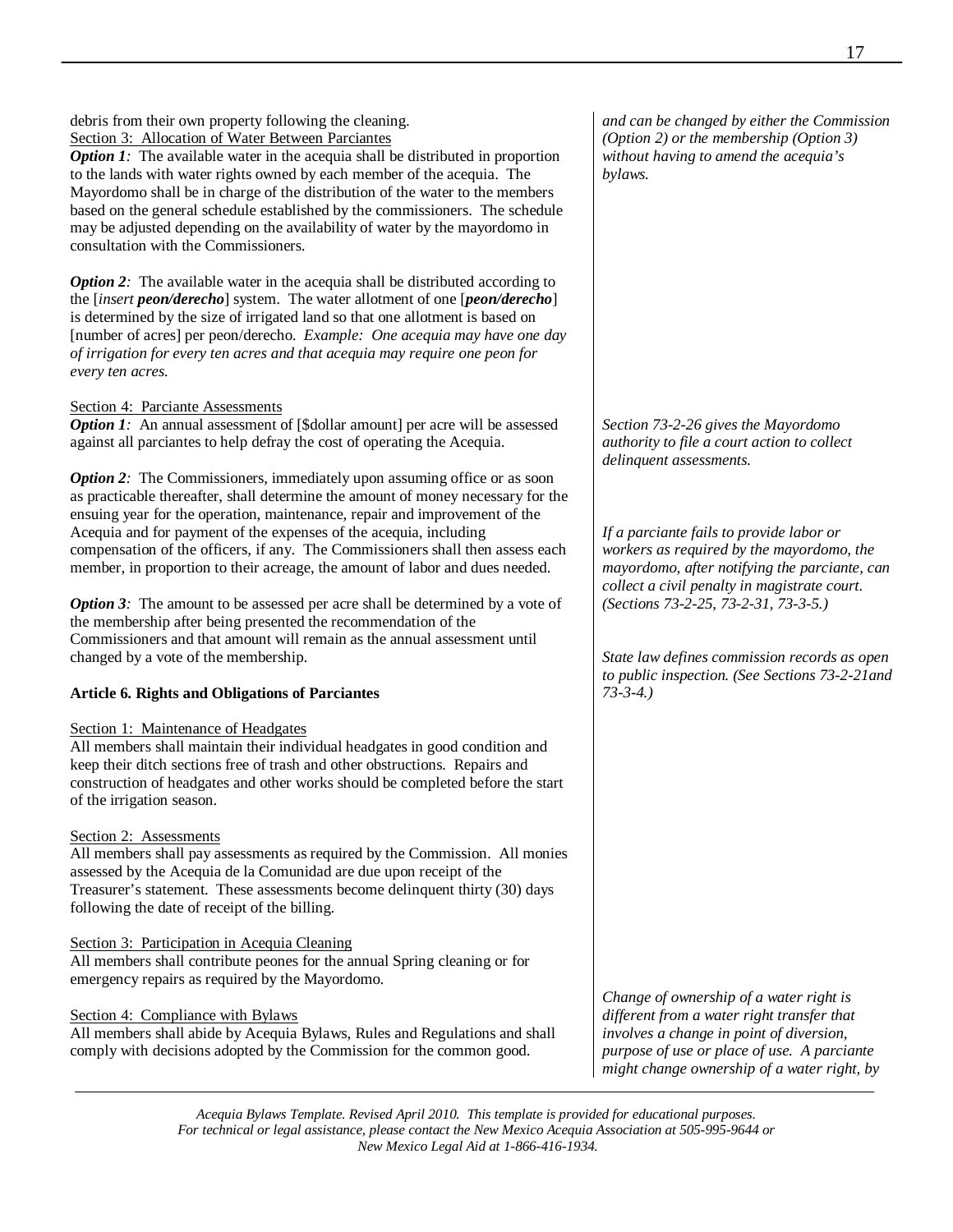#### \*Section 5: Public Inspection of Acequia Records

All records of proceedings by Commissioners and financial records of the Acequia shall always remain public property and shall be subject to inspection by any concerned person.

#### Section 6: Copy of Bylaws

Each parciante shall be provided with a copy of the current by-laws of the Acequia and amendments thereafter adopted. *Optional:* New members will be briefed on the operation of the Acequia by one of the Commissioners or the Mayordomo.

#### Section 7: Name and Address in Acequia Records

Each parciante shall keep current on the records of the Commission of the Acequia the name(s) of the owner(s) of the property, the owner's mailing address and the telephone number, and the exact amount of irrigated acreage or water rights claimed by the parciante.

#### Section 8: Change of Ownership

It shall be the responsibility of a landowner who has purchased or leased land with Acequia water rights to report such transaction promptly to the Secretary for recording in the Acequia's records. Delinquencies, if any, are due from the past owner or lessee on said land, and must be paid before the new owner or lessor may be entitled to the use of the Acequia.

Section 9: Change in Point of Diversion, Purpose of Use, or Place of Use Water transfers, by changing the point of diversion, purpose of use, or place of use of water rights must comply with Article 9 of these Bylaws. If a water transfer has been approved by both the acequia and the State Engineer, it shall be the responsibility of the parciante to provide updated information about the water right to the Secretary for recording in the records of the Acequia.

#### **Article 7. Easements**

#### \*Section 1: Definition of Easement

Each parciante recognizes that the Acequia, including all of its laterals and drainages or desagues, possesses a historical permanent easement for purposes of maintenance, operations, and improvements. No parciante may build within the easement or otherwise obstruct or limit access to this easement. The easement is described as follows:

*Option 1:* From the inner edge of each bank, a distance of [*insert number*] feet to each side of the acequia.

*Option 2*: The easement is as wide is as necessary for maintenance, use and improvements.

#### Section 2: Use of Easement

Each parciante agrees that it must be possible to walk the full length of the ditch along its banks. Therefore, if a fence or other obstruction crosses the ditch or the easement, there must be a gate or crossover.

#### Section 3: Access to Easement

Acequia de la Comunidad has the right to use the historic and customary points of access to the ditch across members' and non-members' property and other such points of access as may be necessary to afford convenient access to the ditch for maintenance, operations and improvements.

*passing on inheritance to an heir for example, without a water transfer. The issue of water transfers is covered in Article 9.* 

*Acequia easements are described in 73-2-5. State law does not define a set number of feet but states that the easement is as wide as necessary for reasonable maintenance, use and improvements.* 

*Easement rights and right of access to the easement are at Sections 72-8-3 and 73-2-5.* 

*An acequia may deny water to a delinquent parciante, (Sections 73-2-25 and 73-3-6) In addition, the Mayordomo has authority under state law to bring a civil action in district or magistrate court to collect delinquent assessments. (Section 73-2-26.) If the acequia prevails in court, the offending party must pay the acequia's attorney fees. Anyone who continues to take water without paying assessments and attorney fees is required to pay a civil penalty of up to \$200.* 

*Acequias have several remedies for these infractions, including criminal misdemeanor prosecution, obtaining an injunction, and a*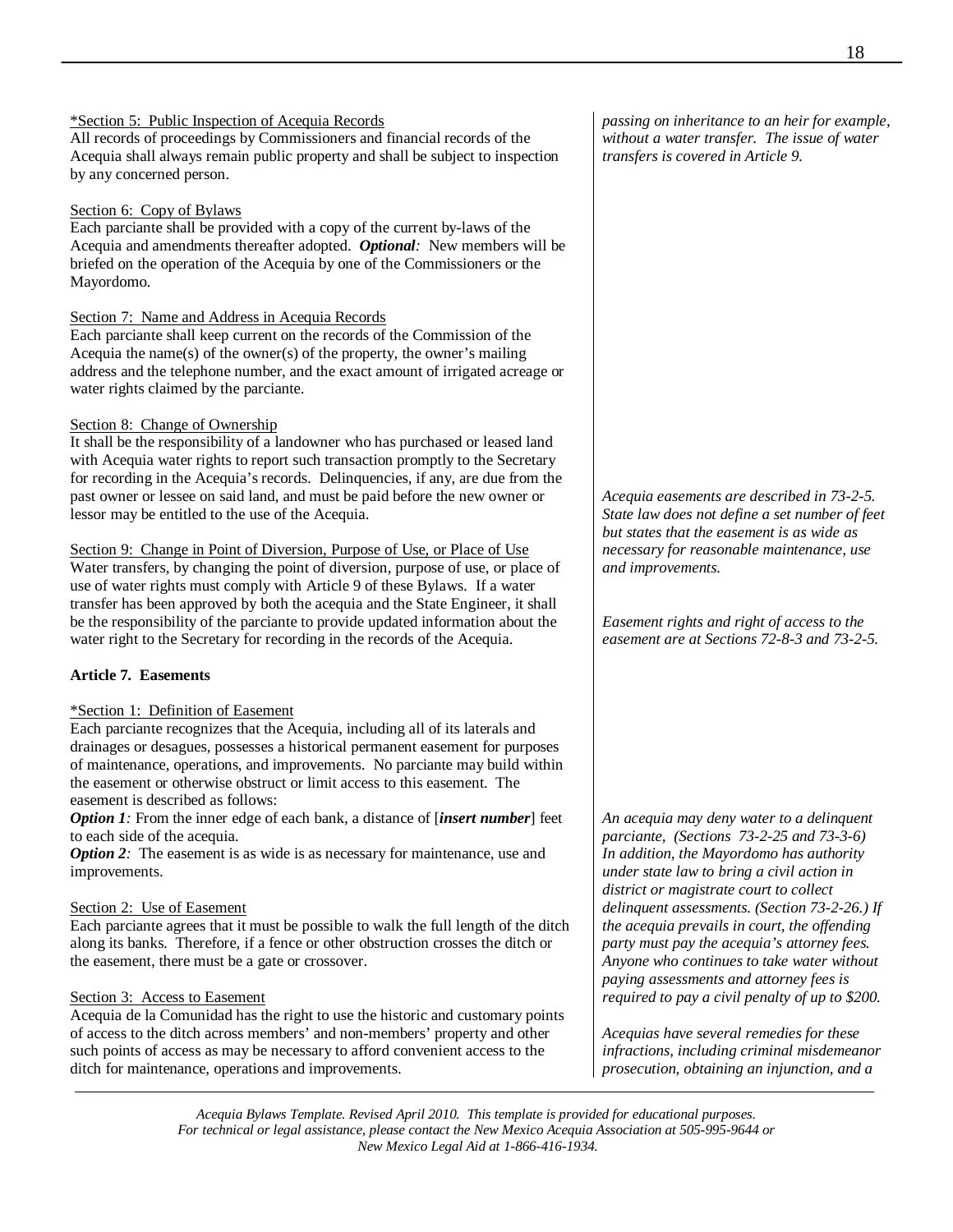Section 4: Changes to Acequia

Any material changes to the Acequia, including any crossings, shall be approved in advance by the Commission.

#### **Article 8. Enforcement**

#### \*Section 1: Delinquencies

The Mayordomo has the authority to suspend the right to use the acequia and the water therein of a parciante who is delinquent in the payment of his or her assessment or fails to perform required work. This shall remain in effect until the assessments and fines are paid. The Mayordomo has the authority to collect delinquent assessments through appropriate legal action. Officers of the Acequia may file a civil action for the collection of any assessment, fine or penalty, which, after due notice to the member, the member has failed to pay.

#### \*Section 2: Illegal Use of Water or Acequia Interference

Any person who interferes with the acequia in any manner, takes water without permission of the Mayordomo or Commission commits a criminal misdemeanor and may be prosecuted in accordance with the laws of New Mexico.

#### \*Section 3: Violation of Easement Rights

Any person who interferes with the acequia easement or access to the easement commits a criminal misdemeanor and may be prosecuted in accordance with the laws of New Mexico.

#### **Article 9. Water Transfers**

The members of Acequia de la Comunidad declare that a transfer of a water right off the Acequia, or a transfer of a water right into the area served by the Acequia, may be detrimental to both the Acequia and its members. Therefore, any such proposed transfer by any person or entity must be formally approved by the Commissioners, using the procedure in Appendix A, prior to application for the transfer to the Office of the State Engineer. This Article is adopted under Section 73-2-21(E) NMSA 1978 and/or Section 73-3-4.1 NMSA 1978.

#### **Article 10. Water Banking**

Acequia de la Comunidad hereby forms a Water Bank under its powers as a political subdivision of the State of New Mexico, and under Section 73-2-55.1 NMSA 1978 (2003). The purpose of the Water Bank is to promote conservation and beneficial use of Acequia water through a locally managed system of temporarily reallocating water for beneficial use within the area served by the Acequia. See Appendix B.

#### **Article 11. Miscellaneous Provisions**

#### \*Section 1: Amendments to Bylaws

These bylaws may be enacted, amended, or modified by a [*insert simple majority* vote of the membership *or* simple majority vote of water rights] *or*  [*insert 3/4 majority* vote of the membership *or 3/4 majority* vote of water rights *or specify percentage*] of the [*insert total membership or members present and voting*] at any duly called meeting.

*civil penalty of up to \$5000. (Section 73-2- 64). The district attorney may assist the acequia.* 

*The penalties for violation of easement rights are the same as those described in the previous paragraph. (Section 73-2-5)* 

*See Appendix A for procedure on water transfers.* 

*See Appendix B for procedure on water banking.* 

*The appropriate number or percentage for modifying bylaws is up to each acequia, Some factors might be (1) its own experience with attendance, (2) what level of participation it feels there should be to amend the bylaws, and (3) how easy or difficult it feels it should be to change the bylaws.*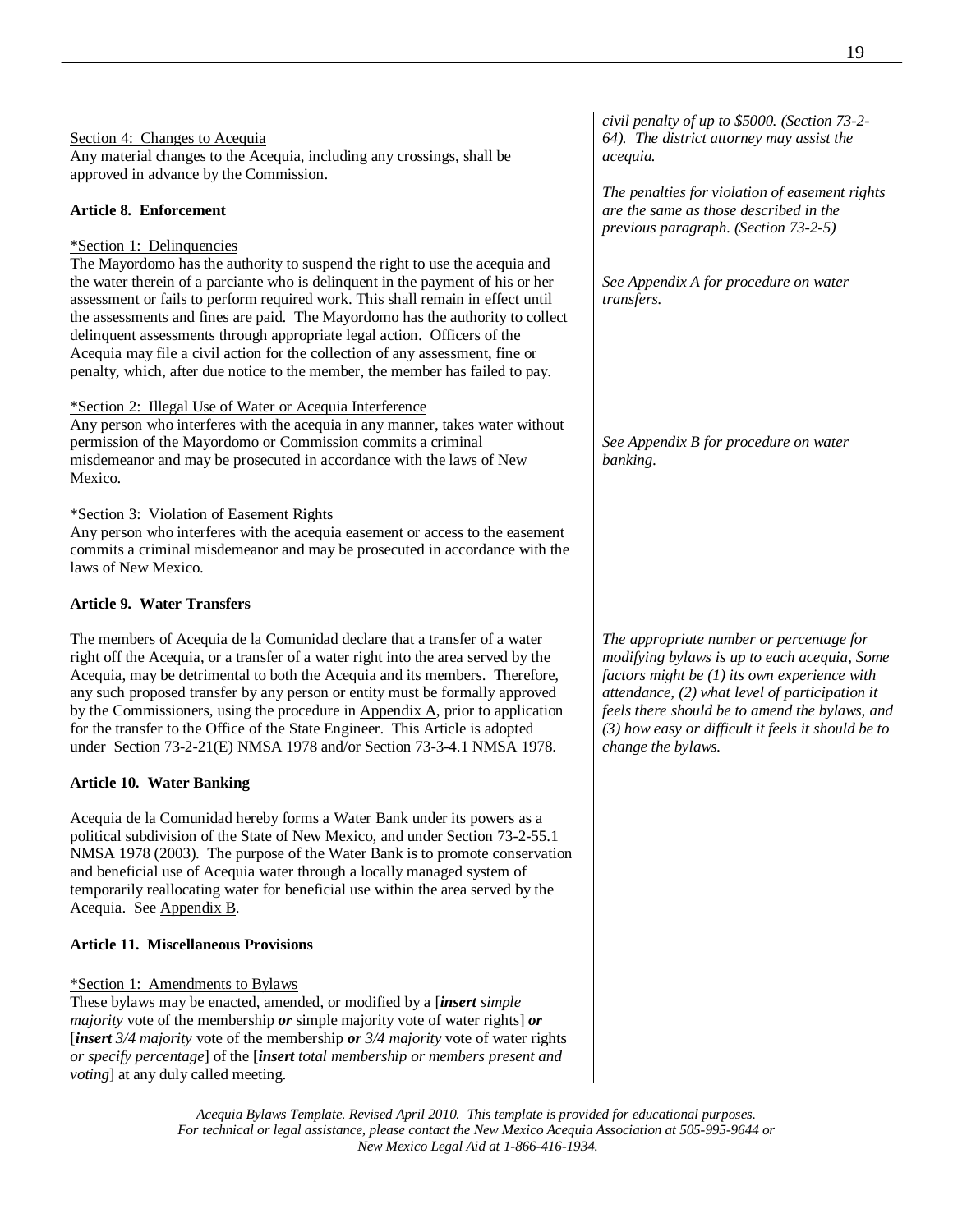\*Section 2: Applicability of State Law Where not otherwise covered by these bylaws, the requirements of state law shall be applicable. These bylaws are supplemental to any applicable provisions of state law.

\*Section 3: Severability Clause

If any part or application of these bylaws is held invalid, the remainder of its application to other situations or persons shall not be affected.

THE FORGOING BYLAWS WERE ADOPTED BY THE PARCIANTES OF THE ACEQUIA DE LA COMUNIDAD AT A MEETING DULY CALLED AND HELD ON (*insert date*).

\_\_\_\_\_\_\_\_\_\_\_\_\_\_\_\_\_\_\_\_\_\_\_\_\_\_\_\_\_\_\_\_\_\_\_\_\_\_\_\_\_\_\_\_

\_\_\_\_\_\_\_\_\_\_\_\_\_\_\_\_\_\_\_\_\_\_\_\_\_\_\_\_\_\_\_\_\_\_\_\_\_\_\_\_\_\_\_\_\_

\_\_\_\_\_\_\_\_\_\_\_\_\_\_\_\_\_\_\_\_\_\_\_\_\_\_\_\_\_\_\_\_\_\_\_\_\_\_\_\_\_\_\_\_\_

Chairman

Secretary

Treasurer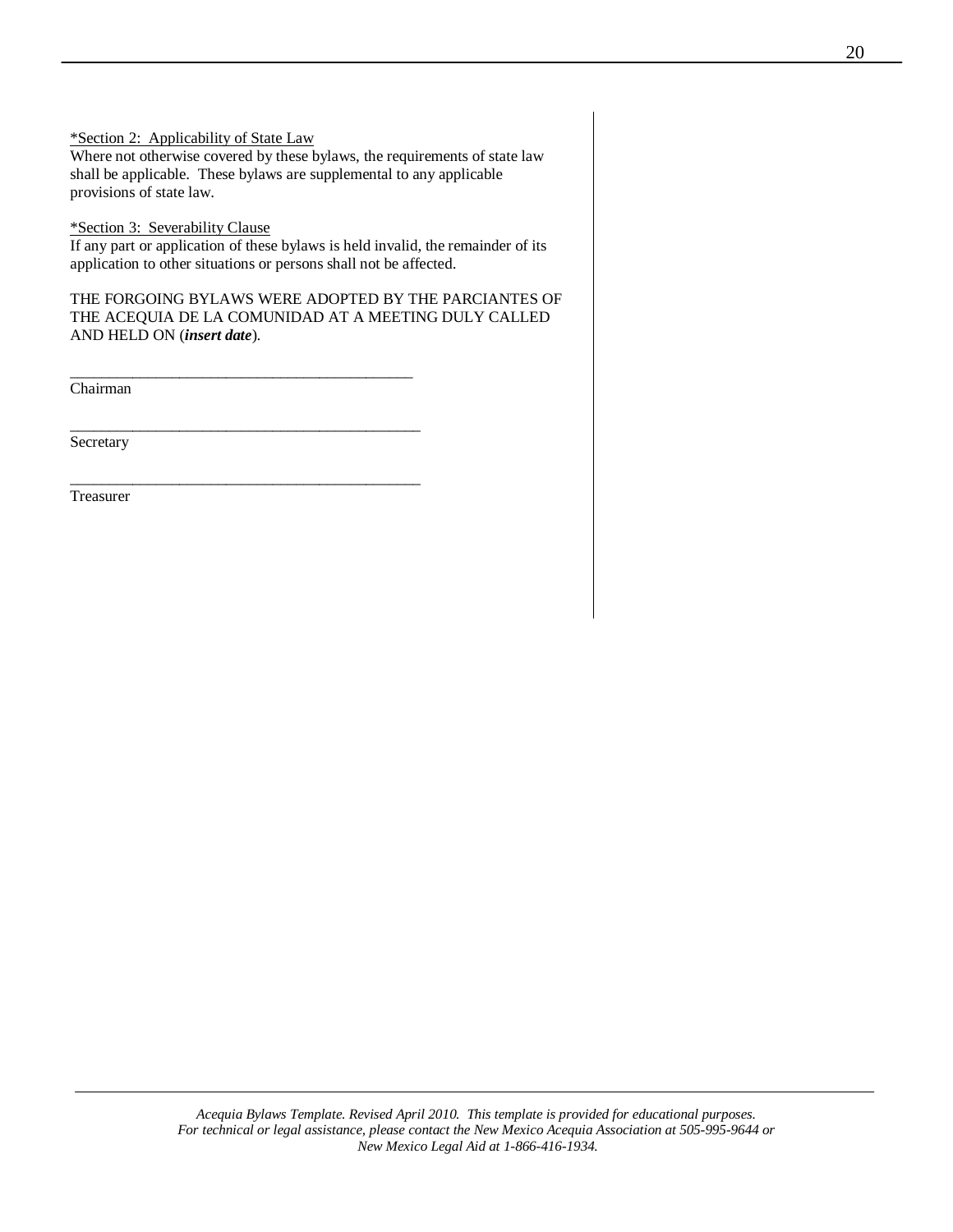# **APPENDIX A: WATER TRANSFERS**

#### General

- 1. The members of Acequia de la Comunidad declare that a transfer of a water right served by the Acequia, or a transfer of a water right into the area served by the Acequia, may be detrimental to both the Acequia and its members. Therefore, any such proposed transfer by any person or entity must be formally approved by the Commissioners, using the procedure set forth below, prior to application for the transfer to the Office of the State Engineer. As used in this document, "transfer" means a change in point of diversion, and/or place of use and/or purpose of use of a water right, including temporary transfers and water use leases.
- 2. Without formal consent of the Commissioners to such a transfer, any attempt to obtain approval of the transfer from the State Engineer, or any other effort to implement the transfer, is unlawful and void.
- 3. These policies and procedures are adopted under Section 73-2-21(E) NMSA 1978 and/or Section 73-3-4.1 NMSA 1978.

#### Approval Procedure

- 1. A request for approval of a transfer of a water right served by the Acequia or a transfer of a water right into the area served by the Acequia must be made by the owner of the water right in writing, delivered by certified mail to each Commissioner. It must be on a written form prepared by the Commissioners requiring information about the proposed transfer. The 120-day timeline in NMSA 1978, Section 72-5- 24.1(D) (2003) shall not begin to run until the applicant submits a completed application form with all of the required information.
- 2. Within 90 days of receipt of the written request, the Commissioners will hold a public meeting to allow members who support and oppose the request to be heard or submit additional information.

 *Notice of the meeting will be given in the same manner required for the Acequia's annual meeting. In addition, notice will be given 1) by mail to the applicant at the address on the request form, and 2) by posting a notice of the request and meeting date, at least 10 days before the meeting, at a prominent public place near the site of the proposed change.* 

 The conduct of the meeting, such as its location, length, and other matters will be decided by the Commissioners. The Commissioners will accept and consider any documents, written or oral statements, or arguments offered by the applicant or any Acequia member, as well as any information from individuals who may be presented by the applicant or any Acequia member. The applicant or any Acequia member may have an attorney or other representative present his or her information to the Commission in his or her place. The applicant or any Acequia member, or their representative, may respond to comments, questions or

*NOTE: This sidebar contains explanatory notes. If these bylaws are adopted by your acequia, we advise you remove this column from your official bylaws.* 

*N.M. law allows acequias to safeguard against harm that may result from a proposed water transfer. An acequia must adopt a bylaw such as this one in order to have this power.* 

*"Transfer" is defined here in accordance with state law. A simple change in ownership of a water right is not a "transfer" and does not require approval.* 

*Once an acequia adopts a bylaw, the State Engineer is prohibited from considering a transfer into or out of the acequia unless the transfer has first been approved by the acequia. (Section 72-5-24.1)* 

*An application form is included in these materials or is available from NMAA.* 

*The statute requires a written decision within 120 days of the written request. (Section 72-5-24.1(D)) We suggest that the acequia hold a special membership meeting within 90 days.* 

*The meeting should be held in accordance with the Open Meetings Act. A sample Open Meetings Act Resolution is included in the NMAA Acequia Governance Handbook.* 

*Many of the requirements of this paragraph are to ensure that the applicant and the other parciantes are afforded constitutional "due process" before a decision is made affecting their interests.* 

*The meeting can be run by the Commission in the same manner as a regular meting of the acequia. It is not intended to be a trial-type proceeding.*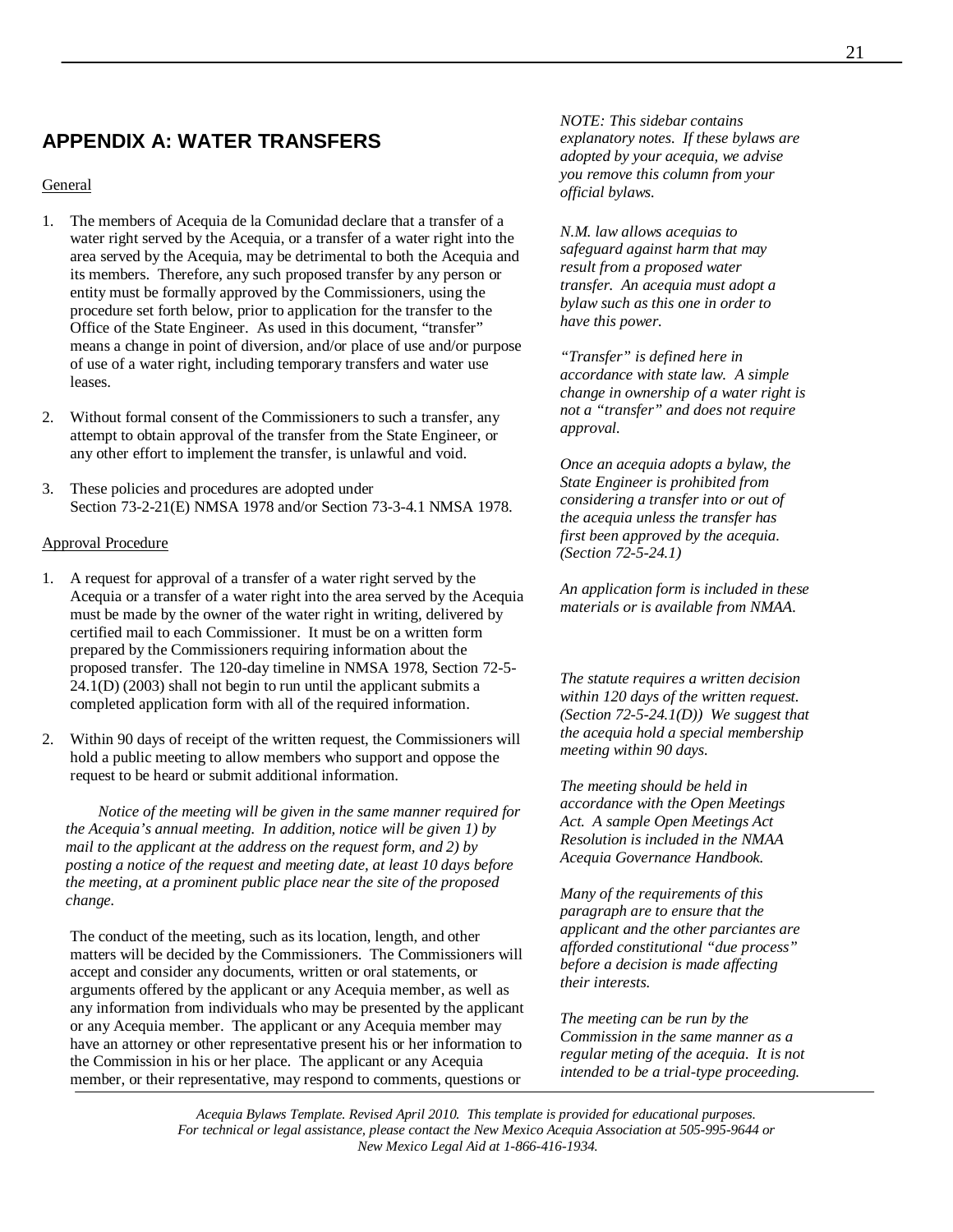arguments offered at the meeting, directing such response to the Commission. The rules of civil procedure and the rules of evidence shall not apply to the meeting.

 The Commissioners may ask any questions they believe may help in their decision. The Commission is not required, prior to recessing the meeting, to make any decisions or answer any questions on issues raised, before the final decision is announced publicly. The Commission may be represented by an attorney or other representative, and may be assisted in the conduct of the meeting by other such persons as it may designate. Except as provided in this section, only the applicant, other Acequia members and the Commissioners may speak at the meeting.

- 3. The request may be denied, in whole or in part, if the Commissioners find it would be detrimental to the Acequia or its members. The Commission will base its decision on the presentations, documents and arguments made at the meeting; provided that the Commission may take notice of facts and circumstances generally known with respect to the Acequia and its operation. Approval requires a majority vote of the Commissioners.
- 4. Following the presentations and comments regarding the application , the Commissioners will recess the meeting. The Commissioners will reconvene the meeting at a date, time, and location announced prior to recessing, provided that the last of any reconvened meetings shall be within 120 days of receipt of the written application. The Commissioners shall approve or deny the request, in whole or in part, at an open meeting, and shall render their decision in writing explaining the reasons for their decision. This will constitute a decision of the Acequia in compliance with the 120-day deadline set forth in Section 72-5-24.1 (D) NMSA 1978.

#### Appeal to District Court

If the applicant or a member of the Acequia is aggrieved by the Commission's decision, he or she may appeal to the State District Court under the provisions of Section 73-2-21(E) or Section 73-3-4.1 NMSA 1978, whichever is applicable. The appeal must be filed within 30 days of the Commissioners' written decision.

#### Arbitration (*Optional*)

- 1. Instead of an appeal to court, the applicant or a member of the Acequia aggrieved by the Commission's decision may submit the Commission's decision to binding arbitration. The request must be in writing, sent to each Commissioner by certified mail within 30 days of the Commission's decision. The Commission must agree to the request for the arbitration to proceed. The Commission shall notify the person requesting arbitration whether it agrees to the request within 15 days of receipt of the request.
- 2. The arbitrator must be a person experienced in acequia organization, governance and procedure and must be mutually agreed upon by the Commission and the aggrieved party. If agreement cannot be reached,

*Although the meeting is open to the public, the Commission has the right to limit who may present information and who may participate in the discussion.* 

*If the proposed transfer is denied, the written decision should clarly indicate how the transfer would be detrimental to the acequia and/or its parciantes. (Sections 72-2-21(E) and 73-3-4.1).* 

*The Open Meetings Act allows a public body to "recess" a meeting and then "reconvene" the meeting at a later date. The date, time, and location for reconvening must be set and announced publicly prior to recessing the meeting. The decision to approve or disapprove the water right transfer and the rendering of the written decision must take place at the meeting when it is reconvened.* 

*The law provides for a limited right to appeal. An appeal does not involve a new hearing on the proposed transfer, but only whether the commissioners in making their decision acted "fraudulently, arbitrarily, or capriciously, or…not in accordance with law."* 

*Arbitration is an informal trial-type proceeding in which the correctness of the commission's decision is judged by an individual chosen by both sides. Arbitration can be less expensive for both the acequia and the dissatisfied party than an appeal to court. However, the acequia is not required to agree to arbitration in every case nor is it required to accept the person suggested by the dissatisfied party as the arbitrator. Only if agreement is reached on these matters does the*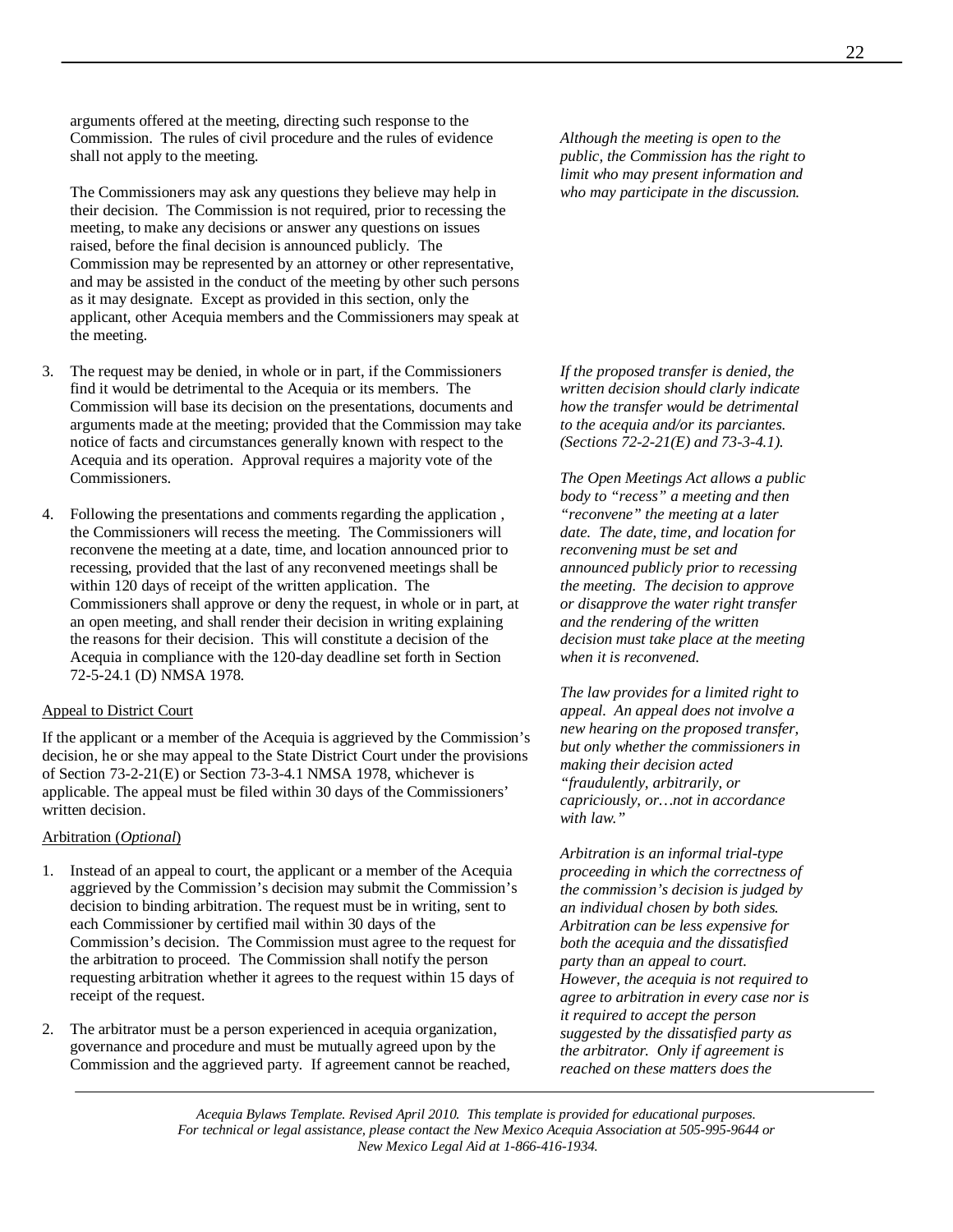the arbitration will not proceed.

3. The issue presented to the arbitrator will be solely whether the Commissioners' decision was fraudulent, arbitrary, capricious, or otherwise not in accordance with law. The arbitration will be conducted in a manner directed by the arbitrator, and must include a) the right of any party to be represented by an attorney, b) the right to present testimony or other evidence, c) the right to cross-examine witnesses and d) the opportunity to present written briefs or summaries at the end of the hearing. No formal record need be made and the formal rules of civil procedure and evidence will not apply. Fees will be paid equally by the Commission and the person or persons requesting arbitration. The arbitrator must provide a written explanation of the reasons for the decision. The result of the arbitration shall be final and binding.

*arbitration go forward.* 

*Just as with an appeal to court, the commission's decision can only be overturned in arbitration if it was "fraudulent, arbitrary, capricious, or not in accordance with law."*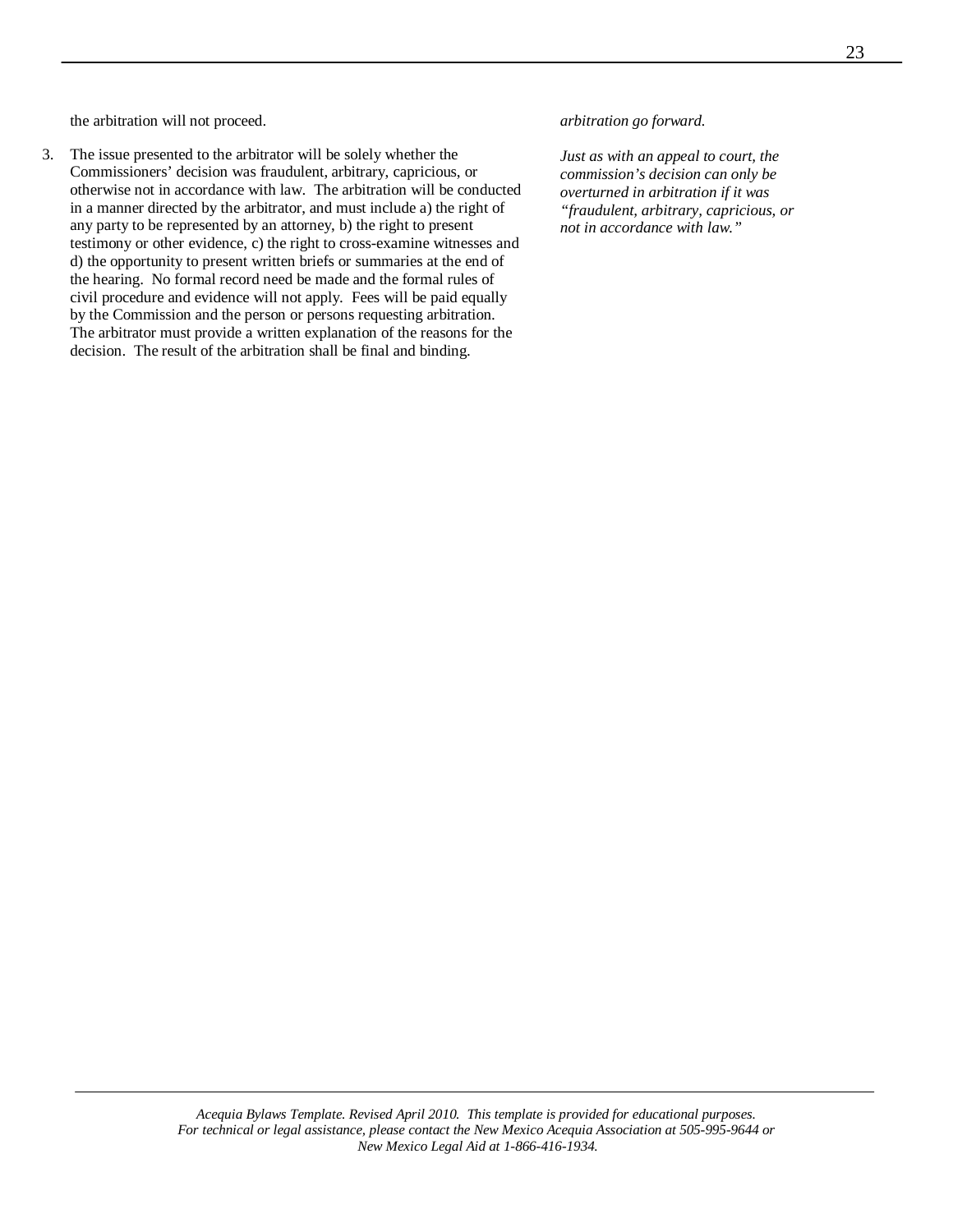# **WATER RIGHT TRANSFER APPLICATION FORM**

*A copy of this form should be delivered by certified mail to each of the three commissioners of the acequia.* 

Name of Applicant: Address: \_\_\_\_\_\_\_\_\_\_\_\_\_\_\_\_\_\_\_\_\_\_\_\_\_\_\_\_\_\_\_\_\_\_\_\_\_\_\_\_\_\_\_\_\_\_\_\_\_\_\_\_\_\_\_\_\_\_\_\_\_\_ \_\_\_\_\_\_\_\_\_\_\_\_\_\_\_\_\_\_\_\_\_\_\_\_\_\_\_\_\_\_\_\_\_\_\_\_\_\_\_\_\_\_\_\_\_\_\_\_\_\_\_\_\_\_\_\_\_\_\_\_\_\_\_\_\_\_\_\_\_ Phone No.: \_\_\_\_\_\_\_\_\_\_\_\_\_\_\_\_\_\_\_\_\_\_\_\_\_\_\_\_ Current point of diversion of water right: Current place of use of water right: (If a Hydrographic Survey if available, provide map name, map number, and tract number. Otherwise, provide a legal description of the tract of land. Attach map.) \_\_\_\_\_\_\_\_\_\_\_\_\_\_\_\_\_\_\_\_\_\_\_\_\_\_\_\_\_\_\_\_\_\_\_\_\_\_\_\_\_\_\_\_\_\_\_\_\_\_\_\_\_\_\_\_\_\_\_\_\_\_\_\_\_\_\_\_\_\_\_ \_\_\_\_\_\_\_\_\_\_\_\_\_\_\_\_\_\_\_\_\_\_\_\_\_\_\_\_\_\_\_\_\_\_\_\_\_\_\_\_\_\_\_\_\_\_\_\_\_\_\_\_\_\_\_\_\_\_\_\_\_\_\_\_\_\_\_\_\_\_\_ Number of acres: \_\_\_\_\_\_\_\_\_\_\_\_\_\_\_\_\_\_\_\_\_\_\_\_\_\_\_\_\_\_\_\_\_\_\_\_\_\_\_\_\_\_\_\_\_\_\_\_\_\_\_\_\_\_\_\_ Number of acre-feet per year: Current purpose of use of water right: Proposed new point of diversion of water right: \_\_\_\_\_\_\_\_\_\_\_\_\_\_\_\_\_\_\_\_\_\_\_\_\_\_\_\_\_\_\_\_\_ Proposed new place of use of water right: \_\_\_\_\_\_\_\_\_\_\_\_\_\_\_\_\_\_\_\_\_\_\_\_\_\_\_\_\_\_\_\_\_\_\_\_\_\_ Proposed new purpose of use of water right: \_\_\_\_\_\_\_\_\_\_\_\_\_\_\_\_\_\_\_\_\_\_\_\_\_\_\_\_\_\_\_\_\_\_\_\_ Please attach documentation demonstrating you are the true owner of the water right. If the proposed new place of use is on land served by the Acequia, explain how the proposed transfer would not exceed the maximum amount of water rights allowed on that land. \_\_\_\_\_\_\_\_\_\_\_\_\_\_\_\_\_\_\_\_\_\_\_\_\_\_\_\_\_\_\_\_\_\_\_\_\_ \_\_\_\_\_\_\_\_\_\_\_\_\_\_\_\_\_\_\_\_\_\_\_\_\_\_ Signature of Applicant Date

# FOR ACEQUIA USE ONLY

Received by\_\_\_\_\_\_\_\_\_\_\_\_\_\_\_\_\_\_\_\_\_\_\_\_\_\_\_\_ Date\_\_\_\_\_\_\_\_\_\_\_\_\_\_\_\_\_\_\_\_\_\_\_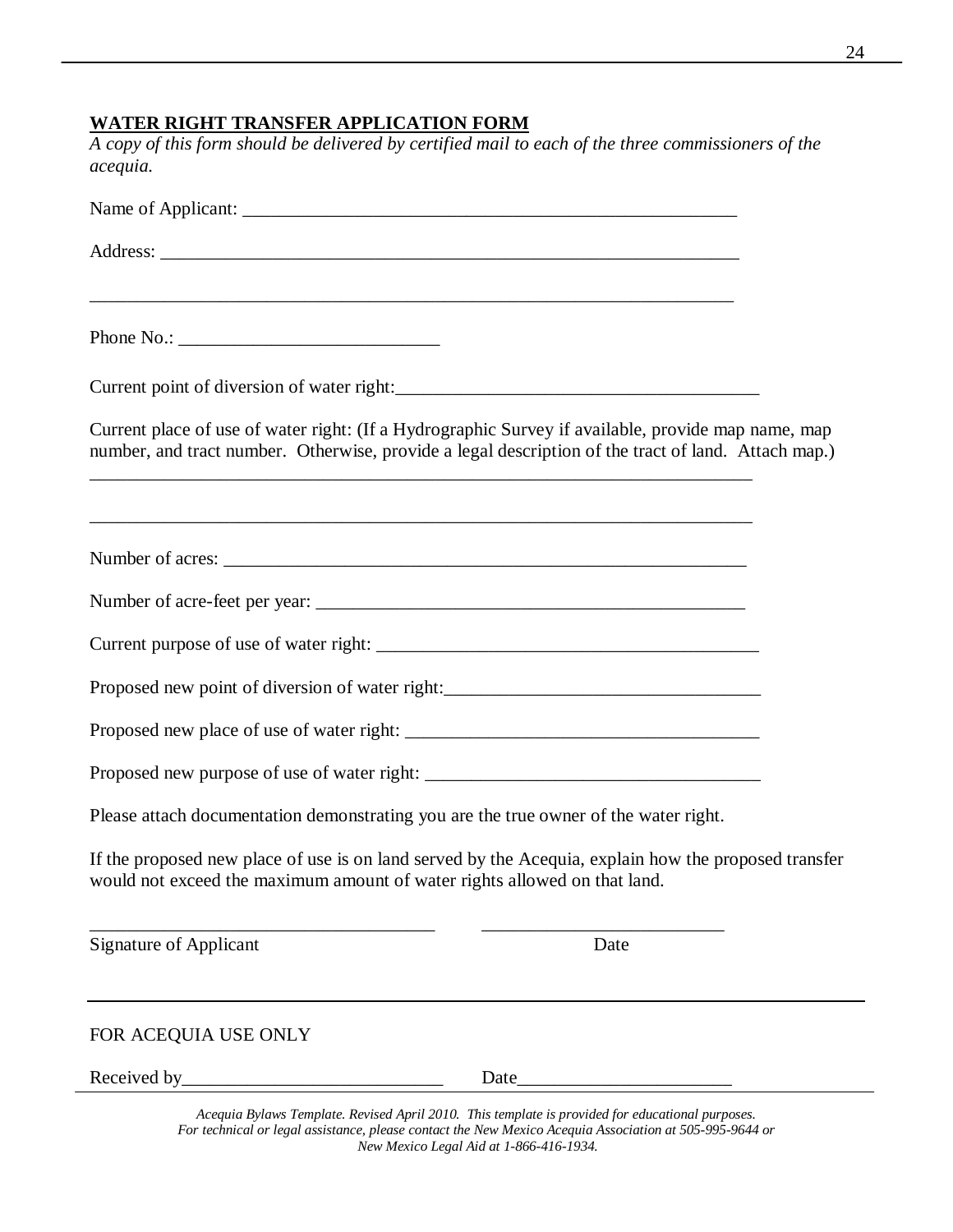#### **APPENDIX B: WATER BANKING**

This Appendix contains the Water Banking Bylaw and the Water Banking Deposit Form.

Nothing in the formation of the Water Bank or its operation will affect the traditional and recognized lawful authority of the Acequia's Commissioners and Mayordomos. Issues of daily water use, periodic allocation, water issues between parciantes, and all other matters normally managed by the Acequia's officers will continue without change. Use of the Water Bank will not affect existing vested water rights, priority dates or any existing lawful use of water by parciantes. No action of the Water Bank will be considered an adjudication of any person's water rights.

#### Section 1: Purpose

The purpose of the Water Bank is to promote conservation and beneficial use of Acequia water through a locally managed system of temporarily reallocating water for beneficial use within the area served by the Acequia. The Water Bank will also allow water right owners who are temporarily not using some or all of their water rights to benefit by protecting those rights from loss for non-use.

#### Section 2: Protection from Loss for Non-Use

As provided in Section 73-2-55.1 NMSA (2003), water rights deposited in the Water Bank are not subject to loss for non-use during the time they are placed in the bank.

#### Section 3: Water Bank Procedures

#### a) Water Bank Record Keeping

The Commissioners may delegate to the Mayordomo or any officer of the Acequia the responsibility to maintain records on all Water Bank deposits, contact logs, and other information required to achieve the purposes of the Water Bank. These records shall be maintained permanently in the records of the Acequia.

b) Depositing Water Rights

Any person or entity owning a water right on the Acequia may submit a water right deposit to the Water Bank. A deposit is made by completing a deposit form prepared by the Acequia, and giving the form to the Water Bank's designated record keeper. The record keeper may require proof of ownership and extent of the water right being deposited. The record keeper will use the Map and Tract Number of the most recent Hydrographic Survey or, in the absence of that, the Acequia's traditional identification system to correctly identify the right being deposited. The deposit shall become effective upon signing of the deposit form by a Commissioner or by the Mayordomo.

A deposit will be for one year, renewable annually. At the end of

*NOTE: This sidebar contains explanatory notes. If these bylaws are adopted by your acequia, we advise you remove this column from your official bylaws.* 

*In 2003, the N.M. Legislature passed a law allowing acequias to do a very limited and very specific type of water banking.* 

*Under this new law, an acequia water bank is a tool for holding water rights that are owned by parciantes of the acequia and are temporarily not in use. Placing water rights in the water bank does not affect the legal status of the water right in terms of its ownership, etc.* 

*Protection against loss of water rights for non-use is the key benefit of the water bank. If an adjudication (or a re-adjudication) occurs many years from now, the State may claim that a particular water right was lost because it was not in use for a period of time in the past. However, if the acequia can show the water right was in the bank during that period of time, there is a good possibility that the water right would remain valid. This is why it is essential that all water bank records be kept permanently in the records of the acequia.*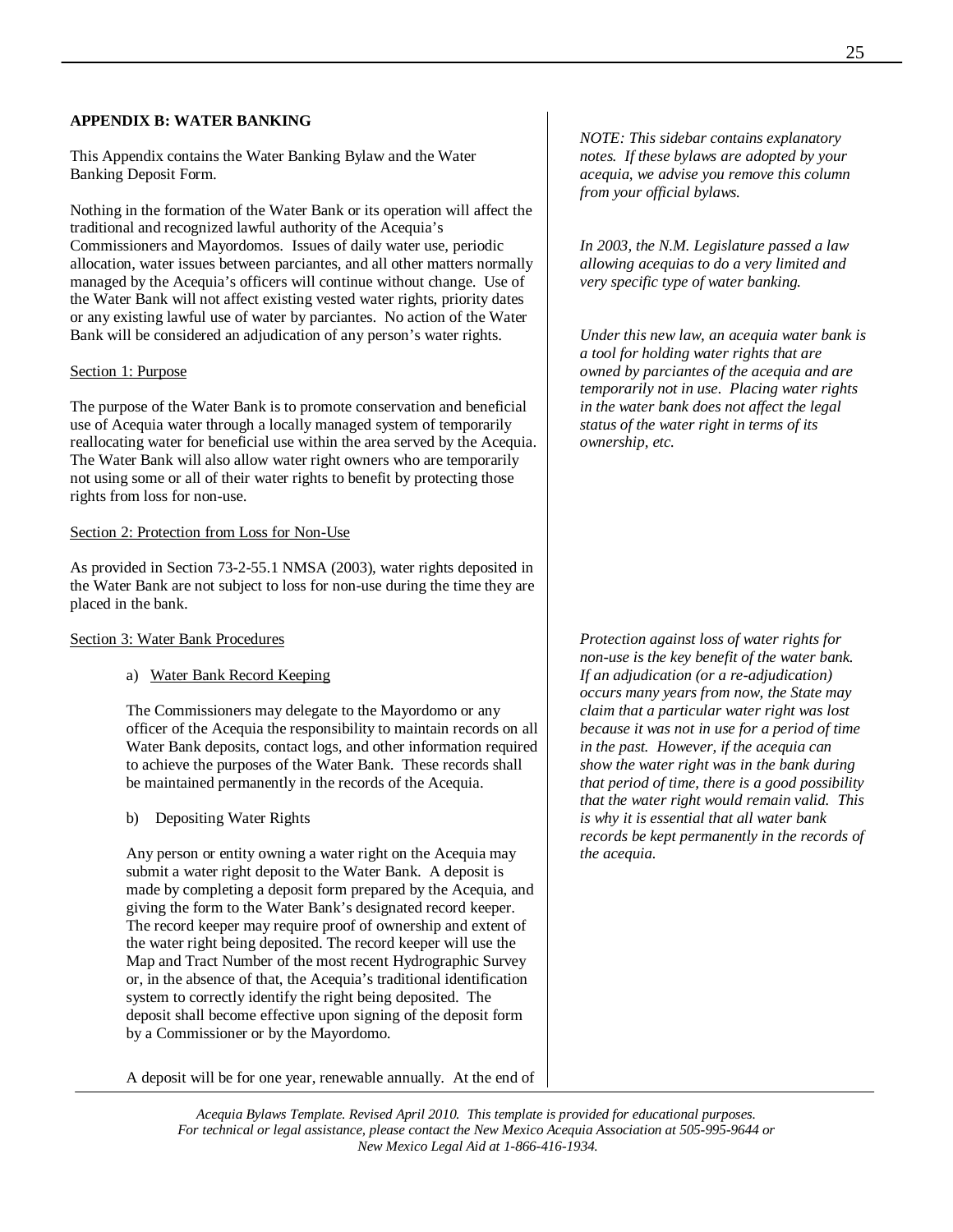the deposit period, the Acequia shall notify each depositor by written notice or otherwise that the depositor must contact the Acequia if the depositor desires to withdraw his or her water right from the Water Bank, and that if the depositor does not contact the Acequia to withdraw the water right from the Water Bank, the deposit will be deemed to be renewed for another year. Nonresponse by the depositor to the notice will be deemed to be consent to renewal of the deposit for another year, if the depositor does not otherwise communicate his or her intentions to the Acequia.

#### c) Water Right Reallocation

All water rights placed in the bank shall be temporarily transferred by the mayordomo by absorbing them into the acequia's regular rotation so that the rights are put to use at the remaining places of use served by the Acequia. The reallocation must be done without change of purpose of use or point of diversion of the water rights. The banked rights shall be used to augment shortfalls of available water for other existing places of use on the Acequia. After placement of a water right in the water bank, it shall be presumed that the water right will be put to beneficial use at such new place(s) of use beginning at the next water distribution by the mayordomo, for the duration of the term authorized above. Such temporary transfers do not require Commission action or approval.

The water rights may also be temporarily transferred to new place(s) of use by action of the Commission in any other lawful manner which, in the judgment of the Commissioners, will benefit the Acequia, subject to all applicable procedures, rules and laws.

The transfer of water rights that have been placed in the water bank in any particular year must occur in that year and may not accumulate or carry over to be reallocated in future years. Temporary transfers of banked water rights, as described in this section, are not subject to Article IX of these bylaws (regulating water rights transfers).

Section 4: Ditch Dues and Fees

Ditch dues or fees owed the Acequia by a water right owner who has deposited water rights in the Water Bank will continue to be paid by the water right owner.

# **WATER BANK DEPOSIT FORM**

Water Right Owner:

Contact Person (If Different):

Mailing Address:

*The parciante can"withdraw" the water right back to his or her own exclusive use any year by simply indicating so to the Commission.* 

*In order to keep a complete paper trail, it is critical that the acequia maintain a log of all contact with the depositor of the water right and keep this information on file permanently in the acequia's records.* 

*This provision allows water rights in the water bank to simply be absorbed into the acequia's regular rotation, as is the traditional method for reallocating water rights temporarily not being used by the owner. This is the most simple and recommended way to manage banked water rights.* 

*If the Commission wishes to allow the banked water right to benefit a water user not on the acequia, it would be necessary to get a permit from the State Engineer, a much more costly and involved process.* 

*Just as a parciante remains liable for acequia dues even if he or she does not irrigate for a year, a parciante with banked water rights is ordinarily responsible for acequia dues as the owner of the water right and a continuing member of the acequia. This is not legally required, however, so an acequia may choose to waive such fees or omit this section from its bylaws.*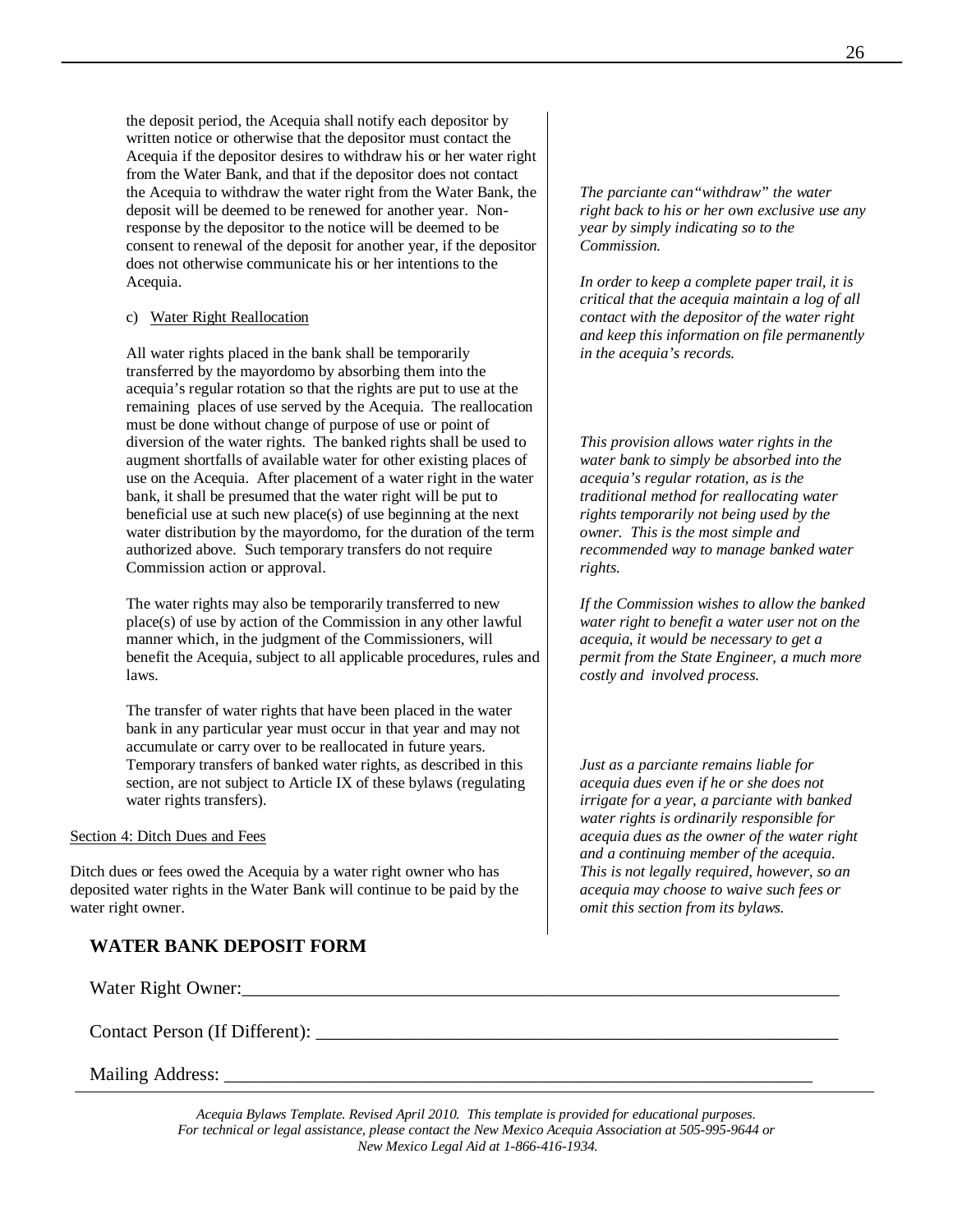| If a hydrographic survey is available, provide the map name, map number, and tract number: |                        |
|--------------------------------------------------------------------------------------------|------------------------|
| Otherwise, please provide a description of the tract of land and a map if available:       |                        |
|                                                                                            |                        |
| <b>Signature of Depositor</b>                                                              | Date                   |
| Signature of Commissioner or Mayordomo                                                     | Date                   |
| <b>FOR ACEQUIA USE ONLY</b><br><b>CONTACT LOG</b>                                          |                        |
| For the Year                                                                               |                        |
|                                                                                            |                        |
|                                                                                            |                        |
| <b>WATER BANKING CONTACT LOG CONTINUED</b>                                                 | Page $\_\_\_\_\_\_\_\$ |
| For the Year _______                                                                       |                        |
|                                                                                            |                        |
|                                                                                            |                        |

*Acequia Bylaws Template. Revised April 2010. This template is provided for educational purposes. For technical or legal assistance, please contact the New Mexico Acequia Association at 505-995-9644 or New Mexico Legal Aid at 1-866-416-1934.* 

 $\overline{a}$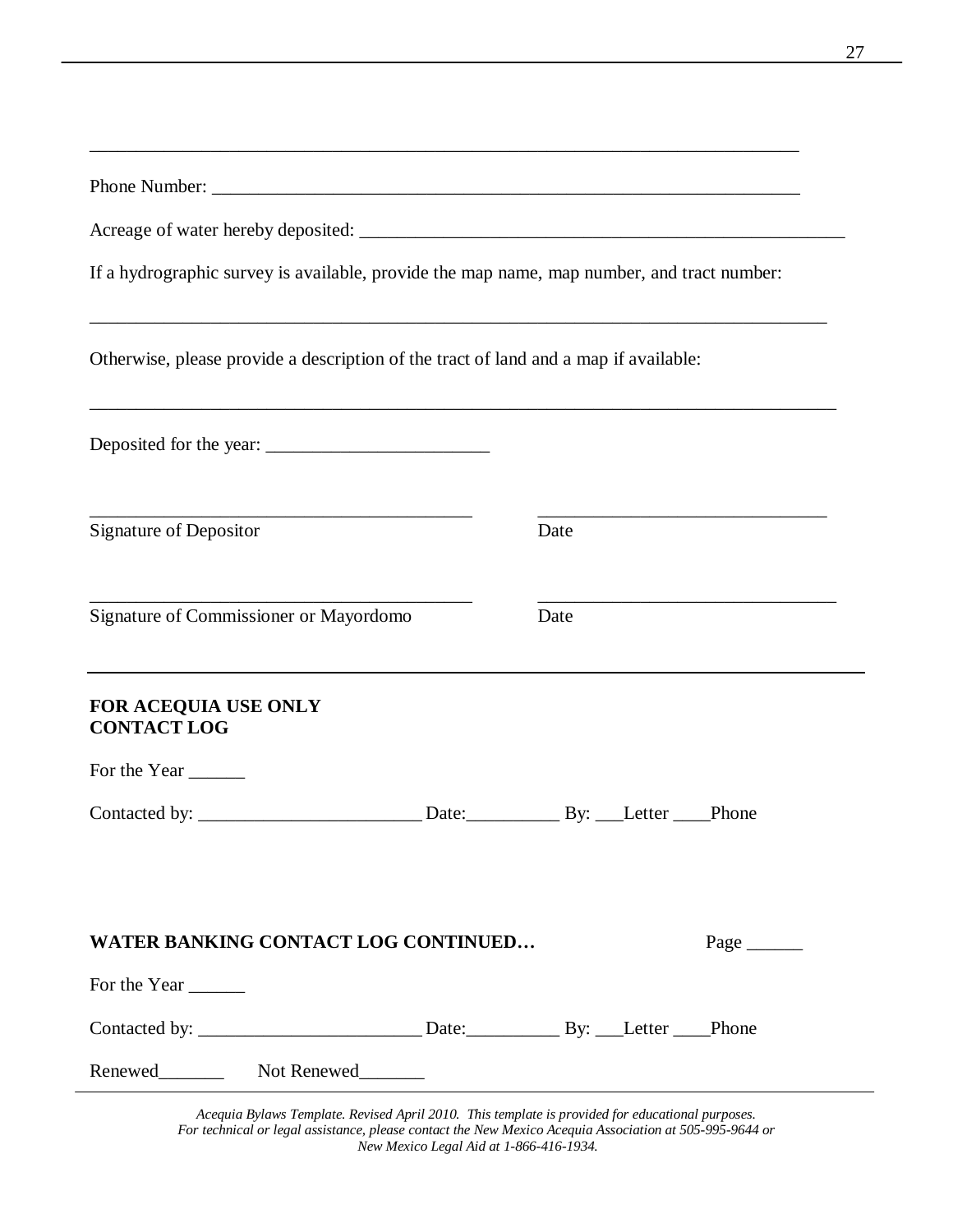| For the Year ______ |                                                                                                                  |                                                                                                                        |  |
|---------------------|------------------------------------------------------------------------------------------------------------------|------------------------------------------------------------------------------------------------------------------------|--|
|                     |                                                                                                                  |                                                                                                                        |  |
|                     |                                                                                                                  |                                                                                                                        |  |
|                     | and the control of the control of the control of the control of the control of the control of the control of the |                                                                                                                        |  |
|                     |                                                                                                                  |                                                                                                                        |  |
|                     |                                                                                                                  |                                                                                                                        |  |
|                     |                                                                                                                  | <u> 1989 - Andrea San Andrea San Andrea San Andrea San Andrea San Andrea San Andrea San Andrea San Andrea San Andr</u> |  |
|                     |                                                                                                                  |                                                                                                                        |  |
|                     |                                                                                                                  |                                                                                                                        |  |
| For the Year        |                                                                                                                  |                                                                                                                        |  |
|                     |                                                                                                                  |                                                                                                                        |  |
|                     | Renewed__________ Not Renewed________                                                                            |                                                                                                                        |  |
| For the Year        |                                                                                                                  |                                                                                                                        |  |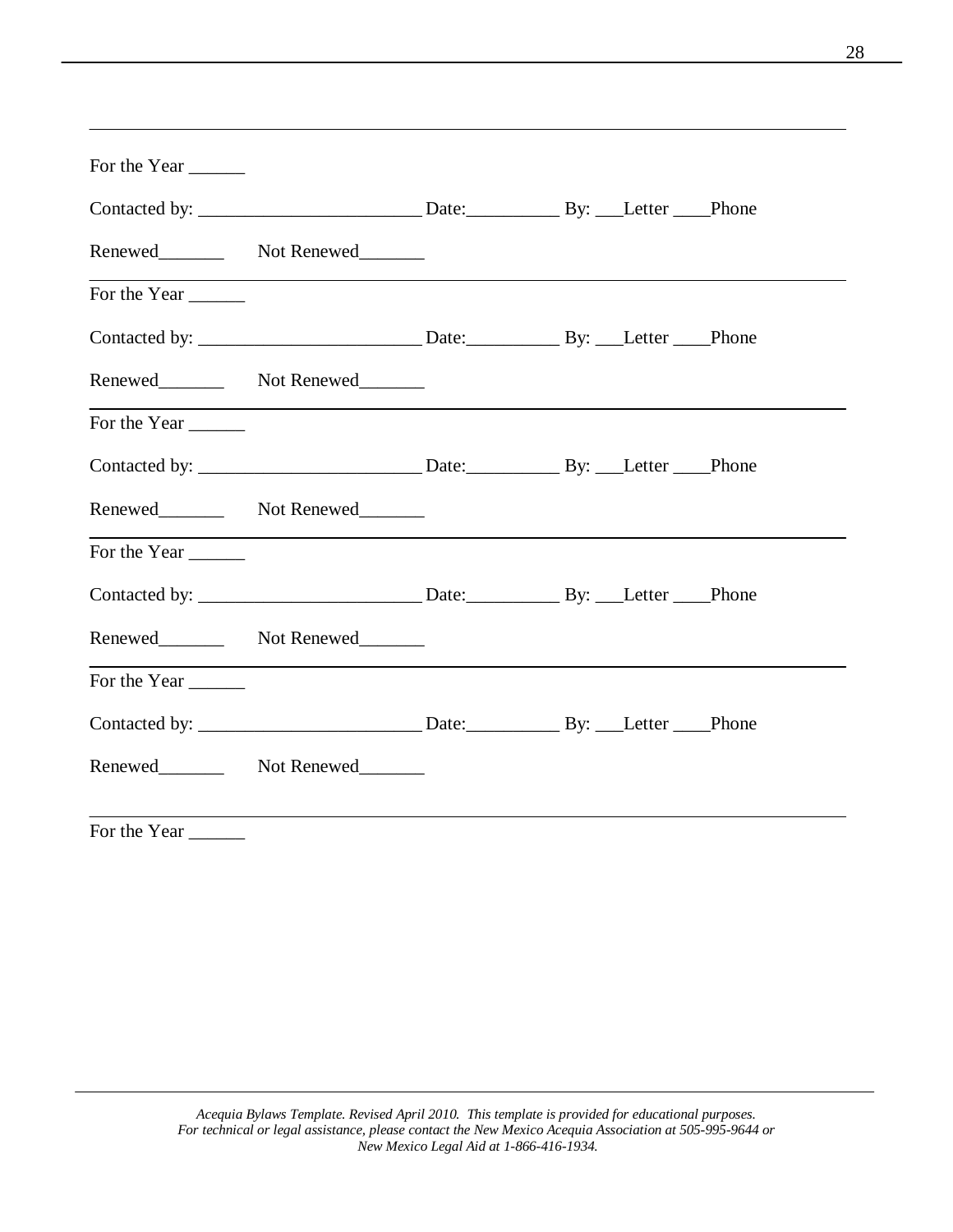# **Open Meetings Act Compliance**

# **New Mexico Acequia Association Fact Sheet**

Community acequias are political subdivision of the state and are required to comply with the Open Meetings Act. This generally has not been enforced in the past. However, when some community acequias have been involved in litigation, their opponents have raised questions about whether that acequia operates in compliance with state law, including the Open Meetings Act.

The following are provisions of the Open Meetings Act:

- Meetings shall be held only after there is reasonable notice.
- The acequia shall determine at least annually what is reasonable notice. A sample Open Meetings Act Resolution is included in this Appendix. This Resolution must be approved by a vote of the parciantes at each annual meeting.
- Notice must be provided by public posting at least 10 days prior notice for regular meetings, 3 days prior for special meetings, and 24 hours prior for emergency meetings.
- There must be a written agenda and it should be available 24 hours prior to the meeting.
- The community acequia may close part of a meeting for Executive Session in matters pertaining to threatened or pending litigation.

The attached sample Open Meetings Act Resolution contains the following provisions:

- Annual and special meetings of the membership require 10 days written and/or posted notice. This part of your resolution should be consistent with Article 3, Section 2 of the Bylaws Template. Most acequias provide notice of their membership meetings by mailing notice. To comply with the Open Meetings Act, notice should also be posted publicly.
- Special meetings of the Commission require 3 days posted notice. This is consistent with Article 2, Section 5 of the Bylaws Template. For most acequias, which don't have regular Commissioner meetings, the purpose of a Commissioner meeting might be to approve a contract or to respond to a disaster. Because of the need to respond quickly to these types of situations, and because Commissioners acting alone have less power than the membership (for example, they can't amend bylaws), the notice requirements for Commissioner meetings are less strict than those for membership meetings.
- Emergency meetings can be called with 24 hours posted notice. This is not in the Bylaws Template but it is allowed by the Open Meetings Act for unforeseen circumstances that demand immediate action to protect the acequia.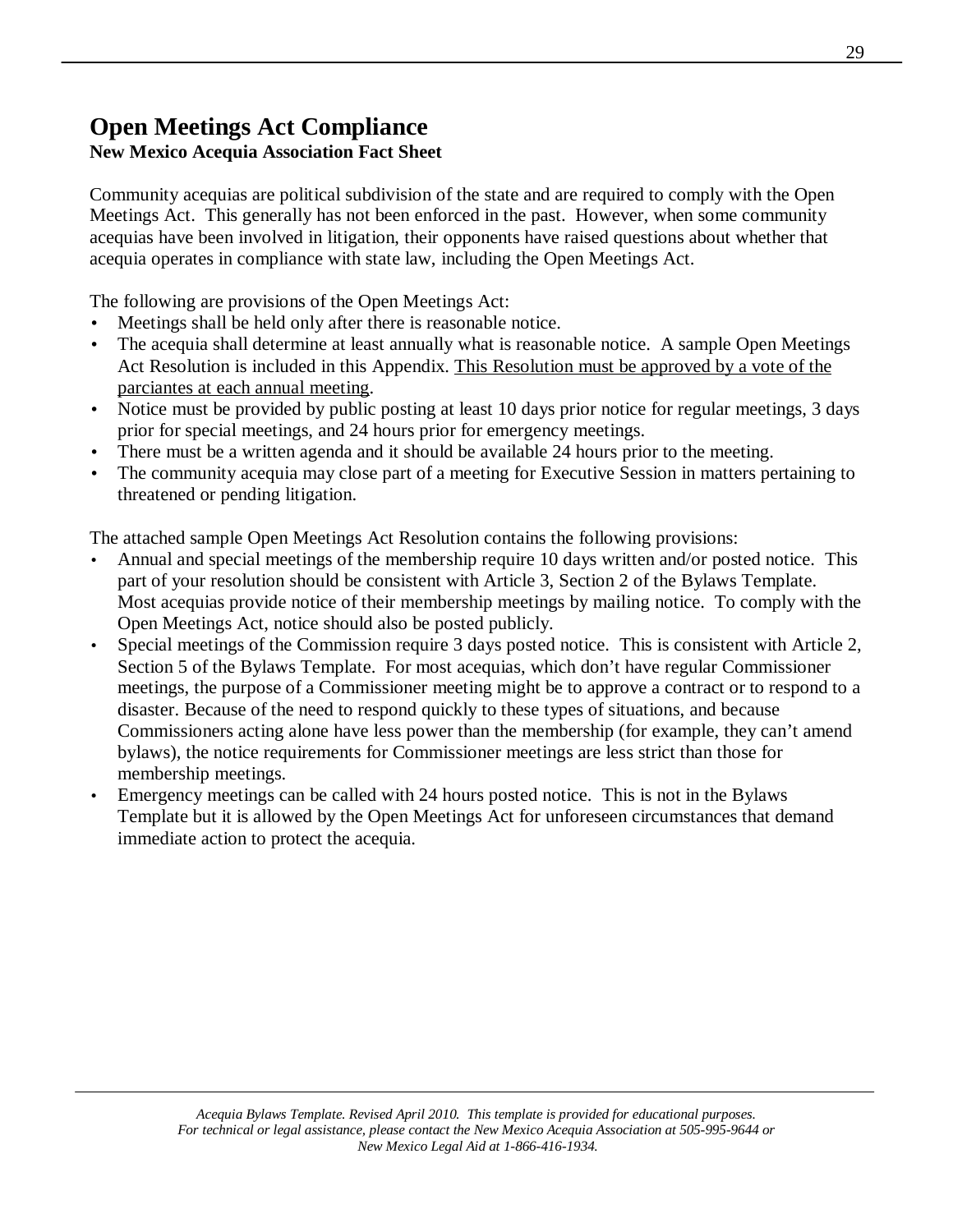(Acequia Name) \_\_\_\_\_\_\_\_\_\_\_\_\_\_\_\_\_\_\_\_\_\_\_\_\_\_\_\_\_\_\_\_\_\_\_\_\_\_\_ RESOLUTION NO. \_\_\_

WHEREAS, the **whereas** met for its annual membership meeting on at and at  $\overline{a}$  and  $\overline{a}$ 

WHEREAS, Section 10-15-1(B) of the Open Meetings Act (NMSA 1978, Sections 10-15-1 to 10- 15-4) states that, except as may be otherwise provided in the Constitution or the provision of the Open Meetings Act, all meetings of the \_\_\_\_\_\_\_\_\_\_\_\_\_\_\_\_\_\_\_\_\_\_\_\_\_\_\_\_\_\_\_\_\_\_ are declared to be public meetings and open to the public;

WHEREAS, any meetings subject to the Open Meetings Act at which the discussion or adoption of any proposed resolution, rule, regulation or formal action occurs shall be held only after reasonable notice to the public; and

WHEREAS, Section 10-15-1(D) of the Open Meetings Act requires the Acequia to determine at least annually what constitutes reasonable notice of its public meetings;

THEREFORE BE IT RESOLVED, by the \_\_\_\_\_\_\_\_\_\_\_\_\_\_\_\_\_\_\_\_\_\_\_\_\_\_\_\_\_\_\_\_\_\_\_\_ that:

- 1. All meetings shall be held in a public place in
- *2.* Annual and special meetings of the Membership shall be held in accordance with the Bylaws of the Acequia and notice will be given ten (10) days in advance of the meeting date. *(When you acequia adopts this resolution, you should select and insert either of the following options. Note: This should be consistent with Article 2, Section 3 of Bylaws Template.)*

*Option 1.* The Acequia shall provide notice by posting at one or more public locations within the county where the meeting will take place. Notice shall include the date, time, and location of the meeting. Notice shall also indicate how to obtain a copy of the agenda. The agenda should be available no fewer than 24 hours before the meeting.

*Option 2.* The Acequia shall provide notice by posting at one or more public locations within the county where the meeting will take place. The Acequia shall also provide written notice by mail to all parciantes listed in official acequia records. Notice shall include the date, time, and location of the meeting. Notice shall also indicate how to obtain a copy of the agenda. The agenda should be available no fewer than 24 hours before the meeting.

- 3. Special meetings of the Commission shall be held in accordance with the Bylaws of the Acequia. Notice will be given by public posting three (3) days in advance of the meeting date. Notice shall include the date, time and location of the meeting and shall indicate how to obtain a copy of the agenda. The agenda should be available no less than 24 hours before the meeting.
- 4. Emergency meetings of the Commission shall be called by the Chairman only for purposes that demand immediate attention to safeguard public safety and welfare. Notice shall include the date, time, location, and agenda of the meeting and notice shall be provided 24 hours in advance of the meeting by public posting.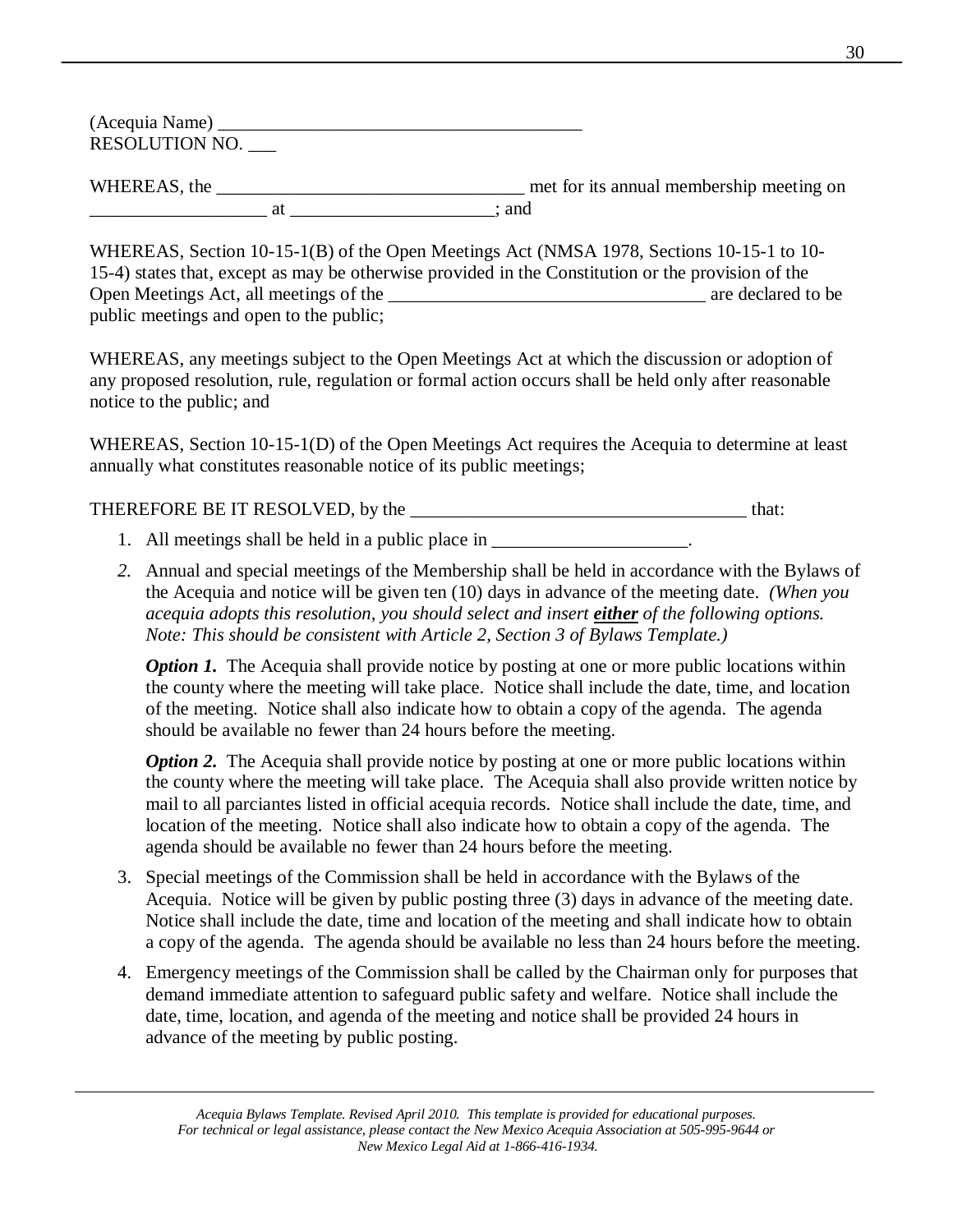5. An Acequia meeting may be closed to discuss matters such as litigation or personnel, as listed in Section 10-15-1(H) of the Open Meetings Act. If a meeting is closed during an open meeting, the Acequia shall comply with the specific requirements of Section 10-15-1(I) of the Open Meetings Act. The motion calling for a closed meeting shall state the subject to be discussed. Only that subject may be discussed in the closed meeting. The minutes of the Acequia meeting shall make record of the motion and the approval for a closed meeting and shall state whether the discussion in the closed meeting remained limited to the subject mentioned in the motion for closure.

| President |  |  |
|-----------|--|--|
| Secretary |  |  |
| Treasurer |  |  |

\_\_\_\_\_\_\_\_\_\_\_\_\_\_\_\_\_\_\_\_\_\_\_\_\_\_\_\_\_\_\_\_\_\_\_\_\_\_\_\_\_\_\_\_\_\_\_

Mayordomo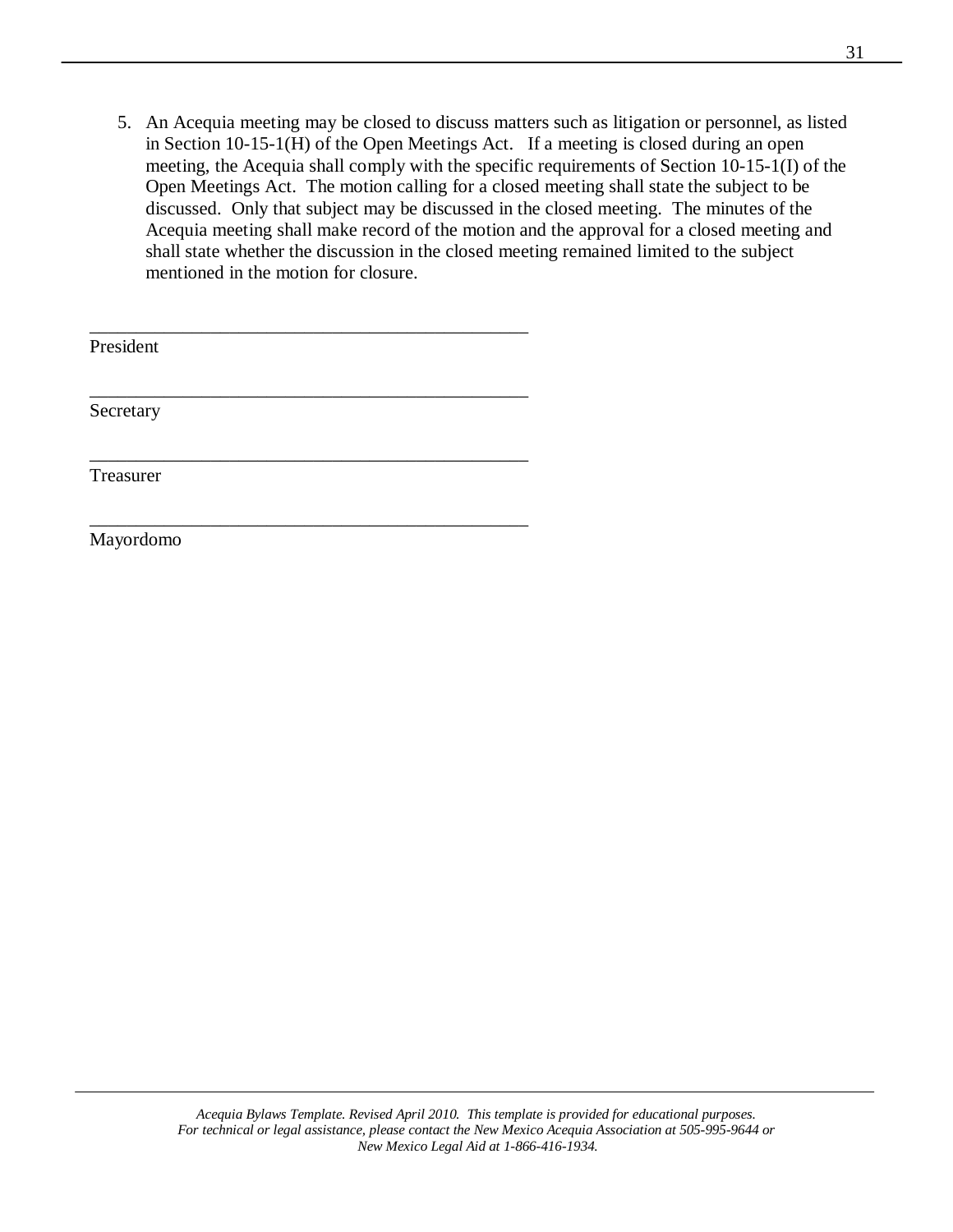# **Acequia Enforcement Procedures**

New Mexico Acequia Association Fact Sheet

NMAA recommends that conflicts within acequias be resolved to the extent possible by reaching agreements at the local level. However, it may sometimes become necessary for acequia officials to take certain enforcement actions for the common good and to protect the integrity of the acequia. To do so, acequias should clarify their procedures for enforcement of acequia bylaws, rules and regulations. The following are some proposed guidelines for enforcement:

- 1. When possible, attempt to resolve conflicts with violators by reaching an agreement through discussion. Keep a record of attempts to reach a resolution.
- 2. The Mayordomo should issue the first citation as an order to stop the violation.
- 3. If the violation has not ceased after the first citation, the Mayordomo should issue a second citation with a penalty that corresponds to the violation such as suspension of the right to vote, suspension of the right to use the ditch or a monetary fine.
- 4. After two citations, the Mayordomo should inform the Commission of the ongoing problem. The Commission may take appropriate legal action or direct the Mayordomo to do so. Depending on the violation, the Commissioners and Mayordomo may involve the District Attorney in prosecution.

The attached sample citation can be used for purposes of enforcement.

# DESCRIPTION OF PENALTIES

- Failure to contribute peones as required by the Mayordomo. Section 73-2-31 NMSA. If the parciante fails to provide peones, the acequia may assess the parciante a certain amount to cover the cost of labor. The right of the violator to vote in elections may be suspended until assessments are brought current. Section 73-3-3 states that only those who are not delinquent in the payment of assessments are eligible to vote. Section 73-2-21 provides that the Mayordomo can collect a civil penalty in Magistrate Court from parciantes who fail to provide workers as required by the Mayordomo.
- Failure to pay assessments as required by the Commissioners. Section 73-2-26 NMSA. The right of the violator to vote in elections may be suspended until assessments are brought current. Section 73-3-3 states that only those who are not delinquent in the payment of assessments are eligible to vote. Section 73-2-21 provides that the Mayordomo can collect a civil penalty in Magistrate Court.
- Interference with the easement of the acequia or access to the easement. Section 73-2-5 NMSA. Section 73-2-5 defines the acequia easement is defined as being adequate for reasonable use, maintenance and improvements. It provides that interference with an acequia easement or access to the easement is a criminal misdemeanor that can be prosecuted in Magistrate Court by acequia officials or the District Attorney. The acequia officials or District Attorney can alsoseek injunctive relief in District Court.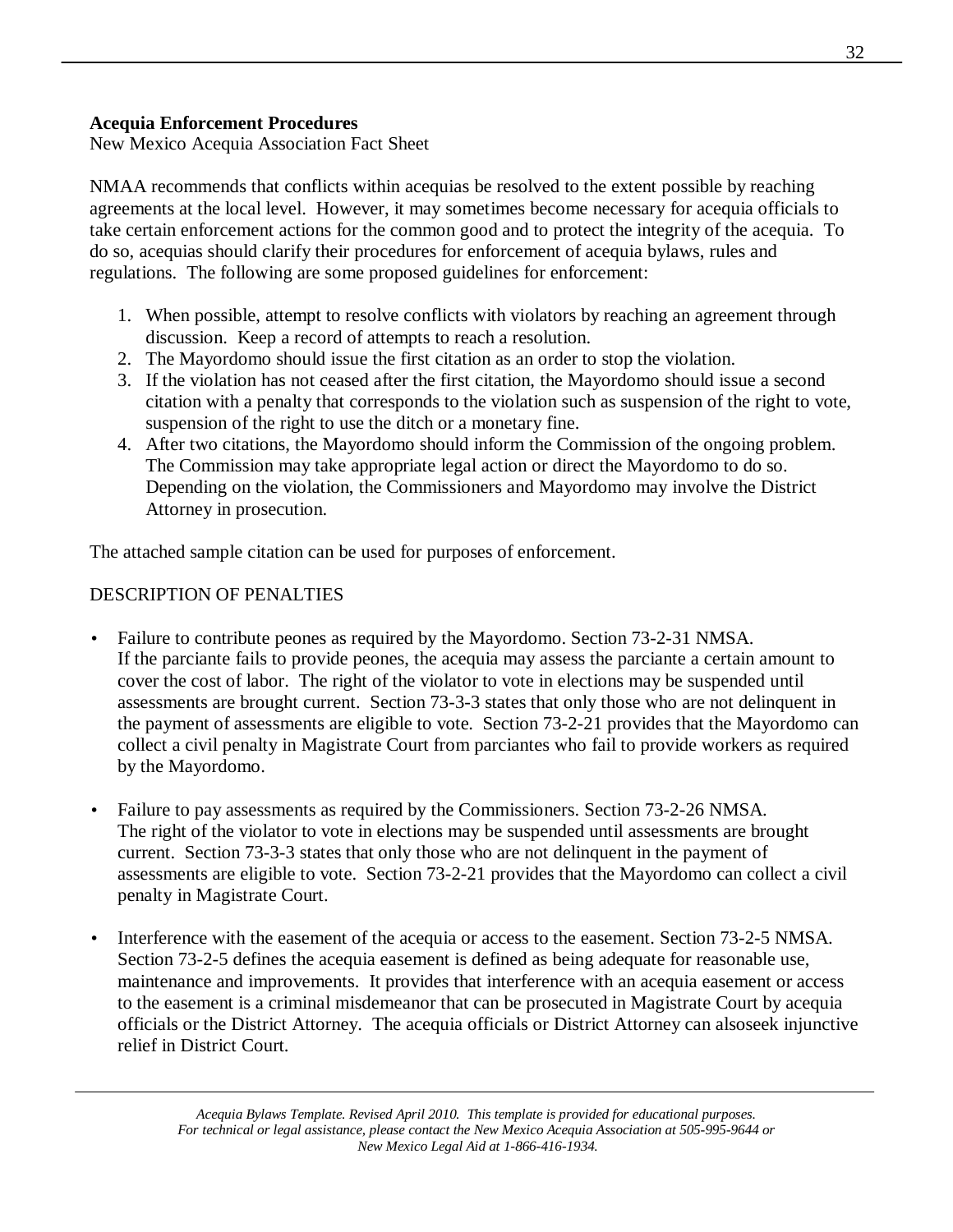- Interference with the acequia. Section 73-2-64 NMSA. Section 73-2-64 defines cutting, breaking, stopping, or otherwise interfering with the ditch as a criminal misdemeanor that can be prosecuted in Magistrate Court by acequia officials or the District Attorney. The acequia officials or District Attorney can also seek injunctive relief in District Court.
- Illegal use of water from the acequia. Section 73-2-64 NMSA. Section 73-2-64 defines taking water contrary to order of the Mayordomo or Commissioners as a criminal misdemeanor that can be prosecuted in Magistrate Court by acequia officials or the District Attorney. The acequia officials or District Attorney can also seek injunctive relief in District Court.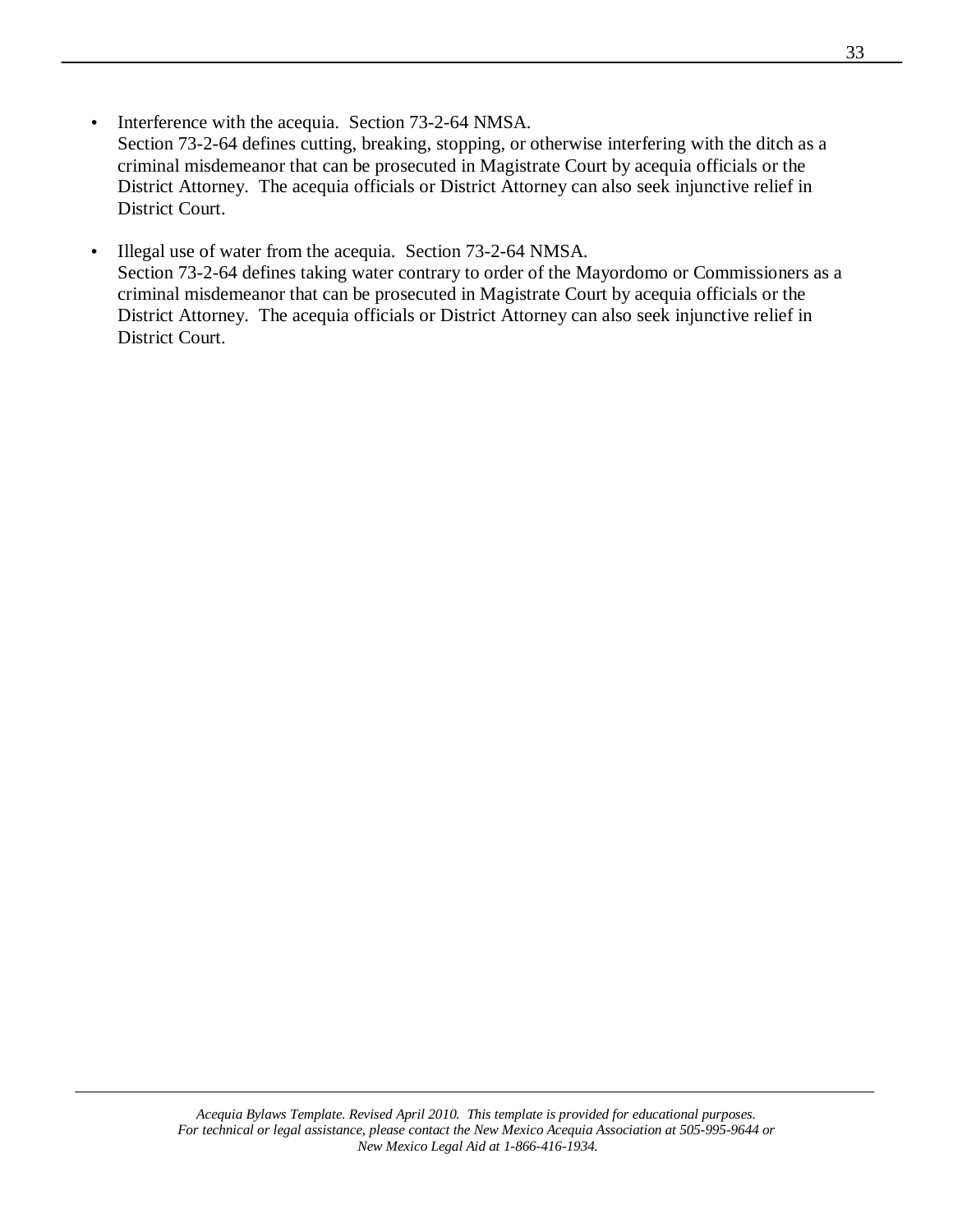# **CITATION FOR VIOLATION OF BYLAWS, RULES AND REGULATIONS OF (Acequia Name)\_\_\_\_\_\_\_\_\_\_\_\_\_\_\_\_\_\_\_\_\_\_\_\_\_\_\_\_\_\_\_\_\_\_\_**

| Type of Violation:                                                                                                                                                                                                                                                                                               |
|------------------------------------------------------------------------------------------------------------------------------------------------------------------------------------------------------------------------------------------------------------------------------------------------------------------|
| $\Box$ Failure to contribute peones as required by the Mayordomo<br>$\Box$ Failure to pay assessments as required by the Commissioners<br>$\Box$ Interference with the easement of the acequia or access to the easement<br>$\Box$ Interference with the acequia<br>$\Box$ Illegal use of water from the acequia |
|                                                                                                                                                                                                                                                                                                                  |
| Description of Violation:                                                                                                                                                                                                                                                                                        |
|                                                                                                                                                                                                                                                                                                                  |
| PENALTY PER ORDER OF THE COMMISSION:                                                                                                                                                                                                                                                                             |
| This citation shall serve as an order to stop the violation and a written warning that additional<br>violations are subject to certain penalties, fines and/or prosecution in accordance with law.                                                                                                               |
| The right to vote in acequia elections and right to use water from the acequia is suspended until<br>assessments brought current.                                                                                                                                                                                |
| The officers of the acequia shall seek fines, penalties, or injunctive relief in Magistrate Court<br>and/or District Court.                                                                                                                                                                                      |
|                                                                                                                                                                                                                                                                                                                  |
| On behalf of the Commission of (Acequia Name)___________________________________                                                                                                                                                                                                                                 |
| Signature of Mayordomo<br>Date                                                                                                                                                                                                                                                                                   |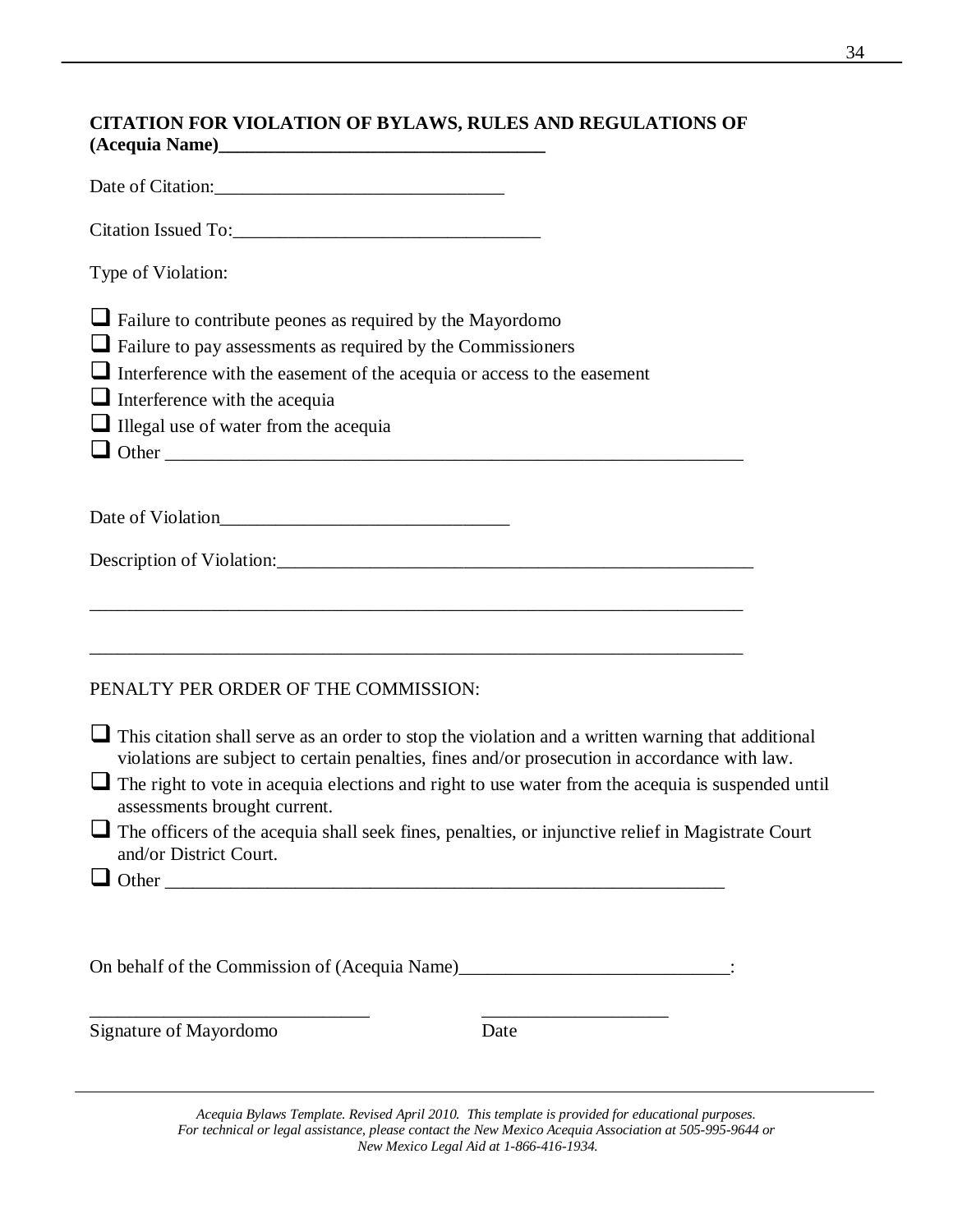# **Acequia Easements**

New Mexico Acequia Association Fact Sheet

# **What is an easement?**

An easement is a legal right-of-way onto another person's land. Some examples of easements are those that are acquired by utility companies to place utility lines or to have access to a certain location. Acequias have a type of easement that is well-established and often centuries-old.

# **What is an acequia easement?**

An acequia easement runs along the ditch and its laterals. The "bordo" of the acequia is generally within the easement of that acequia. State law says that the width of the easement should be adequate for reasonable maintenance, use, and improvements. The easement carries with it the right to access (maintain, use, or improve) the entire length of the ditch. The acequia easement includes the right to make reasonable improvements. This includes the use of certain machinery as long as its use is for "reasonable maintenance, use or improvements." The acequia easement also includes the right to gain access to the ditch through traditional points of access, even when that includes crossing a person's property. There must be legitimate acequia business to be done each time there is entry onto someone's property.

# **What kind of legal document is needed for an acequia easement?**

According to state law, an acequia has a legal easement as long as it has been used historically, since its establishment, for at least five continuous years. Once an easement is established, it remains intact. Acequias generally have easements that date back several hundred years. *No legal documents are required.* The easement exists because of historic use regardless of whether the acequia has documented this easement.

However, some acequias have documented their easements for purposes of informing parciantes of the acequia easement. Good documentation of your easements also helps you protect this important right of your acequia. Some ways to document your easement are as follows:

• Inform your Parciantes

Include a section in your bylaws that defines your acequia easement and traditional points of access. Ensure that all parciantes on your acequia have a copy of your bylaws. The NMAA has sample language to include in acequia bylaws.

• Document your Easement File a map of your acequia that includes your easement and points of access with the county clerk so that it is on record for title searches.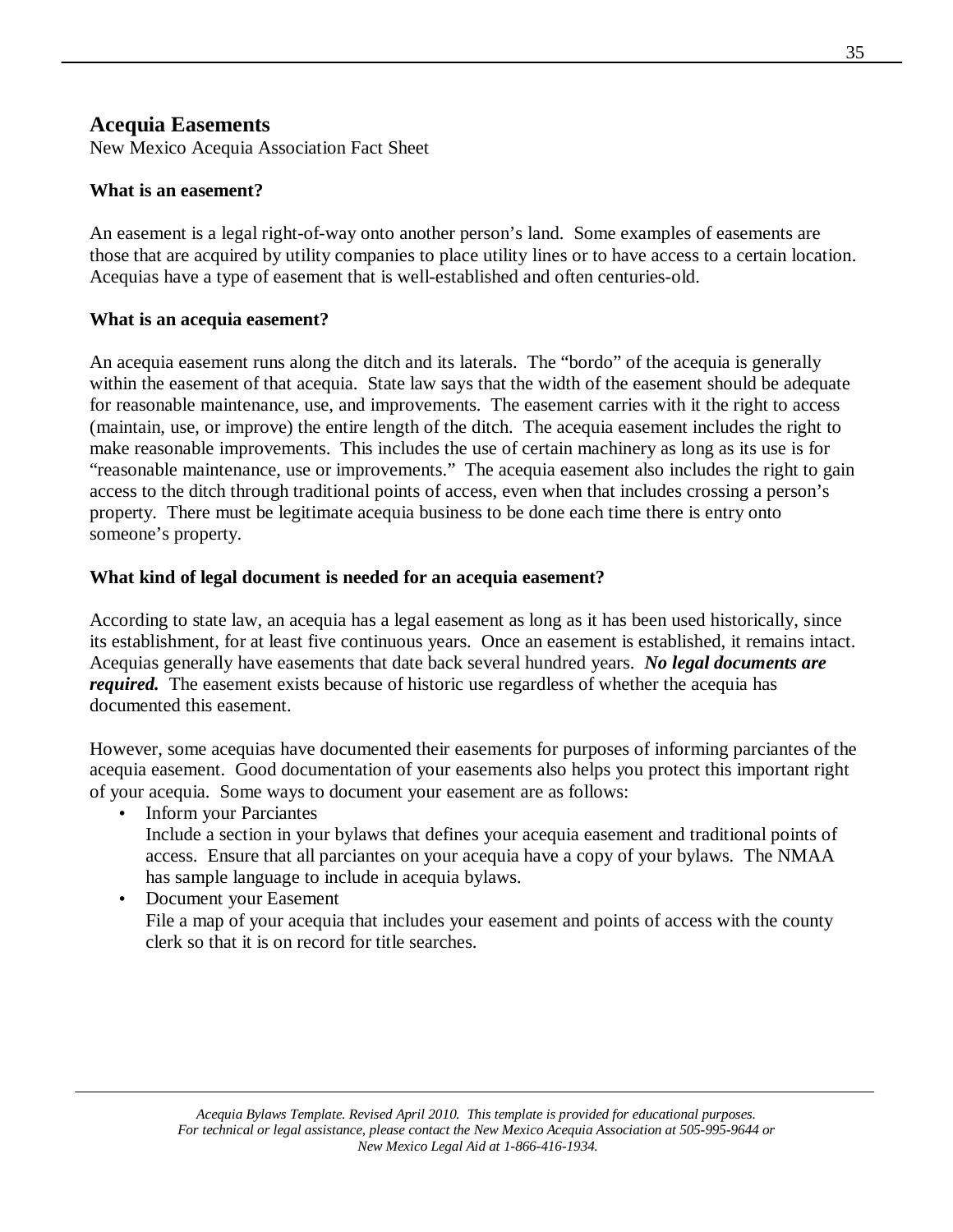# **What are some examples of violations of an acequia easement?**

Access to the acequia is very important. In addition to informing your parciantes about your easement, acequia officials should also carefully monitor any actions by landowners that may be violations of the acequia easement. Some of these violations include the following:

- Building fences across the acequia which block the ability to walk or use equipment along the length of the ditch.
- Building structures like houses, decks, or corrals within the easement or across the acequia.
- Blocking access to the acequia through a traditional point of access. Landowners, particularly new ones, attempt to block acequia officials or cleaning crews from crossing their property to get to the acequia.

In the cases of fences or structures, some acequias will allow them or "grandfather in" these structures in some cases under certain conditions. It may be a good idea to inform new property owners if there is a traditional point of access that crosses their property.

# **What if there is a dispute with a landowner over an acequia easement?**

If a landowner is violating an acequia easement, the first thing an acequia should do is communicate with that landowner. This communication may be initiated by an acequia official, the Mayordomo or a Commissioner, and it can be verbal or written. In many cases, a suitable understanding can be reached with the landowner through simple communication and negotiation. However, in some cases such an understanding is not reached and the acequia must pursue other legal remedies.

An acequia has several legal remedies in dealing with a landowner that does not recognize the acequia easement.

- Acequia officials or the District Attorney may file a criminal complaint against the landowner in Magistrate Court. If convicted, the landowner will be guilty of a misdemeanor and fined \$300-\$1,000 and/or sentenced up to 90 days in county jail.
- If the landowner "knowingly, intentionally or willfully" violated the above provisions, acequia officials or the District Attorney may file a civil (non-criminal) complaint for a penalty of up to \$5,000.
- Acequia officials or the District Attorney may also seek injunctive relief (a court order to stop the activity) in District Court.
- If the behavior caused financial injury to the acequia, then acequia officials may also seek damages to compensate the acequia for its losses.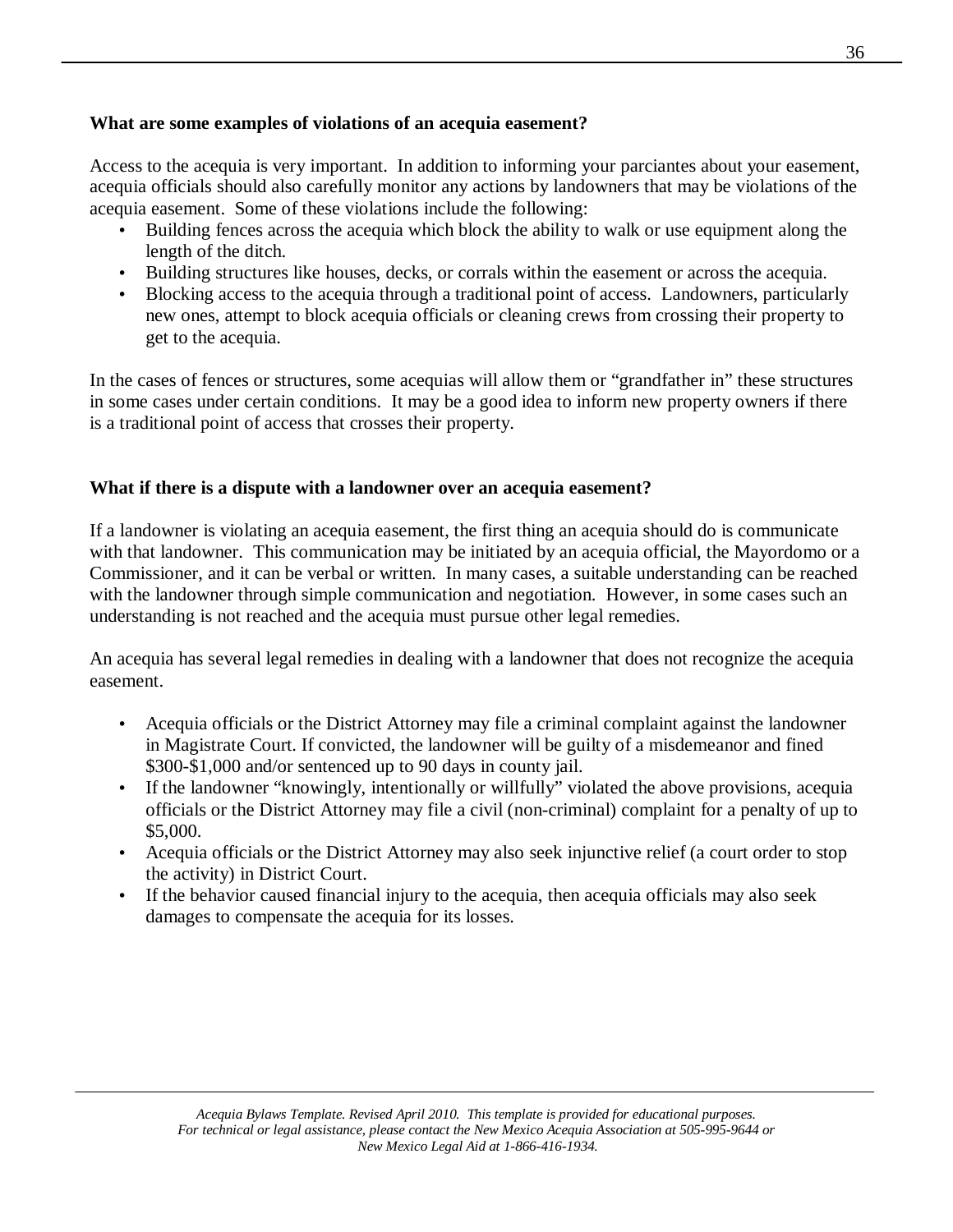# **How can our acequia avoid disputes with landowners over acequia easements?**

In addition to the above strategies of documenting easements and informing parciantes, an acequia can take additional measures:

- Inform Parciantes and Landowners before Spring Cleaning Many of the disputes over easements reach a critical point during spring cleaning. If possible, an acequia should use any means available to inform landowners of the cleaning day(s). If a landowner has land through which the cleaning crew must cross, it is a good idea to inform the landowner that you will be crossing the property on cleaning day(s).
- During Spring Cleaning, Work as a Crew Some disputes arise when there is confusion with regard to the official duties of the cleaning crew. Generally, during the spring cleaning, the cleaning crew should remain together. Individual peones should be discouraged from traversing the acequia unless it is part of official business of the acequia or delegated by the Mayordomo.

# **What if a violent incident occurs as a result of a dispute over an easement?**

If a landowner does not recognize or understand the acequia easement, that landowner may take drastic measures to prevent a cleaning crew from crossing his or her "private property." Some landowners may resort to verbal or physical threats. Some acequia crews have been threatened with gunfire.

If such a confrontation occurs, the acequia crew should withdraw from the area immediately and the acequia officials should file a police report documenting the verbal or physical attack. At this point, the incident has a criminal dimension that is beyond the scope of the acequia easement.

If such a disagreement over an easement exists, the officials of that acequia may need to take several steps, including legal action, to clarify the nature and extent of the acequia easement for future use. The acequia may seek support in their efforts. For example, for serious threatening behavior, the District Attorney can be asked to let the violator know of his or her intent to file criminal charges or to seek injunctive relief.

# **What if my acequia runs across federal land?**

Whether your acequia is partially or completely on federal land, you do not need a permit from the federal government to operate and maintain your acequia, so long as the acequia serves valid water rights. Federal law protects easements that were in place in the 1800s or earlier, so almost all acequias have protected easement rights across federal land.

There is a significant advantage to having easement rights on federal land, rather than simply having a special-use permit. If you have an easement, the acequia has the *right* to be on federal land, so a permit is unnecessary. A permit usually can be revoked or limited without the agreement of the permittee, whereas an easement is a protected property right that cannot be diminished. As long as the acequia does not significantly change its *point of diversion, course, or size*, acequia members and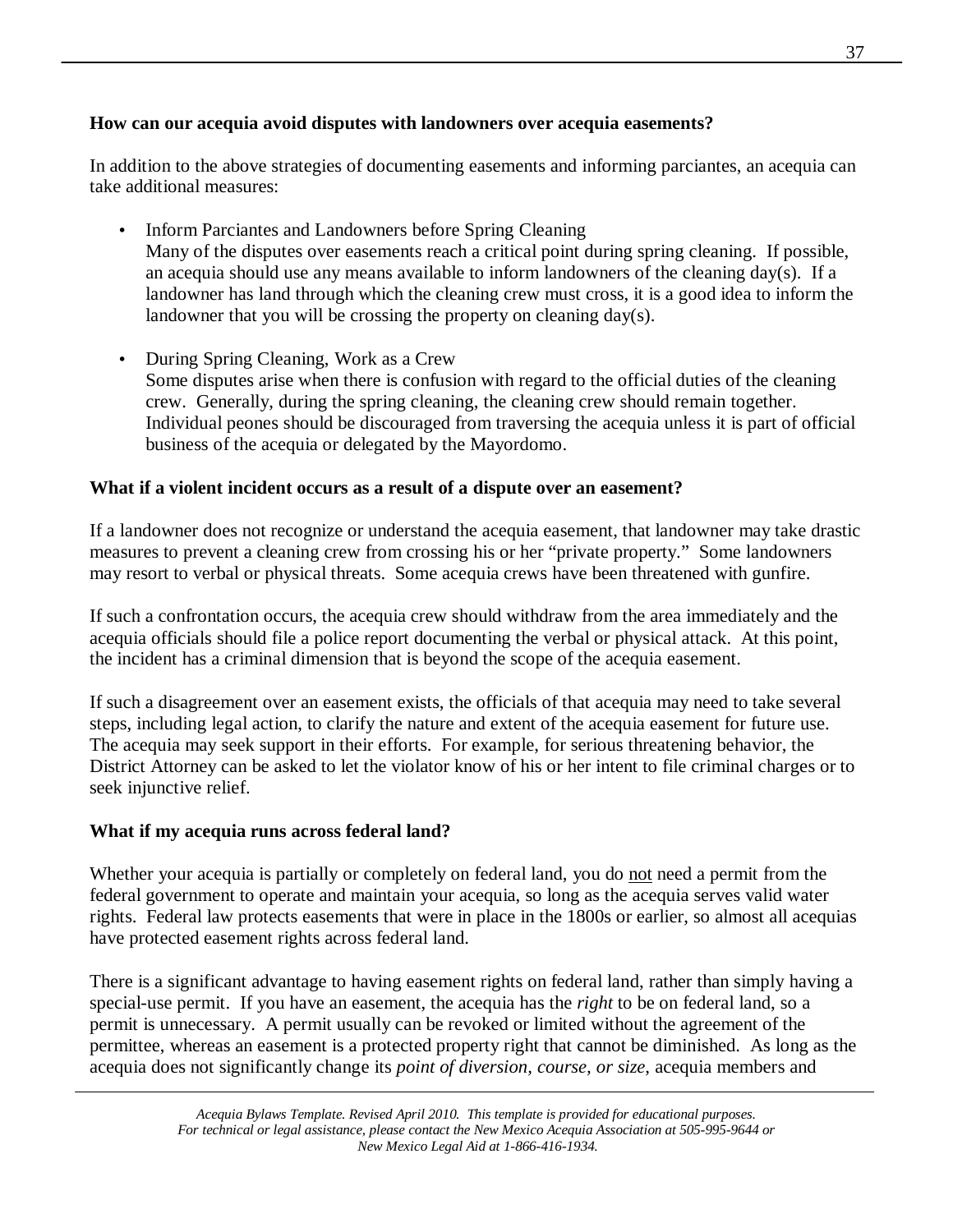officials can legally enter federal land by traditional access routes for normal operation and maintenance activities, without interference by any federal agency.

If a governmental agency is requiring you to get a special-use permit for your acequia, you should probably get further legal advice. Do not sign anything until you do so. If you have already signed a special-use permit, you may still be able to establish valid easement rights, and you should get legal assistance.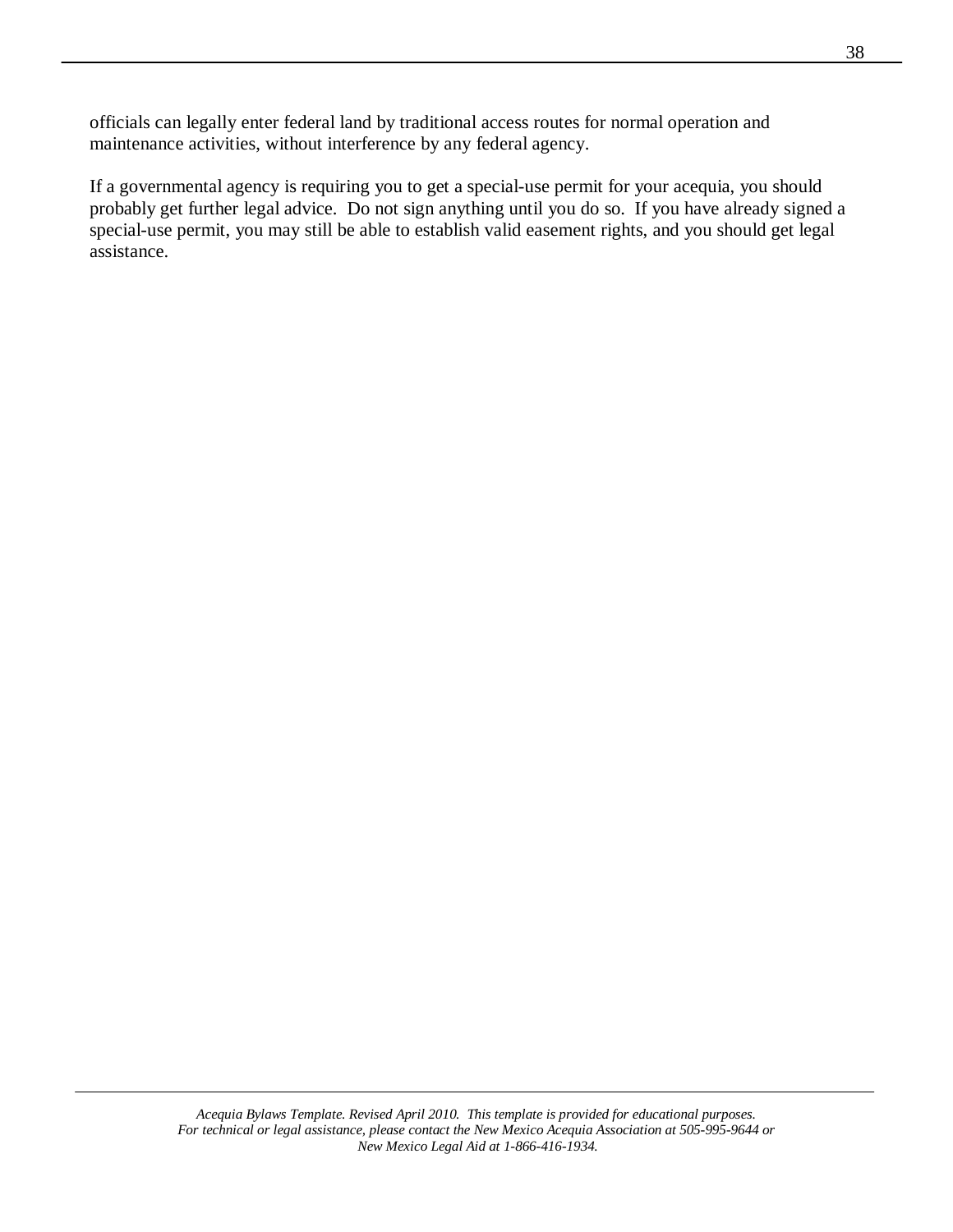

# Example of Acequia Easement

*Acequia Bylaws Template. Revised April 2010. This template is provided for educational purposes. For technical or legal assistance, please contact the New Mexico Acequia Association at 505-995-9644 or New Mexico Legal Aid at 1-866-416-1934.*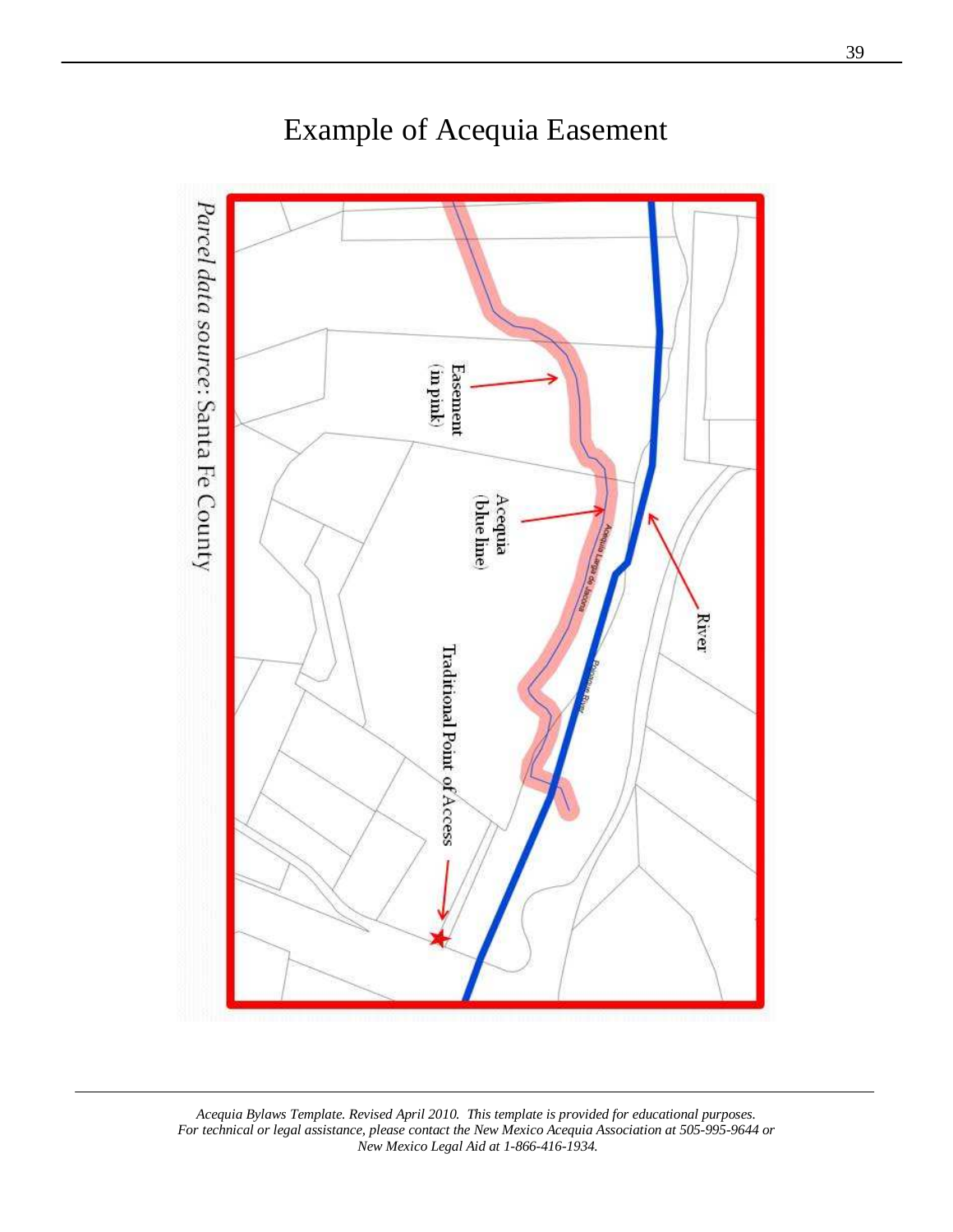# **Water Transfer Bylaw**

New Mexico Acequia Association Fact Sheet

This fact sheet contains guidelines for implementing *Article 9: Water Transfers* of the Acequia de la Comunidad Bylaws Template.

# **Water Transfer Application Process**

Processing an application for a water right transfer should take place as follows:

- 1. Applicant submits a Water Right Transfer Application to each of the Commissioners of the Acequia by certified mail. See attached application form.
- 2. The Commission calls a special meeting within 90 days of receiving the application and provides notice in accordance with Article 9 (Water Transfers).
- 3. The agenda of the meeting should include the following items:
	- Call to Order
	- Presentation of Arguments in Favor of the Transfer
	- Presentation of Arguments Opposed to the Transfer
	- Vote by the Commission to Approve or Deny the Transfer (Note that this should be on the agenda even if the Commission intends to recess the meeting and vote on the transfer at the reconvened meeting.)
- 4. Before taking a vote on the Water Transfer Application, the Commissioners will recess for a period of no more than 30 days. At the reconvened meeting, the Commissioners will vote on the proposed water transfer and render a decision in writing explaining their decision. The written decision must be rendered within 120 days of the date of the submission of the Water Right Transfer Application by the applicant to the Commission.
- 5. The Commissioners of the Acequia will deliver their written decision to the applicant and to the State Engineer.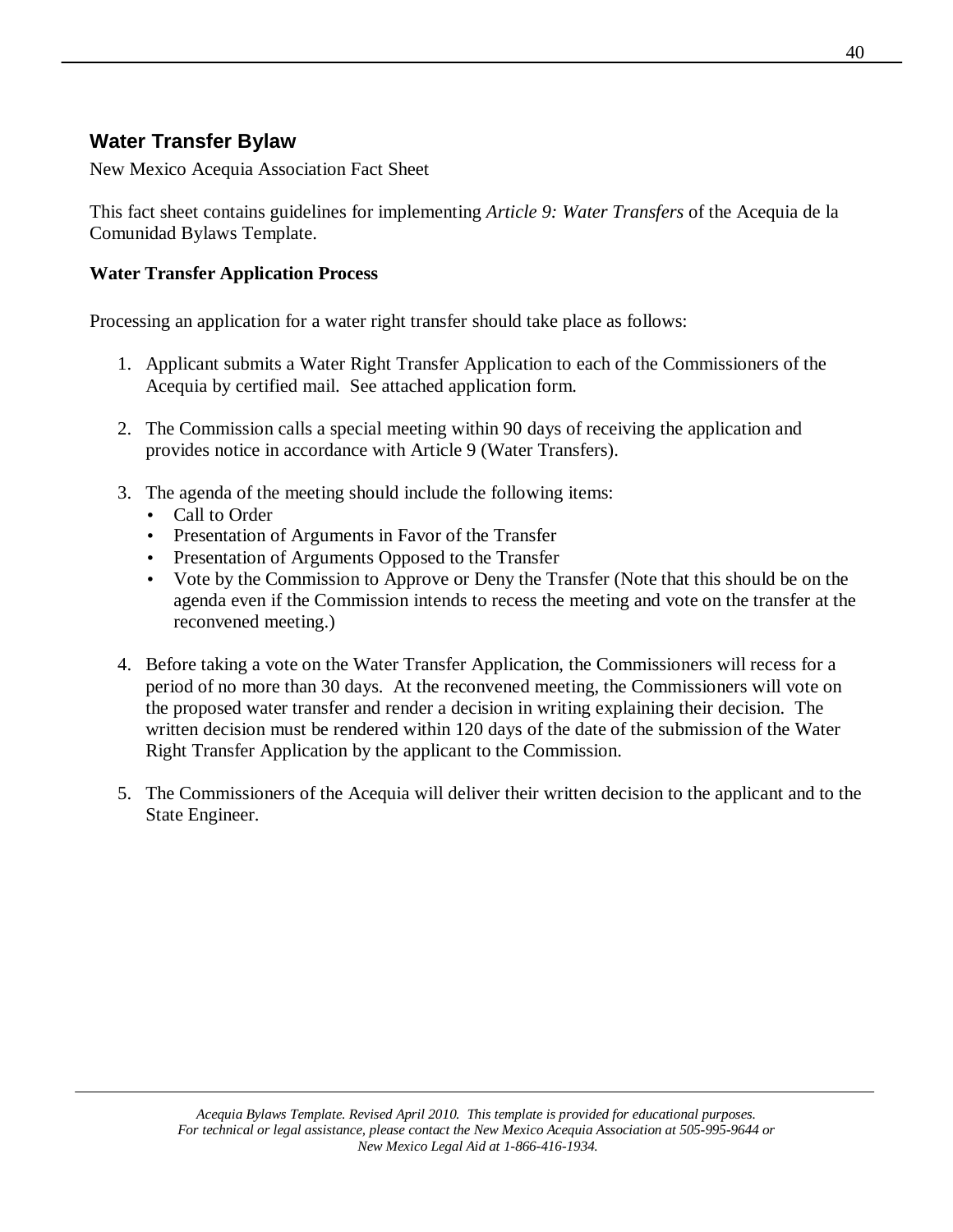### Flowchart of Water Transfer Application Process